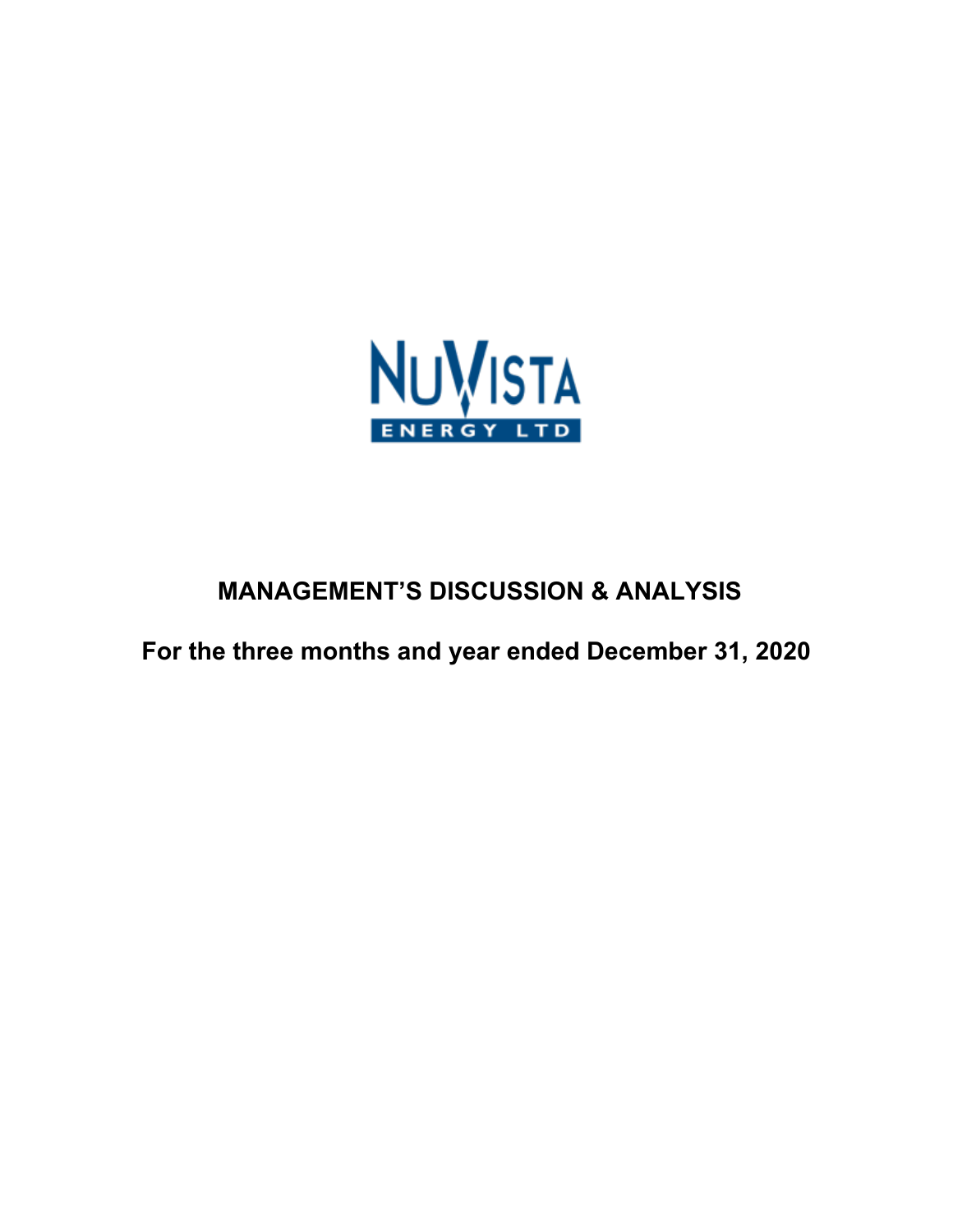#### **MANAGEMENT'S DISCUSSION AND ANALYSIS**

Management's discussion and analysis ("MD&A") of financial conditions and results of operations should be read in conjunction with NuVista Energy Ltd.'s ("NuVista" or the "Company") audited financial statements for the year ended December 31, 2020. The following MD&A of financial condition and results of operations was prepared at and is dated March 2, 2021. Our December 31, 2020 audited financial statements and other disclosure documents are available through our filings on SEDAR at **[www.sedar.com](http://www.sedar.com)** or can be obtained from our website at **[www.nuvistaenergy.com](http://www.nuvistaenergy.com).** Our Annual Information Form will be filed on or before March 30, 2021.

|                                                |         | Three months ended December 31 |                |            | Year ended December 31 |                |
|------------------------------------------------|---------|--------------------------------|----------------|------------|------------------------|----------------|
| (Cdn \$000s, except otherwise indicated)       | 2020    |                                | 2019 % Change  | 2020       | 2019                   | % Change       |
| <b>FINANCIAL</b>                               |         |                                |                |            |                        |                |
| Petroleum and natural gas revenues             | 124,378 | 163,278                        | (24)           | 424,637    | 585,484                | (27)           |
| Adjusted funds flow (1) (2)                    | 49,399  | 70,080                         | (30)           | 156,866    | 265,851                | (41)           |
| Per share - basic                              | 0.22    | 0.31                           | (29)           | 0.70       | 1.18                   | (41)           |
| Per share - diluted                            | 0.22    | 0.31                           | (29)           | 0.70       | 1.18                   | (41)           |
| Net earnings (loss)                            | 715,435 | (29, 557)                      | (2,521)        | (197, 879) | (63, 833)              | 210            |
| Per share - basic                              | 3.17    | (0.13)                         | (2,538)        | (0.88)     | (0.28)                 | 214            |
| Per share - diluted                            | 3.17    | (0.13)                         | (2,538)        | (0.88)     | (0.28)                 | 214            |
| Capital expenditures <sup>(2)</sup>            | 23,864  | 52,814                         | (55)           | 180,442    | 301,822                | (40)           |
| Net debt (1) (2)                               |         |                                |                | 598,835    | 561,975                | $\overline{7}$ |
| <b>OPERATING</b>                               |         |                                |                |            |                        |                |
| Daily Production                               |         |                                |                |            |                        |                |
| Natural gas (MMcf/d)                           | 183.3   | 204.3                          | (10)           | 185.7      | 182.3                  | $\overline{2}$ |
| Condensate & oil (Bbls/d)                      | 12,928  | 17,195                         | (25)           | 14,067     | 15,170                 | (7)            |
| NGLs (Bbls/d)                                  | 5,863   | 5,769                          | $\overline{2}$ | 5,420      | 5,246                  | 3              |
| Total (Boe/d)                                  | 49,348  | 57,010                         | (13)           | 50,443     | 50,803                 | (1)            |
| Condensate, oil & NGLs weighting               | 38%     | 40%                            |                | 39%        | 40%                    |                |
| Condensate & oil weighting                     | 26%     | 30%                            |                | 28%        | 30%                    |                |
| Average realized selling prices <sup>(4)</sup> |         |                                |                |            |                        |                |
| Natural gas (\$/Mcf)                           | 3.14    | 2.74                           | 15             | 2.43       | 2.78                   | (13)           |
| Condensate & oil (\$/Bbl)                      | 52.59   | 65.78                          | (20)           | 45.50      | 67.44                  | (33)           |
| NGLs $(\frac{6}{B}$ bl) (3)                    | 16.44   | 14.56                          | 13             | 12.68      | 14.01                  | (9)            |
| Netbacks (\$/Boe)                              |         |                                |                |            |                        |                |
| Petroleum and natural gas revenues             | 27.40   | 31.13                          | (12)           | 23.00      | 31.57                  | (27)           |
| Realized gain on financial derivatives         | 2.77    | 0.75                           | 269            | 3.83       | 0.94                   | 307            |
| Royalties                                      | (0.83)  | (1.82)                         | (54)           | (0.92)     | (1.49)                 | (38)           |
| Transportation expenses                        | (4.97)  | (4.13)                         | 20             | (4.46)     | (4.35)                 | 3              |
| Operating expenses                             | (9.68)  | (9.63)                         | 1              | (9.83)     | (9.61)                 | $\overline{2}$ |
| Operating netback <sup>(2)</sup>               | 14.69   | 16.30                          | (10)           | 11.62      | 17.06                  | (32)           |
| Corporate netback <sup>(2)</sup>               | 10.88   | 13.37                          | (19)           | 8.49       | 14.34                  | (41)           |
| <b>SHARE TRADING STATISTICS</b>                |         |                                |                |            |                        |                |
| High                                           | 1.08    | 3.24                           | (67)           | 3.36       | 5.19                   | (35)           |
| Low                                            | 0.64    | 1.86                           | (66)           | 0.24       | 1.39                   | (83)           |
| Close                                          | 0.94    | 3.19                           | (71)           | 0.94       | 3.19                   | (71)           |
| Average daily volume ('000s)                   | 1,479   | 770                            | 92             | 2,030      | 1,212                  | 67             |
| Common shares outstanding ('000s)              |         |                                |                | 225,837    | 225,592                |                |

#### **Financial and Operating Highlights**

(1) Refer to Note 17 "Capital management" in NuVista's financial statements and to the sections entitled "Adjusted funds flow" and "Liquidity and capital resources" contained in this MD&A.

(2) Non-GAAP measure that does not have any standardized meaning under IFRS and therefore may not be comparable to similar measures presented by other companies where similar terminology is used. Reference should be made to the "Non-GAAP measurements".

(3) Natural gas liquids ("NGLs") include butane, propane and ethane and an immaterial amount of sulphur revenue.

(4) Product prices exclude realized gains/losses on financial derivatives.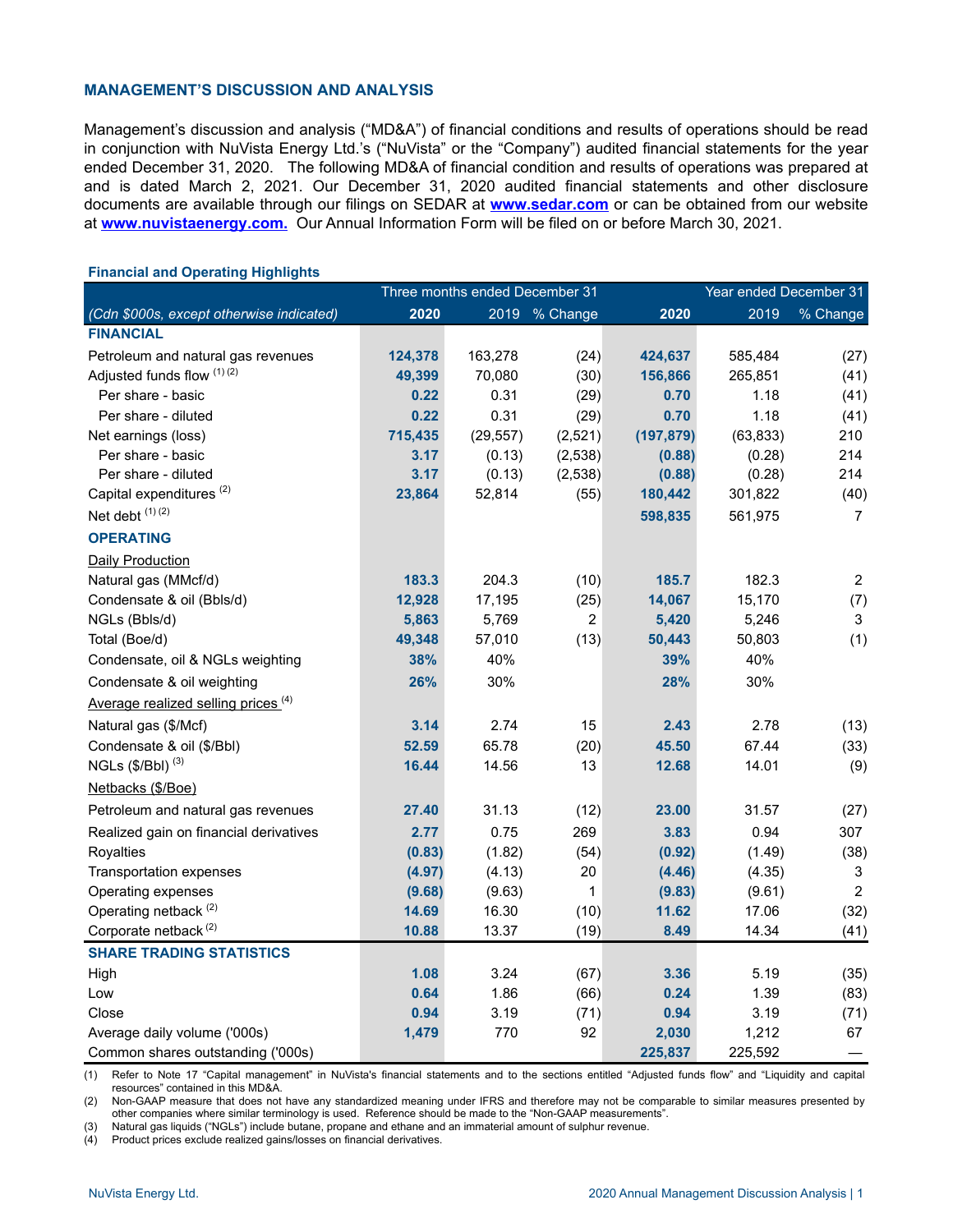#### **Description of business**

NuVista is an exploration and production company actively engaged in the development, delineation and production of condensate, natural gas liquids ("NGL"), oil, and natural gas reserves in the Western Canadian Sedimentary Basin. NuVista's focus is on the scalable and repeatable condensate rich Montney formation in the Alberta Deep Basin ("Wapiti Montney"). The common shares of NuVista trade on the Toronto Stock Exchange ("TSX") under the symbol NVA.

#### **Quarter highlights, current market conditions and outlook**

In March 2020, the World Health Organization declared COVID-19 to be a pandemic. Responses to the spread of COVID-19 have resulted in a sudden decline in economic activity and a significant increase in economic uncertainty. In addition, oil prices declined dramatically due to the global oil price war and decline in demand due to COVID-19. NYMEX natural gas prices were also at decade lows for a good portion of the year, due to temporary oversupply after the mild winter of 2019-20. These events have resulted in a volatile and challenging economic environment which adversely affected NuVista's operational results and financial position.

In these unprecedented times, NuVista is focused on two key factors. Firstly, in light of the COVID-19 pandemic, providing a safe environment for all our employees, contractors and for the residents of the communities in which we reside and operate. Secondly, maximizing economic value and maintaining an adequate level of liquidity to manage our business by using free adjusted funds flow to reduce net debt while growing at a prudent rate to stay ahead of future midstream minimum volume commitments ("MVCs").

In 2020 we chose to limit overall production to approximately 50,000 Boe/d in order to minimize natural production declines and to minimize the capital investment required to maintain flat production. We were successful in maintaining flat production through the year, with full year 2020 production average of 50,443 Boe/d lower by 1% from the full year 2019 production average of 50,803 Boe/d. Natural declines resumed as expected in the fourth quarter, and will continue through the first quarter of 2021 until new wells from our winter drilling program begin to come online.

During the fourth quarter, revenues continued to improve from the extreme lows experienced in the second quarter, driven primarily by a significant improvement in condensate & oil pricing. The average realized condensate & oil price of \$53/Bbl was up from \$49/Bbl in the third quarter, and significantly higher than \$22/Bbl in the second quarter, representing a 141% improvement. This was still 20% lower than \$66/Bbl in the fourth quarter of 2019. The average petroleum and natural gas revenue of \$27.40/Boe improved from \$23.24/Boe in the third quarter, and is an increase of 88% from \$14.54/Boe in the second quarter, but was 12% lower than the prior year comparative quarter.

For the full year 2020, the average realized condensate & oil price of \$46/Bbl was a decrease of 33% from an average of \$67/Bbl in 2019. The average petroleum and natural gas revenue was \$23.00/Boe, a 27% reduction from \$31.57/Boe in 2019.

Consistent with the significant decrease in commodity pricing in 2020 compared to 2019, adjusted funds flow of \$49 million for the fourth quarter of 2020 was 30% lower than \$70 million in the fourth quarter of 2019. For the full year 2020, adjusted funds flow of \$157 million was 41% lower than \$266 million in 2019. Adjusted funds flow in 2020 was positively impacted by a strong hedge book, with \$71 million of realized gains on financial derivative contracts compared to realized gains of \$13 million in 2019. Additionally, the Company realized reduced G&A expense from cost reduction measures that included a reduction in staff, executive, and board compensation, along with subsidies received from the Canadian Emergency Wage Subsidy program.

Capital expenditures for the second half of 2020 were limited as the Company was focused on net debt reduction. Capital expenditures for the fourth quarter were limited at \$24 million, and full year capital expenditures was \$180 million, a 40% reduction from \$302 million in 2019.

Adjusted funds flow for the fourth quarter exceeded limited capital expenditures resulting in a net debt reduction of \$25 million. For the second half of 2020, net debt was reduced by \$58 million resulting in year end net debt of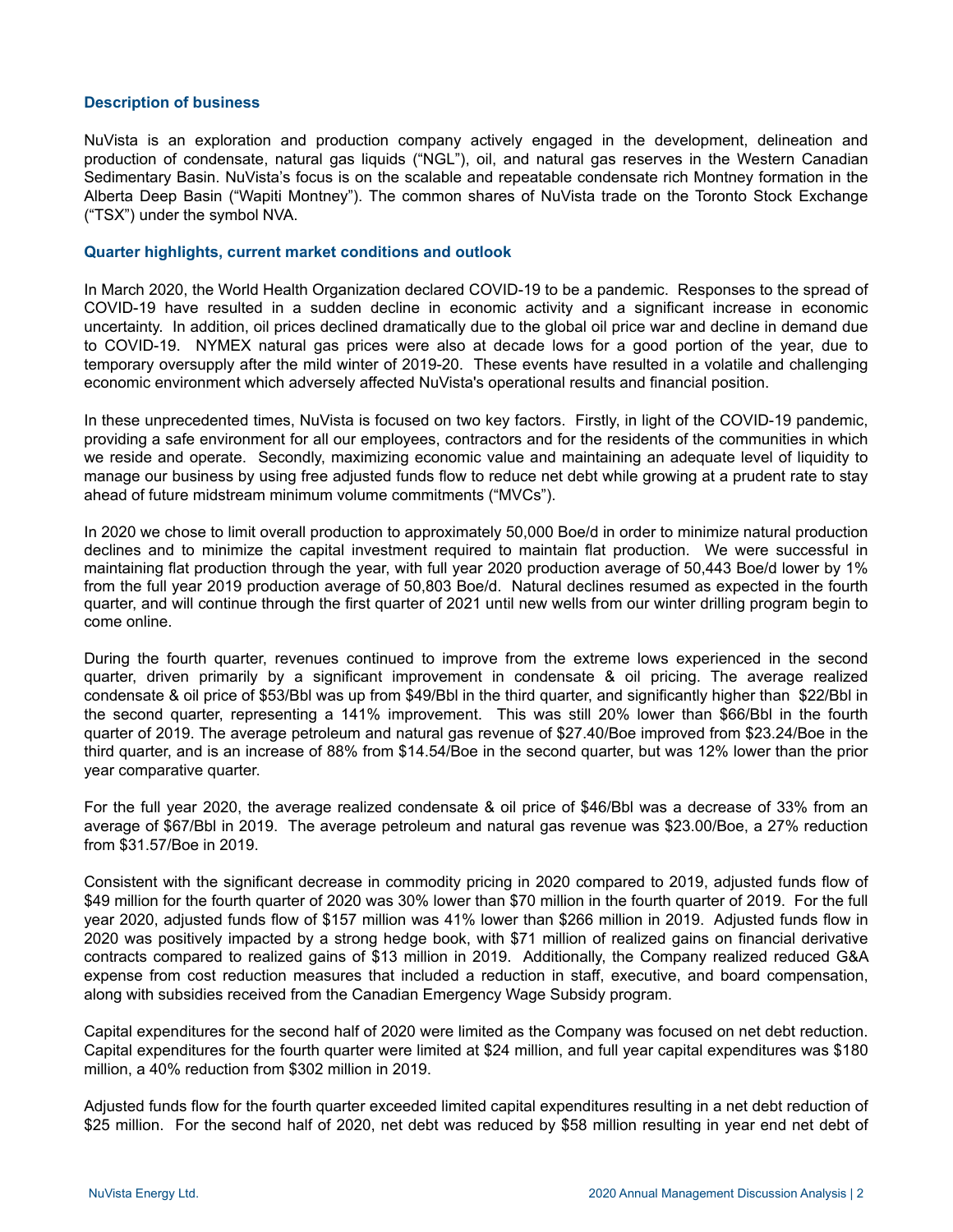\$599 million. Credit facility drawings at year end were \$363 million, as compared to NuVista's combined available credit of \$480 million, which is comprised of a credit facility of \$440 million and a separate \$40 million unsecured letter of credit facility under Export Development Canada's Account Performance Security Guarantee ("APSG") program. These combined facilities provide us with more than sufficient liquidity to continue to execute our capital plans to maximize value.

NuVista has \$220 million in senior unsecured notes that mature March 2, 2023, providing financial flexibility and certainty with a competitive fixed coupon and remaining two year term. NuVista's net debt to annualized current quarter adjusted funds flow ratio was 3.0x at the end of the fourth quarter.

Subsequent to year end the Company announced the divestiture of it's non-core Charlie Lake and Cretaceous Unit assets in the Wembley area, as well as selected water infrastructure assets in the Wembley/Pipestone area, for total proceeds of approximately \$94 million prior to adjustments. There is no change to NuVista's ownership in our core Montney assets in Pipestone, Wapiti, and the surrounding area and no material change to our ownership in the Wembley gas plant. The sales proceeds will be applied to reduce borrowings on NuVista's \$440 million credit facility further improving the Company's liquidity and undrawn credit capacity.

We currently possess hedges which, in aggregate, cover 53% of projected 2021 liquids production (primarily front of year loaded) using a combination of swaps and three-way collars at an average WTI floor price of C\$60.76/Bbl. We have hedged 37% of projected 2021 gas production (primarily summer season loaded) at an average floor price of C\$2.05/Mcf (hedged and exported volumes converted to an AECO equivalent price) using a combination of swaps and collars. These percentage figures relate to production net of royalty volumes.

#### **Environment, social & governance ("ESG") - progress continues**

We continue to execute projects to enhance our ESG progress, and we look forward to issuing a fully updated 2020 ESG report in mid 2021. During 2020, NuVista made significant progress on a number of ESG fronts. NuVista's initiatives included the following:

#### **Environment**

Approximately 60% of our current production is comprised of natural gas which has the lowest carbon footprint of any hydrocarbon, leading to our GHG performance being well below the North American benchmark. But we will always strive to do more. At the new Pipestone compressor stations, NuVista has invested \$1.2 million with our midstream partners to increase our major waste heat recovery unit count from 7 to 10, continuing our multi year trend of adding waste heat recovery. These new units recover waste heat from compressor exhaust, significantly reducing fuel usage. This saves significant costs and avoids a total combined 4,500 T CO2e per year of go forward GHG emissions for these three new units alone.

In our effort to reduce greenhouse gas emissions further, another focus has been on establishing ourselves as a front runner in eliminating methane emissions. Our efforts started in prior years with swapping "high bleed" pneumatic devices for "low bleed" devices at new and existing sites. This is now standard practice, and our attention has turned to complete elimination. Using compressed air, instead of pressurized natural gas, as a driver of pneumatic instruments and pumps eliminates all routine methane venting from a site. We've adopted the design philosophy of incorporating centralized compressed air into the ongoing build out of our Pipestone North and South fields. The new wells we are bringing on-stream in Pipestone are therefore zero routine vented methane emission sites. In our Wapiti field, where centralized compressed air is less viable, we are piloting our first solar powered compressed air solution at one of our well pads. More details on our emissions reduction efforts can be found within our 2020 submission to the Carbon Disclosure Project, and will also be available in our annual ESG report.

We also continued our commitment to responsibly abandoning and reclaiming inactive wells and facilities in our legacy areas. In 2020, we spent over \$11 million on abandonment and reclamation work. Many of these dollars result in local economic and employment benefits to remote parts of Alberta, and we are actively working with our First Nation partners in these areas to ensure they are participating in these benefits as well.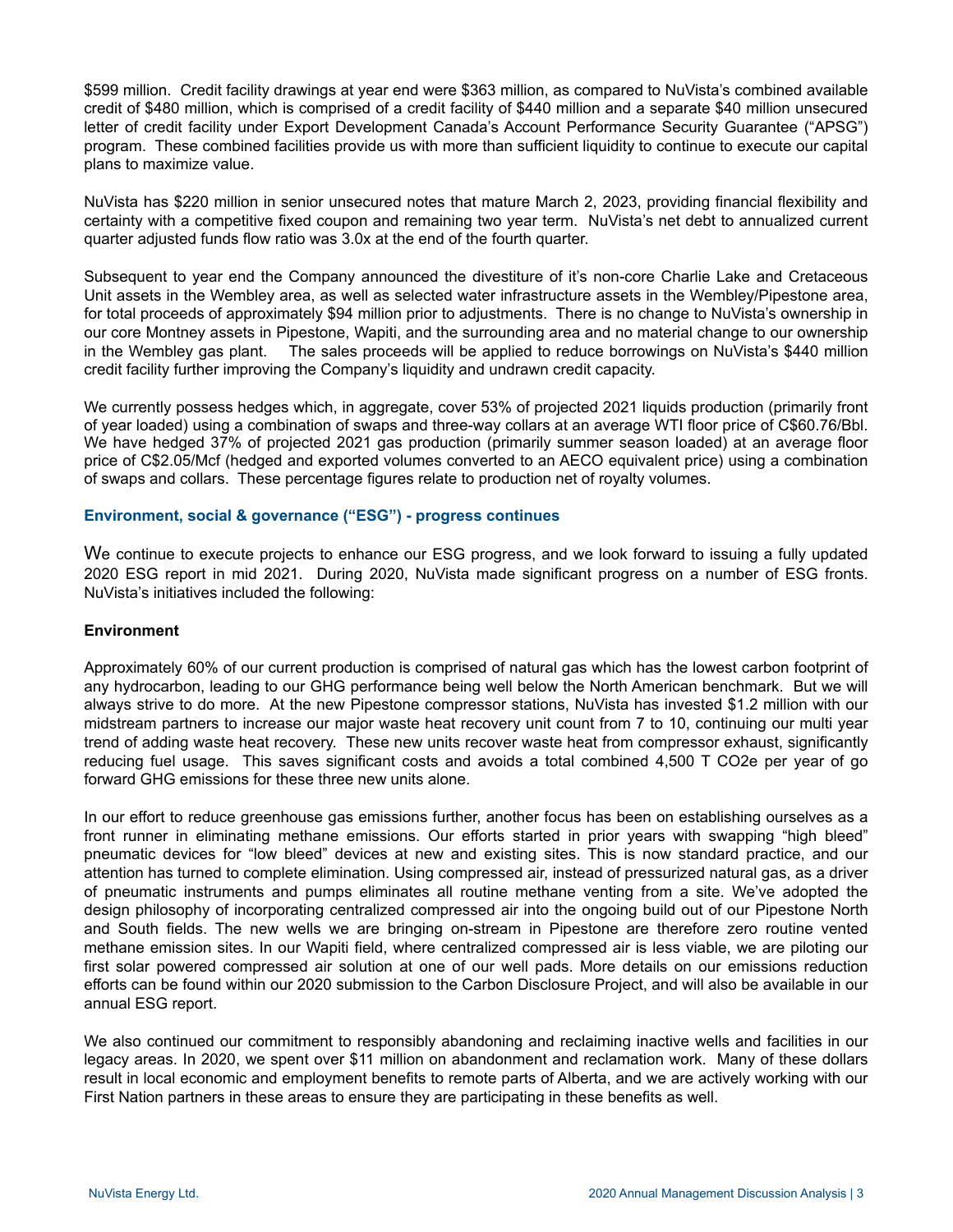Proper progress requires proper planning. We have continued to refine our reporting processes on scope 1,2, and 3 emissions. We have established a centralized inventory and evaluation process for GHG reduction projects and through our focused efforts, we continue to make good strides in the reduction of fresh water use for drilling and completion activities.

# **Safety**

NuVista is committed to conducting its activities in a manner that protects the health and safety of its workers and the public while minimizing the Company's impact on the environment. We always strive towards a goal of zero injuries for our employees and third-party contractors working on our sites. In 2020, our Lost Time Injury Frequency ("LTIF") and Total Recordable Injury Frequency ("TRIF") was 0.198 and 0.59 per 200,000 worker hours respectively, which is below our previous five year average in both categories. We take all injuries seriously, especially any Lost Time Injuries, and have conducted thorough investigations and engagement with the safety regulators, our contractor base, and our industry associations in an effort to ensure that any hazards are well communicated across industry and that reliable controls are implemented to prevent these incidents from happening again.

In 2020, we adopted an industry standard Common Safety Orientation ("CSO") which is an initiative spearheaded by Industry and Energy Safety Canada, and incorporates 10 life saving rules, which are based on addressing the most at-risk behaviour.

# **Social**

Investment in our people and the communities where we live and operate continues to be a top priority. During 2020, this focus intensified as we worked through the variety of challenges COVID-19 presented. Internally we supported our employees as they transitioned from working in the office to working from home. We donated funds to our Indigenous partners specifically earmarked for COVID-19 relief. We wanted to make a difference for those struggling over the holidays. As one example, we implemented a program offering \$100 per staff member to "pay it forward". Staff had the option of choosing a local charity or a gift card in direct support of local restaurants. In 2020, NuVista and staff donated approximately \$350,000 to charities in Calgary, Grande Prairie, and the communities in which we operate.

NuVista's approach to our stakeholders is multifaceted and meaningful, ranging from community support to Indigenous inclusion to staff engagement and diversity.

NuVista has continued and deepened our focus on building relationships with the Indigenous communities with whom we work and consult. NuVista has recently published an Indigenous Inclusion Guiding Principles Statement which describes the four pillars of NuVista's approach: cultural understanding, meaningful engagement, economic participation, and community involvement.

NuVista has continued to put these principles into action in 2020. Our efforts include the sponsorship of breakfast programs for Indigenous youth, educational initiatives, and cultural programs. In the area of economic participation, NuVista has broadened its base of Indigenous suppliers and has worked with key non-Indigenous suppliers on collaborative approaches to improving Indigenous inclusion in our operations. In 2020, NuVista also collaborated with a First Nation directly to develop our abandonment and decommissioning program for the winter season. This collaboration included site and supplier selection. These efforts resulted in a successful program with numerous Indigenous suppliers in many key capacities ranging from civil work to safety to environmental.

Despite the challenges facing our industry we continue to donate our time and money in support of the many charitable organizations that make a difference in our communities. We have evaluated our current donation budget process to ensure contributions are allocated in a way that represents the varied needs of our communities and the various under represented groups.

We are proud of our staff, and more importantly, our staff are proud to work for NuVista. We conduct numerous staff engagement and team building events each year and we didn't let COVID-19 stop us. We continue to survey our staff annually to understand how we are doing as an employer and where we can improve. We are proud and appreciative to regularly receive scores that indicate best in class levels of staff engagement.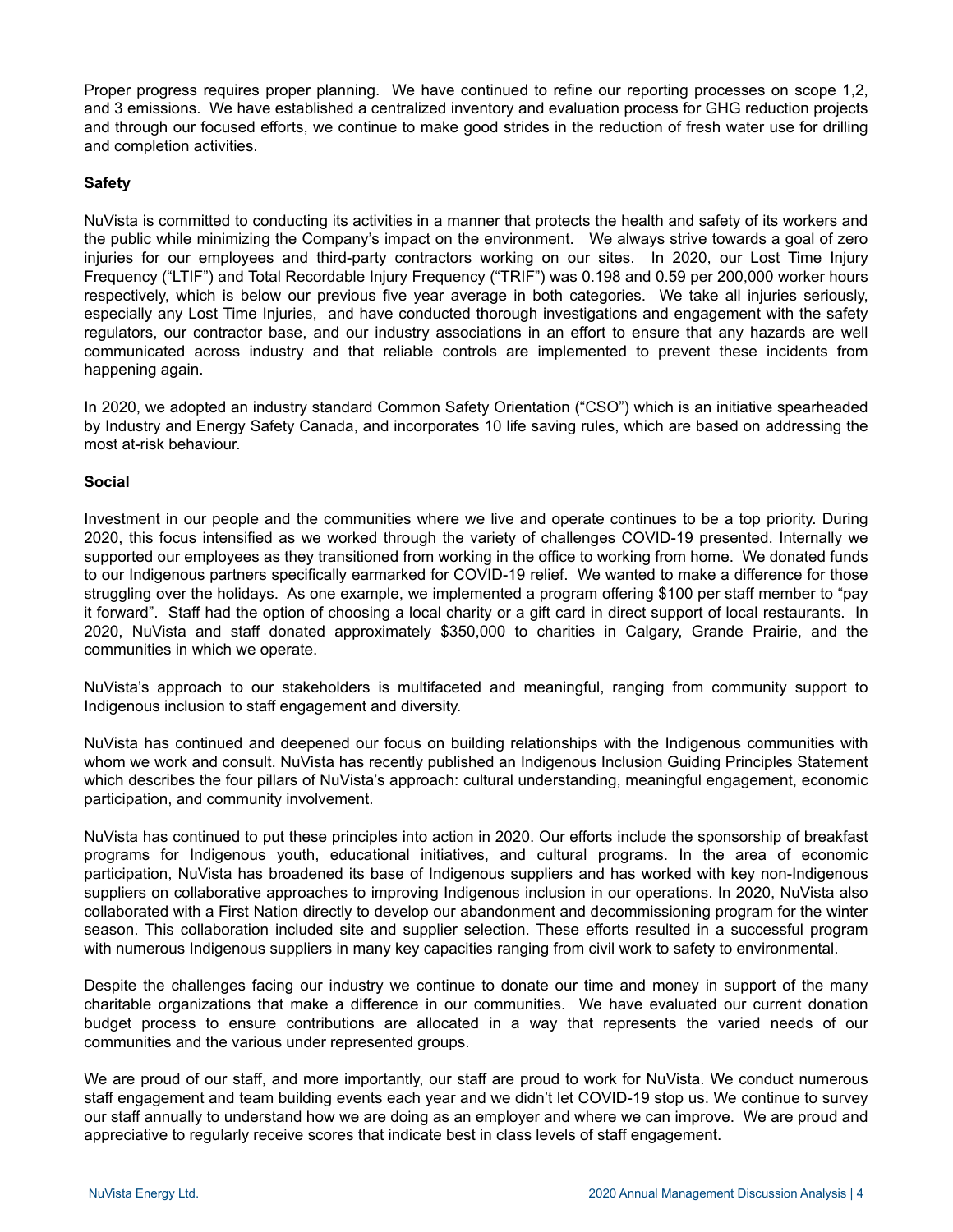#### **Governance**

We believe we have world class governance standards, like so many of our Canadian peers. ESG plays a key role in our organization. In the first quarter of 2020, we formed a Board ESG Committee to provide increased awareness and oversight to our ongoing initiatives. The Board's oversight of our policies and programs and Management's focus on these key principles provides a framework for our field and head office staff to operate in a safe and environmentally conscious manner. We continue to strive to improve these initiatives and are committed to achieving our plans in the future.

To ensure continuous improvement, here are a few of the governance items upon which we are focused: We have set and will meet a diversity target of 20% for female Board membership by the end of 2021. Our executive and staff compensation targets have been changed to include ESG in addition to traditional financial and reserve metrics. Staff hiring practices include a focus on diversity and particularly the advancement of First Nations contracting, training, and capacity building.

#### **2021 Guidance**

NuVista is pleased to note that both condensate and natural gas future strip prices have increased significantly in the past quarter, resulting in a significant increase to projected cash flows at the same time as tremendous progress has been made in reducing our net debt. Our continuing efforts are focused on balancing rapid debt repayment, increasing cash flow through prudent production growth, and creating a comfortable cushion above midstream minimum volume commitments. As such, the proceeds from the divestitures allow us room to use up to half in order to prudently increase our capital spending for 2021 and 2022 while maintaining spending below projected 2021 and 2022 cash flow levels. The remainder of the proceeds will continue to be applied towards permanent net debt reduction.

NuVista's capital spending for 2021 has been increased to a range of \$230 - \$250 million from the original range of \$180 - \$200 million. As the spending will be added in the third and fourth quarters of 2021, there is a minimal production impact on 2021 but offsets the reduction from the divested volumes. This is then followed by a significant positive impact to our outlook for 2022 production and corresponding cash flow. 2021 production guidance is re-affirmed at 50,000 - 52,000 Boe/d. The preceding spending level assumes that strip prices remain near current levels, and is expected to result in significant ongoing reduction of net debt as well as dramatic reduction in net debt to cash flow ratio. We intend to continue our track record of carefully directing additional available cash flow towards a prudent balance of debt reduction and production growth until our existing facilities are filled to maximum efficiency, and net debt to cash flow levels reach 1.0x or less. Capital spending will continue to be weighted heavily towards Pipestone, as our highest return area, with expected well payouts well below a year. NuVista retains the flexibility to revise capital spending from the second quarter onwards, should commodity prices increase or retreat significantly from the current positive trend.

NuVista has a solid business plan that maximizes free cash flow and the return of capital to shareholders when our existing facilities are filled to capacity and maximum efficiency at flattened production levels of approximately 80,000 – 90,000 Boe/d. We are confident that the actions described above accelerate the Company towards that goal by as early as 2023, while still providing free cash flow and net debt reduction while growing through 2021-2023. With facilities filled, returns are enhanced further with corporate netbacks which are expected to grow by approximately \$2-\$3/Boe due to the efficiencies of scale which will reduce our unit operating, transportation, and interest costs by this amount.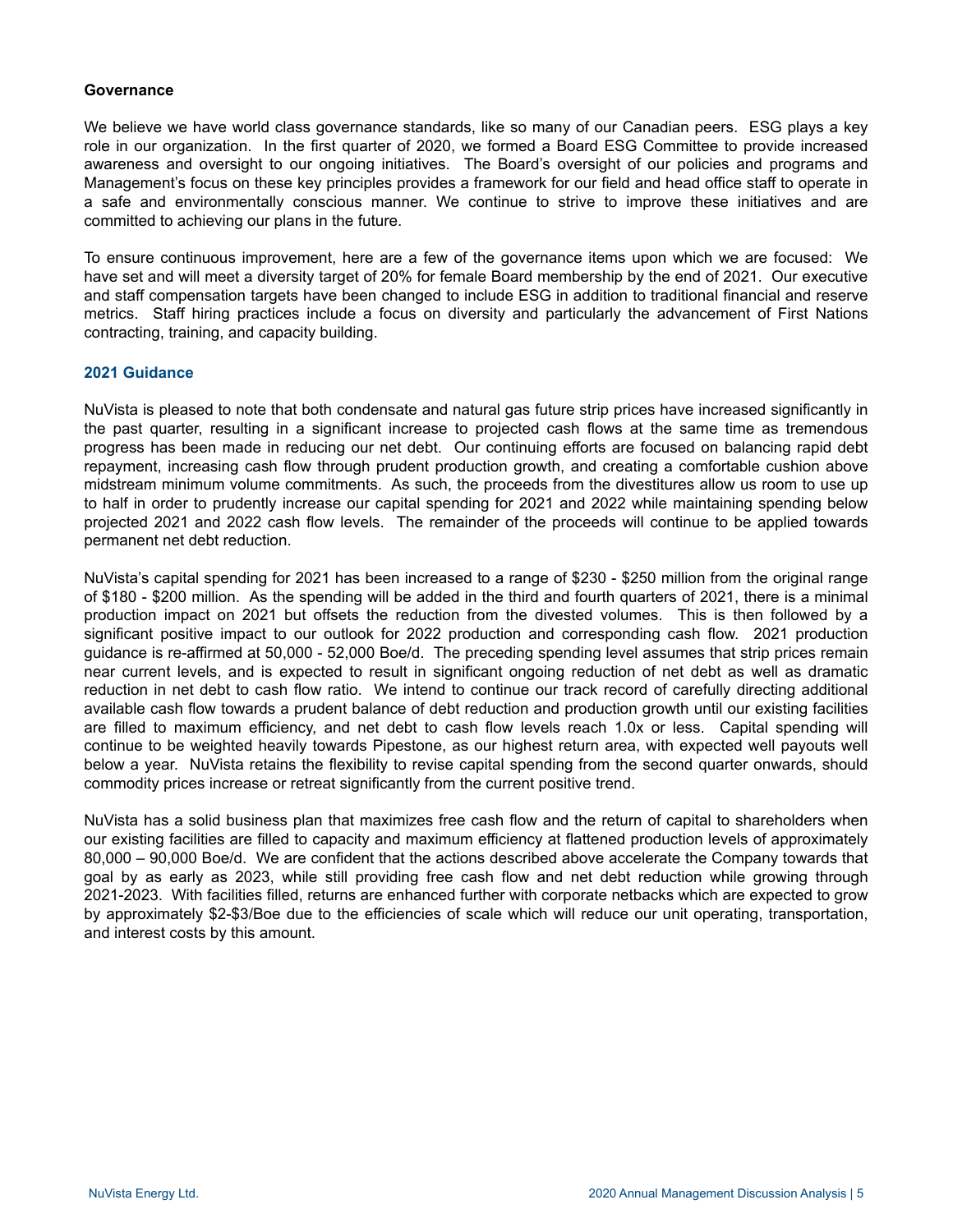# **Operations activity**

|                                                 |        | Three months ended December 31 | Year ended December 31 |           |  |  |
|-------------------------------------------------|--------|--------------------------------|------------------------|-----------|--|--|
| Number of wells                                 | 2020   | 2019                           | 2020                   | 2019      |  |  |
| Wells drilled - gross (net) $(1)$               | 3(3.0) | 7(7.0)                         | 25(25.0)               | 34 (34.0) |  |  |
| Wells completed - gross (net) $(2)$             | 0(0.0) | 2(2.0)                         | 15(15.0)               | 35(35.0)  |  |  |
| Wells brought on production - gross (net) $(3)$ | 0(0.0) | 7 (7.0)                        | 15(15.0)               | 39(38.8)  |  |  |

(1) Based on rig release date.

<sup>(2)</sup> Based on frac end date.

<sup>(3)</sup> Based on first production date of in-line test or on production and tied-in to permanent facilities.

Consistent with our response to significantly weaker commodity prices and our focus on maximizing value and maintaining liquidity, capital expenditures have been limited since early in the second quarter of 2020. For the three months ended December 31, 2020, NuVista drilled 3 (3.0 net) wells compared to 7 (7.0 net) wells in the comparable period of 2019. For the year ended December 31, 2020, NuVista drilled 25 (25.0 net) Montney condensate rich natural gas wells compared to 31 (31.0 net) Montney condensate rich natural gas wells, 2 (2.0 net) oil wells and 1 (1.0) disposal well in the comparable period of 2019**.**

All wells in 2020 and 2019 were drilled with a 100% success rate.

# **Production**

|                                           |         | Three months ended December 31 |          |            | Year ended December 31 |          |
|-------------------------------------------|---------|--------------------------------|----------|------------|------------------------|----------|
|                                           | 2020    | 2019                           | % Change | 2020       | 2019                   | % Change |
| Natural gas (Mcf/d)                       | 183,341 | 204,275                        | (10)     | 185,732    | 182.322                | 2        |
| Condensate & oil (Bbls/d)                 | 12,928  | 17,195                         | (25)     | 14,067     | 15,170                 | (7)      |
| NGLs (Bbls/d)                             | 5,863   | 5,769                          | 2        | 5,420      | 5,246                  | 3        |
| Total (Boe/d)                             | 49.348  | 57.010                         | (13)     | 50.443     | 50.803                 | (1)      |
| Condensate, oil & NGLs weighting $(1)(2)$ | 38%     | 40%                            |          | 39%        | 40%                    |          |
| Condensate & oil weighting $(2)$          | 26%     | 30%                            |          | <b>28%</b> | 30%                    |          |

 $(1)$  NGLs include butane, propane and ethane.

 $(2)$  Product weighting is based on total production.

Production for the three months and year ended December 31, 2020 decreased 13% and 1% respectively over the comparative periods of 2019. Despite no new wells being brought on stream in the fourth quarter, production averaged 49,348 Boe/d which remained consistent with our third quarter average of 49,443 Boe/d. Production in the fourth quarter and year to date in 2020 is slightly higher than our previously communicated guidance ranges, with a target to maintain annual production at approximately 50,000 Boe/d.

Condensate & oil volume weighting for the three months and year ended December 31, 2020 was 26% and 28% respectively. This was lower than 30% in the prior year comparative periods, primarily due to the deliberate restriction of high condensate wells and the absence of new well flush production.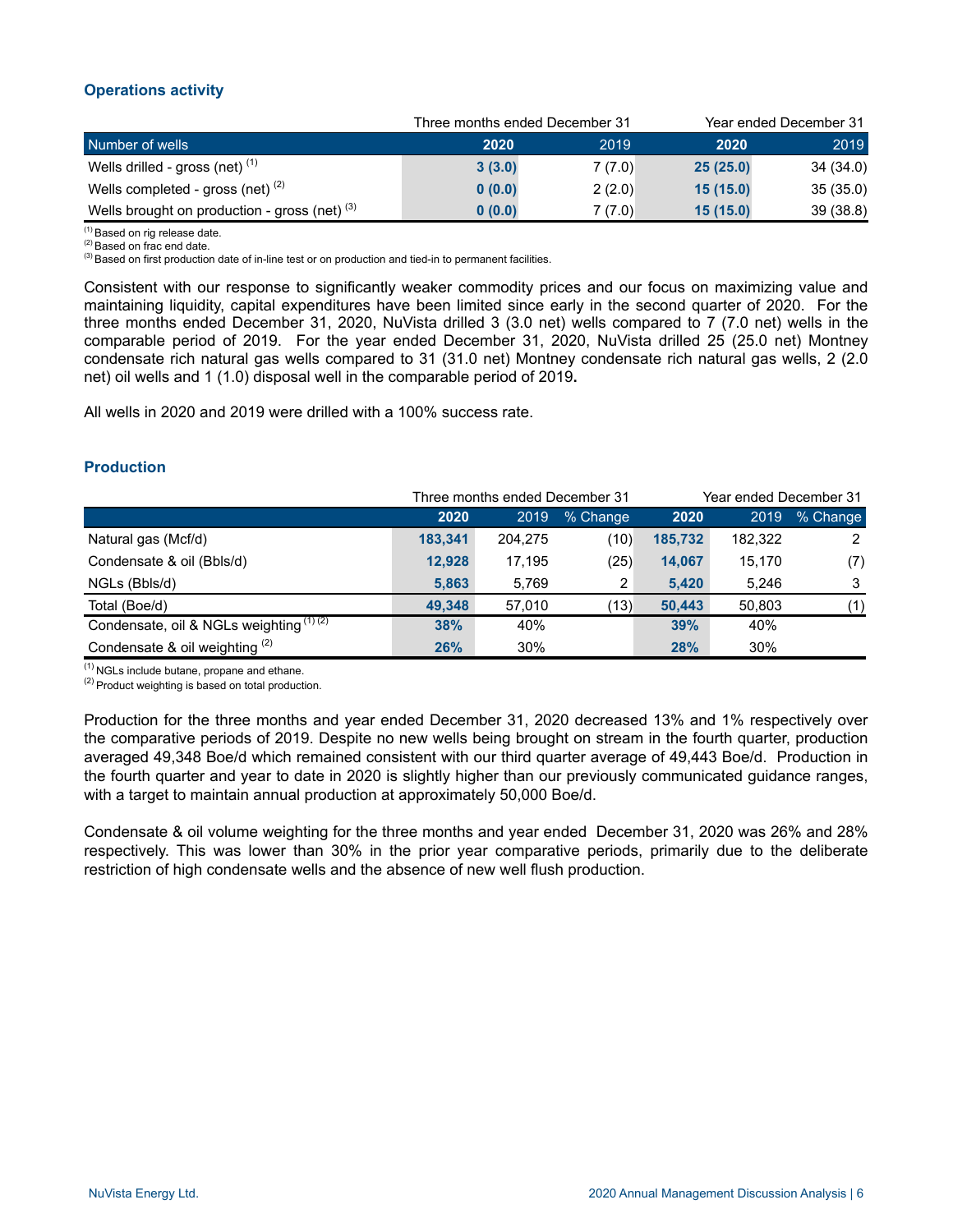# **Pricing**

|                                                       |        | Three months ended December 31 |                   |        | Year ended December 31 |               |  |
|-------------------------------------------------------|--------|--------------------------------|-------------------|--------|------------------------|---------------|--|
|                                                       | 2020   | 2019                           | $%$ change        | 2020   |                        | 2019 % change |  |
| Realized selling prices (1),(2)                       |        |                                |                   |        |                        |               |  |
| Natural gas (\$/Mcf)                                  | 3.14   | 2.74                           | 15                | 2.43   | 2.78                   | (13)          |  |
| Condensate & oil (\$/Bbl)                             | 52.59  | 65.78                          | (20)              | 45.50  | 67.44                  | (33)          |  |
| NGLs (\$/Bbl)                                         | 16.44  | 14.56                          | 13                | 12.68  | 14.01                  | (9)           |  |
| Barrel of oil equivalent (\$/Boe)                     | 27.40  | 31.13                          | (12)              | 23.00  | 31.57                  | (27)          |  |
| <b>Benchmark pricing</b>                              |        |                                |                   |        |                        |               |  |
| Natural gas - AECO 5A daily index (Cdn\$/Mcf)         | 2.64   | 2.48                           | 6                 | 2.23   | 1.76                   | 27            |  |
| Natural gas - AECO 7A monthly index (Cdn\$/Mcf)       | 2.77   | 2.34                           | 18                | 2.24   | 1.62                   | 38            |  |
| Natural gas - NYMEX (monthly) (US\$/MMbtu)            | 2.66   | 2.50                           | 6                 | 2.08   | 2.63                   | (21)          |  |
| Natural gas - Chicago Citygate (monthly) (US\$/MMbtu) | 2.49   | 2.44                           | 2                 | 1.98   | 2.56                   | (23)          |  |
| Natural gas - Dawn (daily) (US\$/MMbtu)               | 2.25   | 2.24                           | $\hspace{0.05cm}$ | 1.87   | 2.40                   | (22)          |  |
| Natural gas - Malin (monthly) (US\$/MMbtu)            | 2.93   | 2.65                           | 11                | 2.15   | 2.67                   | (19)          |  |
| Oil - WTI (US\$/BbI)                                  | 42.66  | 56.96                          | (25)              | 39.40  | 57.03                  | (31)          |  |
| Oil - Edmonton Par - (Cdn\$/Bbl)                      | 50.17  | 68.10                          | (26)              | 45.24  | 69.09                  | (35)          |  |
| Condensate - Condensate @ Edmonton (Cdn\$/Bbl)        | 55.33  | 70.03                          | (21)              | 49.47  | 70.11                  | (29)          |  |
| Condensate - Average C5-WTI differential (US\$/BbI)   | (0.16) | (3.91)                         | (96)              | (2.23) | (4.20)                 | (47)          |  |
| Exchange rate - (Cdn\$/US\$)                          | 1.30   | 1.32                           | (2)               | 1.34   | 1.33                   | 1             |  |

<sup>(1)</sup> Prices exclude price risk management realized and unrealized gains and losses on financial derivative commodity contracts but includes gains and losses on physical sale contracts and natural gas price diversification.

Prospective January 1, 2020, the average condensate and NGLs selling price is net of fractionation fees and excludes pipeline tariffs that prior to January 1, 2020 were reported net of the selling price. These pipeline tariffs are now included within transportation expenses. Prior year comparatives have been corrected to conform with current year presentation. For the three months and year ended December 31, 2020, the amount of pipeline tariffs that would have previously been classified net of revenues and is now included in transportation expenses was \$7.4 million and \$29.3 million respectively (2019 - \$6.8 million and \$24.4 million).

The WTI benchmark averaged US\$42.66/Bbl in the fourth quarter of 2020, 25% below the fourth quarter of last year and 4% higher than the third quarter of this year which averaged US\$40.93/Bbl. The outbreak of COVID-19 created a sharp drop in oil demand globally and very weak prices starting in April. In April, OPEC and other nations agreed to production cuts to stabilize the global oil market. Adherence to the production cuts have been high for most of 2020 and inventories have been steadily declining which has played a role in improving global oil prices. Global oil demand has improved steadily throughout the year and the rollout of COVID-19 vaccines should continue this trend. In the second quarter, North American oil producers immediately began curtailing production with the fall in oil prices, including a significant amount of heavy oil in Canada. Much of this production was brought back online throughout the third and fourth quarters but total US production remains well below peak levels reached last year. Condensate differentials have subsequently improved with the return of heavy oil production in Canada, coupled with lower condensate production in Western Canada. Condensate prices continued to outperform other liquid prices with the Edmonton marker averaging C\$55.33/Bbl for the quarter.

NYMEX gas prices were up 34% compared to the third quarter of 2020 averaging US\$2.66/MMbtu. The US increased their LNG export capacity to over 10 Bcf/d but warm weather in the winter of 2019/2020 and the onset of COVID-19 reduced demand and exports for most of this past summer. Subsequently, Europe and Asia experienced very cold temperatures to start this winter and US LNG exports have been exceeding 10 Bcf/d. Despite a warm winter in North America again this year, the high levels of LNG exports, a strong power market and declining US supply have all played a role in balancing the market and leading to higher gas prices.

AECO gas prices averaged \$2.77/Mcf in the fourth quarter of 2020 representing an increase of 29% from \$2.15/ Mcf in the third quarter of 2020 and an 18% increase from the fourth quarter of 2019. The continued buildout of the Nova system has allowed for stronger exports from Western Canada and AECO prices have improved relative to the other natural gas benchmark prices as a result.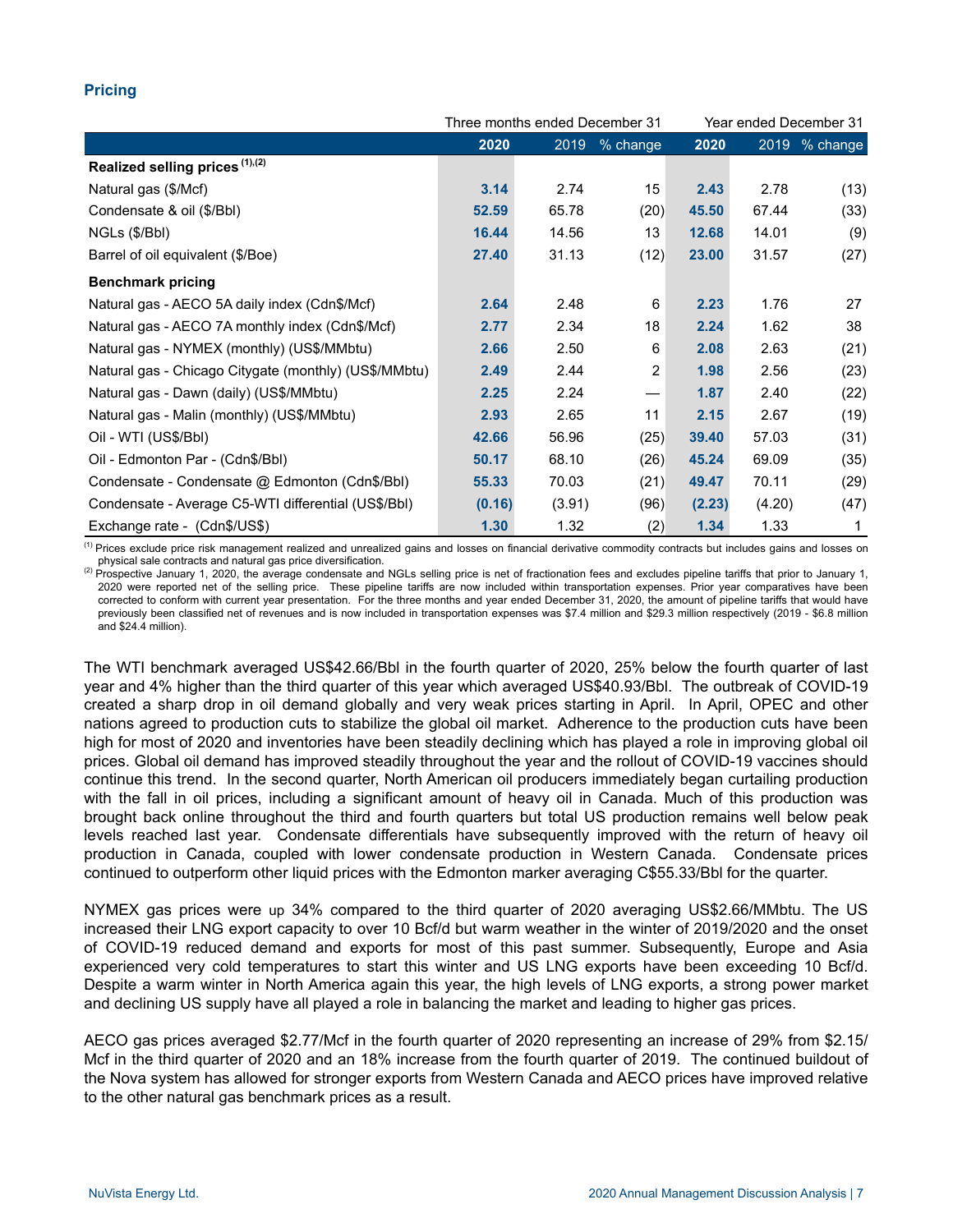#### **Revenue**

#### **Petroleum and natural gas revenues**

|                                          | Three months ended December 31 |                 |         |                 |         |                 | Year ended December 31 |                 |  |
|------------------------------------------|--------------------------------|-----------------|---------|-----------------|---------|-----------------|------------------------|-----------------|--|
|                                          | 2020                           |                 | 2019    | 2020            |         | 2019            |                        |                 |  |
| (\$ thousands, except % amounts)         | S                              | $%$ of<br>total | \$.     | $%$ of<br>total | S.      | $%$ of<br>total | \$                     | $%$ of<br>total |  |
| Natural gas <sup>(1)</sup>               | 52.963                         | 43              | 51.486  | 31              | 165.239 | 39              | 185.200                | 32              |  |
| Condensate & oil                         | 62.550                         | 50              | 104.064 | 64              | 234.247 | 55              | 373.451                | 64              |  |
| NGLs <sup>(2)</sup>                      | 8.865                          |                 | 7.728   | 5               | 25.151  | 6               | 26,833                 | 4               |  |
| Total petroleum and natural gas revenues | 124.378                        |                 | 163.278 |                 | 424,637 |                 | 585.484                |                 |  |

 $<sup>(1)</sup>$  Natural gas revenue includes price risk management gains and losses on physical delivery sale contracts. For the three months and year ended December 31,</sup> 2020, our physical delivery sales contracts resulted in losses of \$1.9 million and \$9.6 million respectively (2019 – \$2.7 million loss and \$2.6 million gain).

(2) Includes butane, propane, ethane and an immaterial amount of sulphur revenue.

For the three months ended December 31, 2020, petroleum and natural gas revenues decreased 24% from the comparable period of 2019, due primarily to a 12% decrease in average per Boe realized price and a 13% decrease in production for the quarter.

For the year ended December 31, 2020, petroleum and natural gas revenue decreased 27% over the comparable period of 2019, due primarily to a 27% decrease in average per Boe realized price, and a 1% decrease in production.

Condensate & oil volumes averaged 26% of total production in the fourth quarter of 2020, contributing 50% of total petroleum and natural gas revenues. For the year ended December 31, 2020, condensate & oil volumes averaged 28% of total production, contributing 55% of total petroleum and natural gas revenues.



Year ended December 31, 2020 Revenue by Product Type (\$)

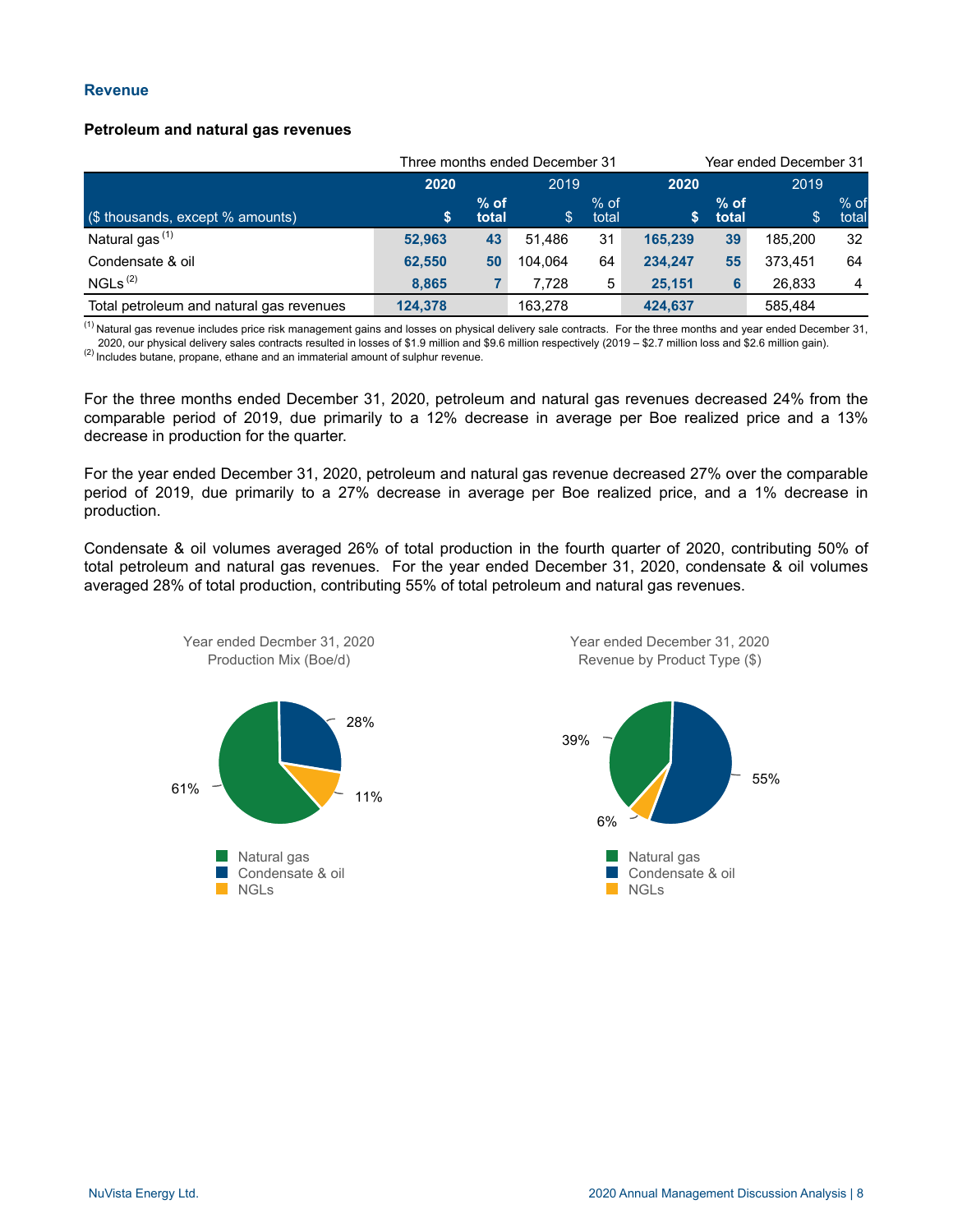A breakdown of natural gas revenue is as follows:

|                                                                  |         | Year ended December 31<br>Three months ended December 31 |          |        |           |        |         |        |
|------------------------------------------------------------------|---------|----------------------------------------------------------|----------|--------|-----------|--------|---------|--------|
|                                                                  | 2020    |                                                          | 2019     |        | 2020      |        | 2019    |        |
| (\$ thousands, except per unit amounts)                          | S       | \$/Mcf                                                   | \$       | \$/Mcf | S.        | \$/Mcf | \$      | \$/Mcf |
| Natural gas revenue - AECO reference price (1)                   | 46,832  | 2.77                                                     | 44,623   | 2.34   | 152,053   | 2.24   | 113.698 | 1.62   |
| Heat/value adjustment <sup>(2)</sup>                             | 3,782   | 0.23                                                     | 3,549    | 0.20   | 11,849    | 0.18   | 9.390   | 0.15   |
| Transportation revenue (3)                                       | 7.989   | 0.49                                                     | 7,164    | 0.40   | 28,723    | 0.44   | 28,751  | 0.45   |
| Natural gas market diversification revenue (loss)                | (3,760) | (0.24)                                                   | (1, 138) | (0.06) | (17, 817) | (0.29) | 30.807  | 0.52   |
| AECO physical delivery sales contract gains<br>(losses) $^{(4)}$ | (1,880) | (0.11)                                                   | (2,712)  | (0.14) | (9, 569)  | (0.14) | 2.554   | 0.04   |
| Total natural gas revenue                                        | 52,963  | 3.14                                                     | 51,486   | 2.74   | 165,239   | 2.43   | 185,200 | 2.78   |
|                                                                  |         |                                                          |          |        |           |        |         |        |

(1) Average AECO 7A monthly index.

(2) Based on NuVista's historical adjustment of 9 -10%.

(3) Cost of gas transportation from the transfer of custody sales point to the final sales point.

(4) Excludes price risk management realized and unrealized gains and losses on financial derivative commodity contracts but includes gains and losses on physical sale contracts.

For the three months ended December 31, 2020, natural gas revenue increased 3% from the comparable period of 2019, due to a 15% increase in realized selling prices and a 10% decrease in production. For the year ended December 31, 2020, natural gas revenue decreased 11% from the comparable period of 2019, due primarily to a 13% decrease in realized selling prices offset by a 2% increase in production.

The Company's fourth quarter physical natural gas sales portfolio was based on the following physical fixed price contracts or physical market deliveries:

|                             |             | Three months ended December 31 |        | Year ended December 31 |  |  |
|-----------------------------|-------------|--------------------------------|--------|------------------------|--|--|
|                             | 2020        | 2019                           | 2020   | 2019                   |  |  |
| AECO physical deliveries    | $27\%$      | 48 %                           | 42%    | 42 %                   |  |  |
| Dawn physical deliveries    | 24%         | $22 \%$                        | 21%    | 24 %                   |  |  |
| Malin physical deliveries   | $21\%$      | $19 \%$                        | 21%    | 21 %                   |  |  |
| Chicago physical deliveries | <b>28 %</b> | $11\%$                         | $16\%$ | 13 %                   |  |  |

NuVista receives a premium to the AECO spot gas price due to the higher heat content of its natural gas production. Price risk is also mitigated by the various gas marketing and transportation arrangements that the Company has in place to diversify and gain exposure to alternative natural gas markets in North America. For the three months ended December 31, 2020, the Company delivered 27% of its gas to AECO of which 9% was under AECO physical fixed price delivery sales contracts. NuVista delivered approximately 24% of its natural gas production to Dawn, 21% to Malin, and 28% to Chicago.

NuVista's exposure to AECO floating prices was approximately 18% of volumes in the fourth quarter of 2020 as a result of this market egress, and the inclusion of pre-existing physical and financial delivery sales contracts. NuVista's existing contracts for firm transportation on export pipelines coupled with the financial NYMEX basis natural gas sales price derivative contracts will result in long term price diversification.

Excluding the impact of realized gains (losses) on physical sales contracts, the average selling price for natural gas for the three months and year ended December 31, 2020 was \$3.25/Mcf and \$2.57/Mcf respectively, compared to \$2.88/Mcf and \$2.74/Mcf for the comparative periods of 2019, and \$2.43/Mcf in the third quarter of 2020.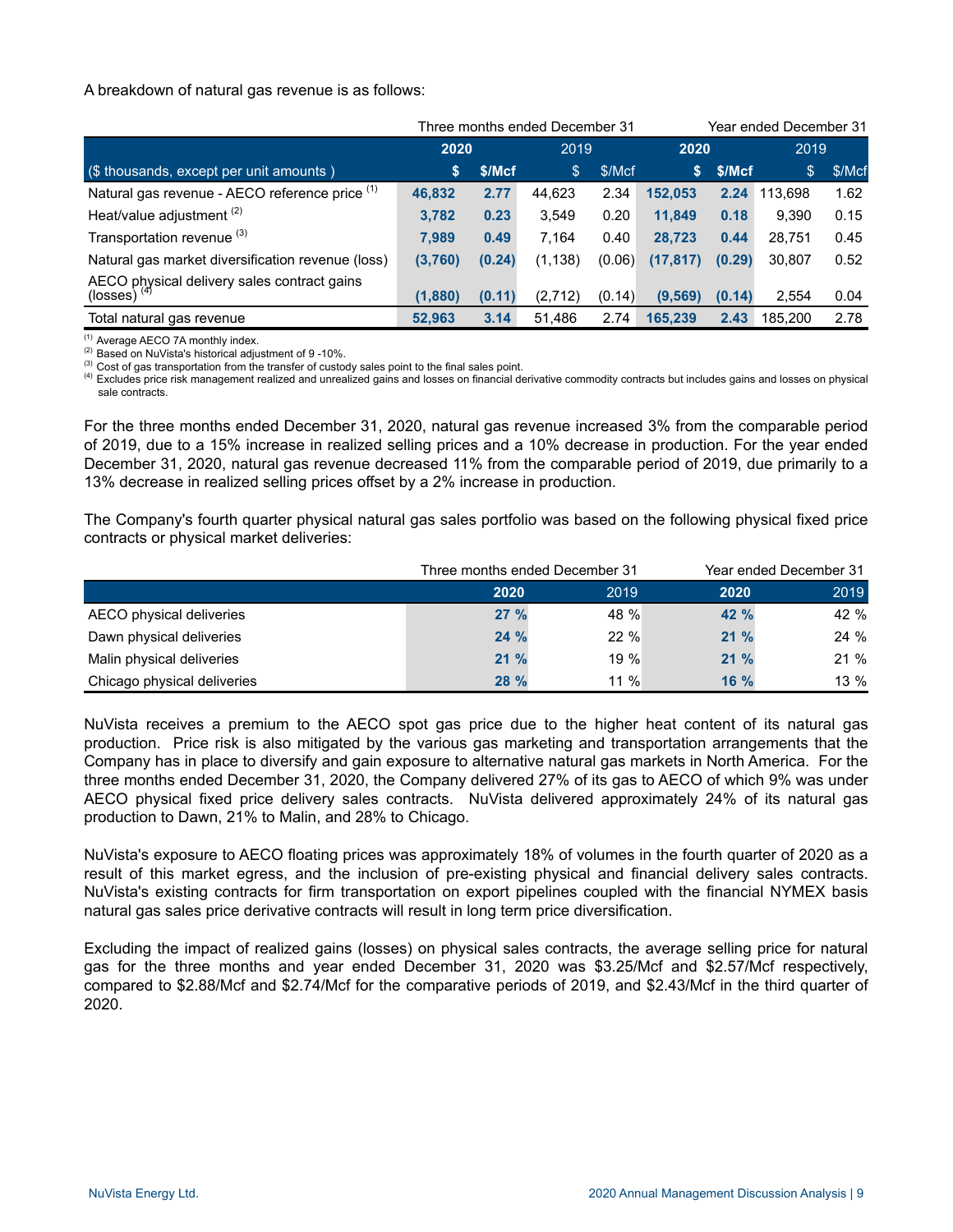### **Condensate & oil revenue**

For the three months ended December 31, 2020, condensate & oil revenue decreased 40% over the comparable period of 2019 due to a 20% decrease in the average realized selling price and a 25% decrease in production. For the year ended December 31, 2020, condensate & oil revenue decreased 37% over the comparable period of 2019, due primarily to a 33% decrease in the average realized selling price.

Historically, strong demand for condensate in Alberta results in benchmark condensate prices at Edmonton trading at a premium to Canadian light oil prices. NuVista's realized condensate & oil prices include adjustments for fractionation fees and quality differentials. Condensate & oil realized selling prices averaged \$52.59/Bbl and \$45.5/Bbl in the three months and year ended December 31, 2020, a decrease of 20% and 33% from \$65.78/Bbl and \$67.44/Bbl for the comparable periods of 2019.

#### **NGL revenue**

For the three months ended December 31, 2020, NGL revenue increased 15% over the comparable period of 2019, due to a 13% increase in the average realized selling price and a 2% increase in production. For the year ended December 31, 2020, NGL revenue decreased 6% over the comparable period of 2019, due primarily to a 9% decrease in the average realized selling price, partially offset by a 4% increase in production.

#### **Commodity price risk management**

NuVista has a disciplined commodity price risk management program as part of its financial risk management strategy. The purpose of this program is to reduce volatility in financial results and help stabilize adjusted funds flow against the unpredictable commodity price environment. NuVista's Board of Directors has authorized the use of fixed price, put option and costless collar contracts ("Fixed Price Contracts"), and approved the terms of NuVista's commodity price risk management program to allow the securing of minimum prices of the following:

| (% of net forecast after royalty production) | First 18 month forward<br>period | Following 18 month<br>forward period | Following 24 month<br>forward period |
|----------------------------------------------|----------------------------------|--------------------------------------|--------------------------------------|
| <b>Natural Gas Fixed Price Contracts</b>     | up to $70\%$                     | up to $60\%$                         | up to $50\%$                         |
| Crude Oil Fixed Price Contracts              | up to $70\%$                     | up to $60\%$                         | up to $30\%$                         |

The Board of Directors has set limits for entering into natural gas basis differential contracts that are the lesser of 50% of forecast natural gas production, net of royalties, or the volumes that would bring the combined natural gas basis differential contracts and natural gas fixed price contracts to 100% of forecast natural gas production, net of royalties. In addition, a maximum volume of up to 150,000 MMbtu/day has been approved, with a term of 7 years from the date any such swap is entered into.

Hedges on crude oil, natural gas liquids, natural gas, differentials and basis may be made in Canadian or U.S. dollars at the time the position is established and the U.S. dollar positions may be hedged to Canadian dollars during the term of the applicable hedge. Foreign currency exposure on interest payments and long-term debt, if there is that exposure, may also be hedged back to Canadian dollars.

|                                      |                                |                                  |                      | Three months ended December 31 |                           |                      |  |  |  |  |
|--------------------------------------|--------------------------------|----------------------------------|----------------------|--------------------------------|---------------------------|----------------------|--|--|--|--|
|                                      |                                | 2020                             | 2019                 |                                |                           |                      |  |  |  |  |
| (\$ thousands)                       | <b>Realized</b><br>gain (loss) | <b>Unrealized</b><br>gain (loss) | Total<br>gain (loss) | Realized<br>gain (loss)        | Unrealized<br>gain (loss) | Total<br>gain (loss) |  |  |  |  |
| Natural gas                          | (3,208)                        | 23,077                           | 19,869               | (127)                          | (30, 384)                 | (30, 511)            |  |  |  |  |
| Condensate & oil                     | 15.773                         | (24, 677)                        | (8,904)              | 4.083                          | (30,060)                  | (25, 977)            |  |  |  |  |
| Gain (loss) on financial derivatives | 12.565                         | (1,600)                          | 10.965               | 3.956                          | (60.444)                  | (56,488)             |  |  |  |  |

During the fourth quarter of 2020, the commodity price risk management program resulted in a total gain of \$11.0 million, compared to a total loss of \$56.5 million for the comparable period of 2019 and a total loss of \$29.0 million in the third quarter of 2020. The fair value of financial derivative contracts is recorded in the financial statements.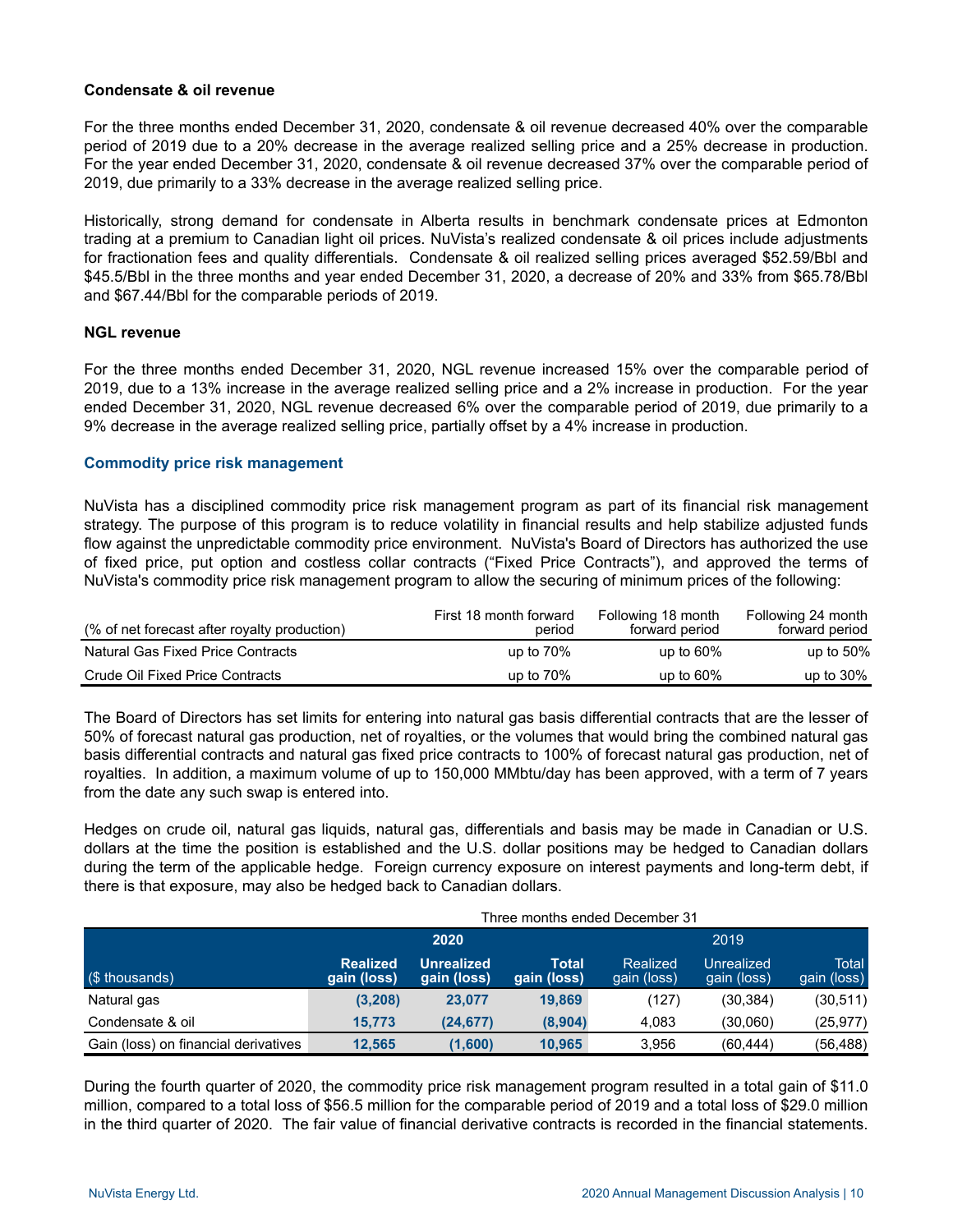Unrealized gains and losses are the change in mark to market values or fair value of financial derivative contracts in place at the end of the quarter compared to the start of the quarter. The unrealized gain in the fourth quarter is primarily as a result of an unrealized gain on natural gas contracts due to the decrease in NYMEX forward strip pricing and the widening of AECO/NYMEX basis forward strip pricing at the end of the quarter compared to the beginning of the quarter, partially offset by an unrealized loss on oil contracts reflective of the increasing WTI forward strip pricing at the end of the quarter compared to the beginning of the quarter. Due to increased volatility in oil and gas prices and the related forward strips pricing, the impact of unrealized gains and/or losses on overall earnings in a particular reporting period can be substantial, as was the case throughout 2020 and the comparative period of 2019.

|                                      | Year ended December 31         |                           |                      |                         |                           |                             |  |  |  |
|--------------------------------------|--------------------------------|---------------------------|----------------------|-------------------------|---------------------------|-----------------------------|--|--|--|
|                                      |                                | 2020                      |                      |                         | 2019                      |                             |  |  |  |
| (\$ thousands)                       | <b>Realized</b><br>gain (loss) | Unrealized<br>gain (loss) | Total<br>gain (loss) | Realized<br>gain (loss) | Unrealized<br>gain (loss) | <b>Total</b><br>gain (loss) |  |  |  |
| Natural gas                          | 2,848                          | (26, 987)                 | (24, 139)            | 3,086                   | (98,581)                  | (95, 495)                   |  |  |  |
| Condensate & oil                     | 67.810                         | (14.036)                  | 53.774               | 14.295                  | (42.582)                  | (28, 287)                   |  |  |  |
| Gain (loss) on financial derivatives | 70.658                         | (41, 023)                 | 29,635               | 17.381                  | (141,163)                 | (123,782)                   |  |  |  |

For the year ended December 31, 2020, the commodity price risk management program resulted in a gain of \$29.6 million compared to a loss of \$123.8 million for the comparable period of 2019.



**Change in risk management net asset September 30, 2020 to December 31, 2020**



**New transactions**

**Dec 31, 2019 Change in**

**price**

**-70.6 -64.9**

**Dec 31, 2020**

**Settled positions**

**Change in risk management net asset December 31, 2019 to December 31, 2020**

For 2021, NuVista currently has hedges which, in aggregate, cover 53% of projected 2021 liquids production (primarily front of year loaded) using a combination of swaps and three-way collars at an average WTI floor price of C\$60.76/Bbl. NuVista has hedged 37% of projected 2021 gas production (primarily summer season loaded) at an average floor price of C\$2.05/Mcf (hedged and exported volumes converted to an AECO equivalent price) using a combination of swaps and collars. These percentage figures relate to production net of royalty volumes.

Price risk management on our physical delivery sale contracts resulted in losses of \$1.9 million and \$9.6 million respectively for the three months and year ended December 31, 2020 compared to a loss of \$2.7 million and a gain of \$2.6 million for the comparable periods of 2019.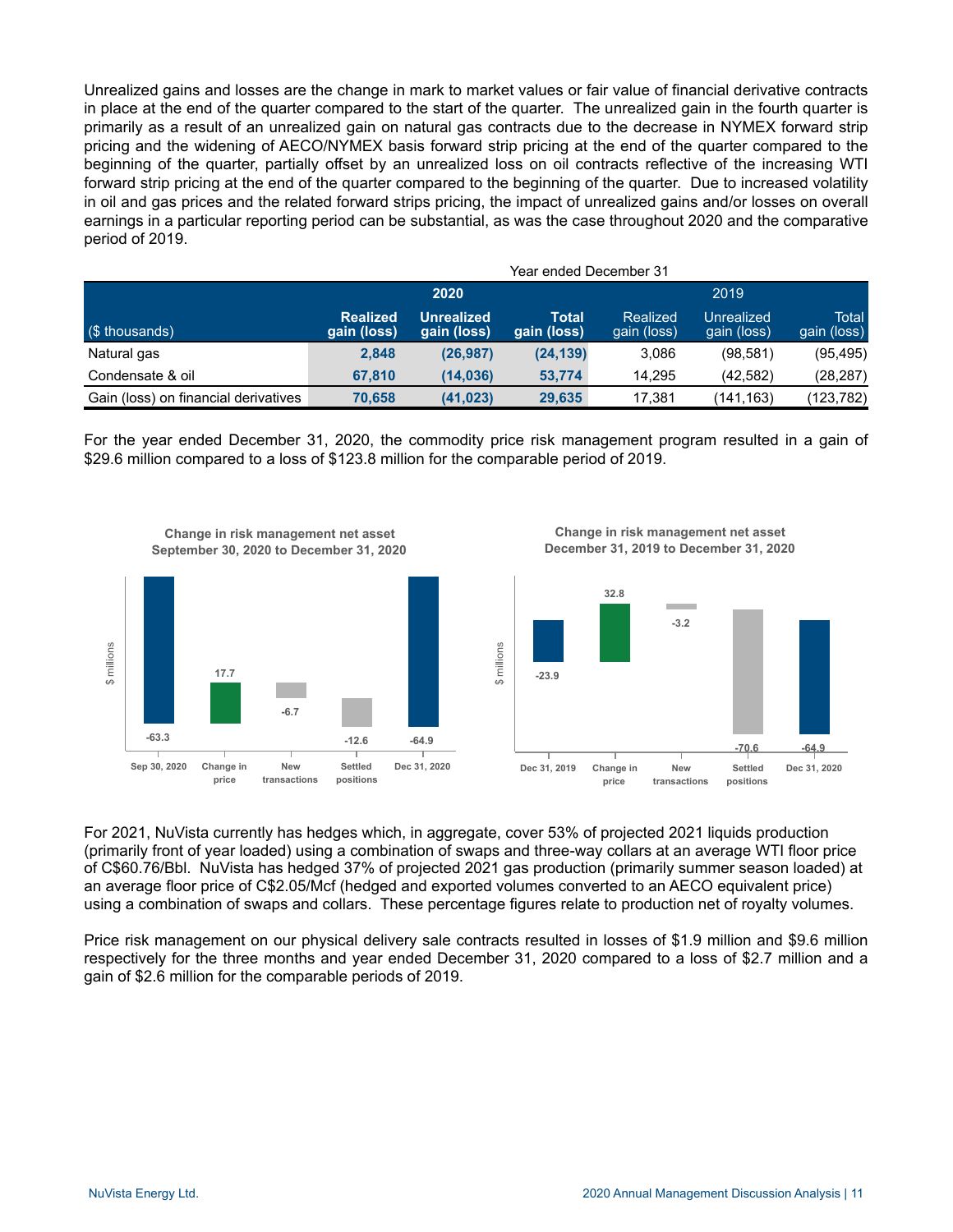# **Financial instruments**

The following is a summary of financial derivatives contracts in place as at December 31, 2020:

|                     |               |           | WTI fixed price swap C5 - WTI Differential Swap |          |  |
|---------------------|---------------|-----------|-------------------------------------------------|----------|--|
| Term <sup>(1)</sup> | <b>Bbls/d</b> | Cdn\$/Bbl | Bbls/d                                          | US\$/Bbl |  |
| Q1 2021             | 8.750         | 54.57     | 3.000                                           | 0.25     |  |
| Q <sub>2</sub> 2021 | 8.000         | 58.52     |                                                 |          |  |

 $(1)$  Table presented as weighted average volumes and prices.

|            | swap           |                              | AECO-NYMEX basis AECO-NYMEX basis<br><b>buybacks</b> |                              | <b>Chicago-NYMEX</b><br>basis swap |                              | <b>Malin-NYMEX basis</b><br>swap |                              |
|------------|----------------|------------------------------|------------------------------------------------------|------------------------------|------------------------------------|------------------------------|----------------------------------|------------------------------|
| Term $(1)$ | <b>MMBtu/d</b> | <b>US\$/</b><br><b>MMBtu</b> | <b>MMBtu/d</b>                                       | <b>US\$/</b><br><b>MMBtu</b> | <b>MMBtu/d</b>                     | <b>US\$/</b><br><b>MMBtu</b> | <b>MMBtu/d</b>                   | <b>US\$/</b><br><b>MMBtu</b> |
| 2021       | 95.000         | (0.98)                       | (60,000)                                             | (0.82)                       | 15,000                             | (0.24)                       | 20,000                           | (0.66)                       |
| 2022       | 95.000         | (0.97)                       | (60,000)                                             | (0.82)                       | 12,493                             | (0.24)                       | 16,658                           | (0.66)                       |
| 2023       | 100.000        | (1.01)                       |                                                      |                              |                                    |                              |                                  |                              |
| 2024       | 100.000        | (1.00)                       |                                                      |                              |                                    |                              |                                  |                              |
| 2025       | 35,000         | (1.00)                       |                                                      |                              |                                    |                              |                                  |                              |

 $(1)$  Table presented as weighted average volumes and prices.

|            | Dawn-NYMEX basis swap |            |  |
|------------|-----------------------|------------|--|
| Term $(1)$ | <b>MMBtu/d</b>        | US\$/MMBtu |  |
| 2021       | 10.000                | (0.26)     |  |
| 2022       | 8.329                 | (0.26)     |  |

 $(1)$  Table presented as weighted average volumes and prices.

|                     |                | <b>NYMEX fixed price swap</b> |                | <b>NYMEX collars</b> |                       |
|---------------------|----------------|-------------------------------|----------------|----------------------|-----------------------|
| Term $(1)$          | <b>MMBtu/d</b> | US\$/MMBtu                    | <b>MMBtu/d</b> |                      | US\$/MMBtu US\$/MMBtu |
| Q1 2021             | 15.000         | 2.63                          | 35,000         | 2.64                 | 3.32                  |
| Q <sub>2</sub> 2021 | 30.000         | 2.56                          | 10.000         | 2.50                 | 2.79                  |
| Q3 2021             | 30.000         | 2.56                          | 10.000         | 2.50                 | 2.79                  |
| Q4 2021             | 16.739         | 2.59                          | 3.370          | 2.50                 | 2.79                  |

 $(1)$  Table presented as weighted average volumes and prices.

Subsequent to December 31, 2020, the following is a summary of financial derivatives that have been entered into:

| WTI fixed price swap |               |           | C\$ WTI 3 way collar |           |           |           | <b>C5-WTI differential swap</b> |          |
|----------------------|---------------|-----------|----------------------|-----------|-----------|-----------|---------------------------------|----------|
| Term $(1)$           | <b>Bbls/d</b> | Cdn\$/Bbl | <b>Bbls/d</b>        | Cdn\$/Bbl | Cdn\$/Bbl | Cdn\$/Bbl | <b>Bbls/d</b>                   | US\$/Bbl |
| Q2 2021              | 5.000         | 66.61     |                      |           |           |           | 3,000                           | 0.08     |
| Q3 2021              | 4,000         | 66.87     | 4.500                | 50.00     | 61.56     | 78.71     |                                 |          |
| Q4 2021              | 1.000         | 70.86     | 4.500                | 50.00     | 61.56     | 78.71     |                                 |          |
| Q1 2022              |               |           | 3.500                | 50.00     | 62.00     | 76.78     |                                 |          |
| Q2 2022              |               |           | 3.500                | 50.00     | 62.00     | 76.78     |                                 |          |
| Q3 2022              |               |           | 500                  | 50.00     | 62.00     | 77.25     |                                 |          |
| Q4 2022              |               |           | 500                  | 50.00     | 62.00     | 77.25     |                                 |          |

 $(1)$  Table presented as weighted average volumes and prices.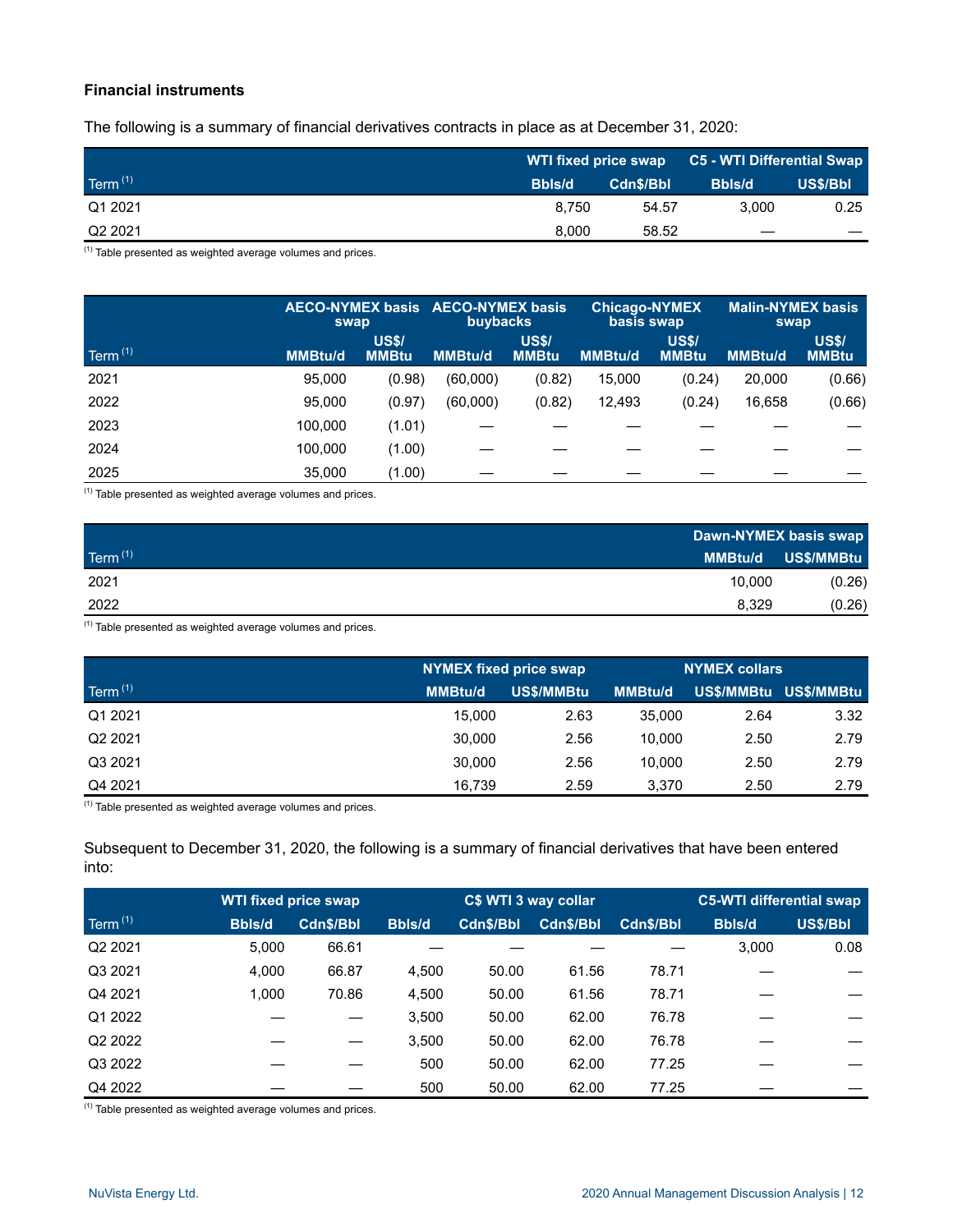|                | AECO-NYMEX basis swap |            | / Chicago-NYMEX basis swap ∥ |            |  |
|----------------|-----------------------|------------|------------------------------|------------|--|
| Term $(1)$     | MMBtu/d               | US\$/MMBtu | <b>MMBtu/d</b>               | US\$/MMBtu |  |
| 2021 Apr - Oct |                       |            | 10.000                       | (0.21)     |  |
| 2022 Apr - Oct | 10.000                | (0.73)     |                              |            |  |

 $(1)$  Table presented as weighted average volumes and prices.

|                     | NYMEX fixed price swap |      |        | <b>NYMEX collars</b>                     |      |
|---------------------|------------------------|------|--------|------------------------------------------|------|
| Term $(1)$          | <b>MMBtu/d</b>         |      |        | US\$/MMBtu MMBtu/d US\$/MMBtu US\$/MMBtu |      |
| Q <sub>2</sub> 2021 | 15.000                 | 2.93 | 35,000 | 2.65                                     | 3.11 |
| Q3 2021             | 15.000                 | 2.93 | 35,000 | 2.65                                     | 3.11 |
| Q4 2021             | 5.054                  | 2.93 | 35.000 | 2.77                                     | 3.36 |
| Q1 2022             |                        |      | 35,000 | 2.83                                     | 3.49 |

 $(1)$  Table presented as weighted average volumes and prices.

#### **Physical delivery sales contracts**

The Company enters into physical delivery sales contracts to manage commodity price risk. These contracts are not considered to be derivatives and therefore not recorded at fair value. They are considered sales contracts and are recorded at cost at the time of transaction.

The following is a summary of the physical delivery sales contracts in place as at December 31, 2020:

|            |                | <b>Dawn-NYMEX Basis</b> |  |  |
|------------|----------------|-------------------------|--|--|
| Term $(1)$ | <b>MMBtu/d</b> | US\$/MMBtu              |  |  |
| 2021       | 10.000         | (0.26)                  |  |  |
| 2022       | 8,329          | (0.26)                  |  |  |

 $<sup>(1)</sup>$  Table presented as weighted average volumes and prices.</sup>

#### **Royalties**

|                                                                            |         | Three months ended<br>December 31 | Year ended<br>December 31 |          |
|----------------------------------------------------------------------------|---------|-----------------------------------|---------------------------|----------|
| $($ \$ thousands, except $%$ and per Boe amounts)                          | 2020    | 2019                              | 2020                      | 2019     |
| Gross royalties                                                            | 10,755  | 13.336                            | 39.961                    | 42,767   |
| Gas cost allowance ("GCA")                                                 | (6,970) | (3,768)                           | (23, 031)                 | (15,098) |
| Net royalties                                                              | 3,785   | 9.568                             | 16.930                    | 27,669   |
| Gross royalty % excluding physical delivery sales contracts <sup>(1)</sup> | 8.5     | 8.0                               | 9.2                       | 7.3      |
| Gross royalty % including physical delivery sales contracts                | 8.6     | 8.2                               | 9.4                       | 7.3      |
| Net royalties \$/Boe                                                       | 0.83    | 1.82                              | 0.92                      | 1.49     |

 $\frac{(1)}{(1)}$  Calculated as gross royalties as a % of petroleum and natural gas revenues excluding gains (losses) on physical delivery sales contracts.

For the three months and year ended December 31, 2020, gross royalties decreased 19% and 7% compared to the prior year comparative periods primarily as a result of the decrease in the average \$/Boe realized prices. Gross royalties as a percentage of petroleum and natural gas revenues increased as a result of a greater number of wells having fully utilized the royalty incentive programs which carried reduced initial royalty rates. The gross natural gas and liquids (condensate, oil and NGL) royalty rates for the three months and year ended December 31, 2020 were 5% and 11% compared to 5% and 10% respectively, in the comparative periods of 2019.

The Company receives GCA from the Crown, which reduces royalties to account for expenses incurred by NuVista to process and transport the Crown's portion of natural gas production. For the three months and year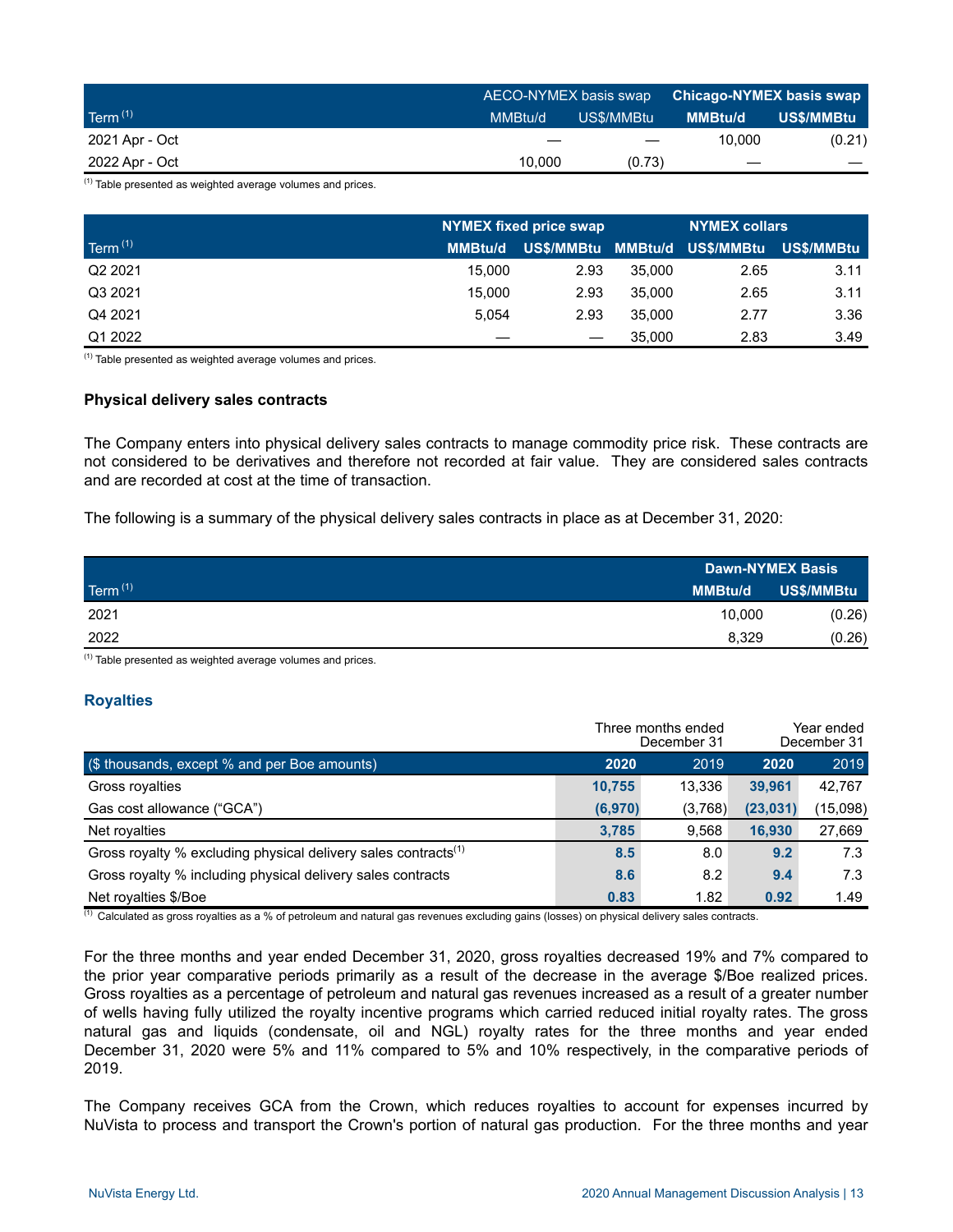ended December 31, 2020, the 85% and 53% increase in GCA credits received compared to the comparative periods of 2019 is primarily due to GCA received related to capital expenditures for gas processing and transportation infrastructure incurred in 2019, primarily related to the Pipestone South compressor station.

NuVista's physical price risk management and gas market diversification activities impact reported average royalty rates as royalties are based on government market reference prices for delivery of product in Alberta and not the Company's average realized prices that include price risk management and gas market diversification activities.

#### **Transportation expenses**

|                                                  |        | Three months ended December 31 |        | Year ended December 31 |
|--------------------------------------------------|--------|--------------------------------|--------|------------------------|
| (\$ thousands, except per unit amounts)          | 2020   | 2019                           | 2020   | 2019                   |
| Natural gas transportation expense               | 15,318 | 12.517                         | 53.108 | 48,969                 |
| Condensate, oil & NGL transportation expense     | 7,252  | 9.145                          | 29.204 | 31,753                 |
| Total transportation expense                     | 22.570 | 21.662                         | 82.312 | 80,722                 |
| Natural gas transportation \$/Mcf <sup>(1)</sup> | 0.91   | 0.67                           | 0.78   | 0.74                   |
| Condensate, oil & NGL transportation \$/Bbl      | 4.19   | 4.33                           | 4.09   | 4.26                   |
| Total transportation \$/Boe                      | 4.97   | 4.13                           | 4.46   | 4.35                   |

 $<sup>(1)</sup>$  Includes total gas transportation from the plant gate to the final sales point.</sup>

For the three months and year ended December 31, 2020, natural gas transportation expenses on a total dollar and \$/Mcf basis increased from the comparative periods of 2019 and the third quarter of \$12.5 million (\$0.74/Mcf) due to additional Alliance capacity that came into effect in November 2020.

Condensate, oil & NGL transportation for the three months and year ended December 31, 2020 were lower than prior year comparative periods primarily as a result of a greater proportion of volumes trucked in the prior year comparative periods. Throughout 2020, the majority of volumes were pipeline connected, incurring lower rates than trucked volumes.

#### **Operating expenses**

|                                                               |        | Three months ended December 31 |         | Year ended December 31 |
|---------------------------------------------------------------|--------|--------------------------------|---------|------------------------|
| $\left( \text{\$ thousands, except per unit amounts} \right)$ | 2020   | 2019                           | 2020    | 2019                   |
| Operating expenses                                            | 43.926 | 50.528                         | 181.436 | 178.275                |
| Per Boe                                                       | 9.68   | 9.63                           | 9.83    | 9.61                   |

For the three months ended December 31, 2020, operating expenses decreased 13% compared to the prior year comparative period due to lower production, and continued cost cutting initiatives and vendor discounts received as a result of the slowdown in industry activity due to the COVID-19 pandemic and uncertain economic environment. For the year ended December 31, 2020, operating expenses remained consistent with the prior year comparative period. Fourth quarter operating expenses were consistent with third quarter operating expenses of \$44.6 million (\$9.80/Boe),

In accordance with the adoption of IFRS 16 - *Leases* on January 1, 2019 base rent for the Company's field office was recognized as a lease beginning January 1, 2019. This has resulted in base rent costs in the amount of \$33.0 thousand and \$128.0 thousand in the both the three months and year ended December 31, 2020 and prior year comparative periods being excluded from operating expenses, as the costs are now accounted for under the new lease standard.

The minimum take or pay commitments associated with the Pipestone South gas processing lease and gas transportation lease recognized in the third quarter of 2019 is excluded from operating expense and classified as a lease under IFRS 16. For the three months and year ended December 31, 2020, total payments under these two leases of \$3.4 million and \$12.6 million were excluded from operating expenses and accounted for under the new lease standard.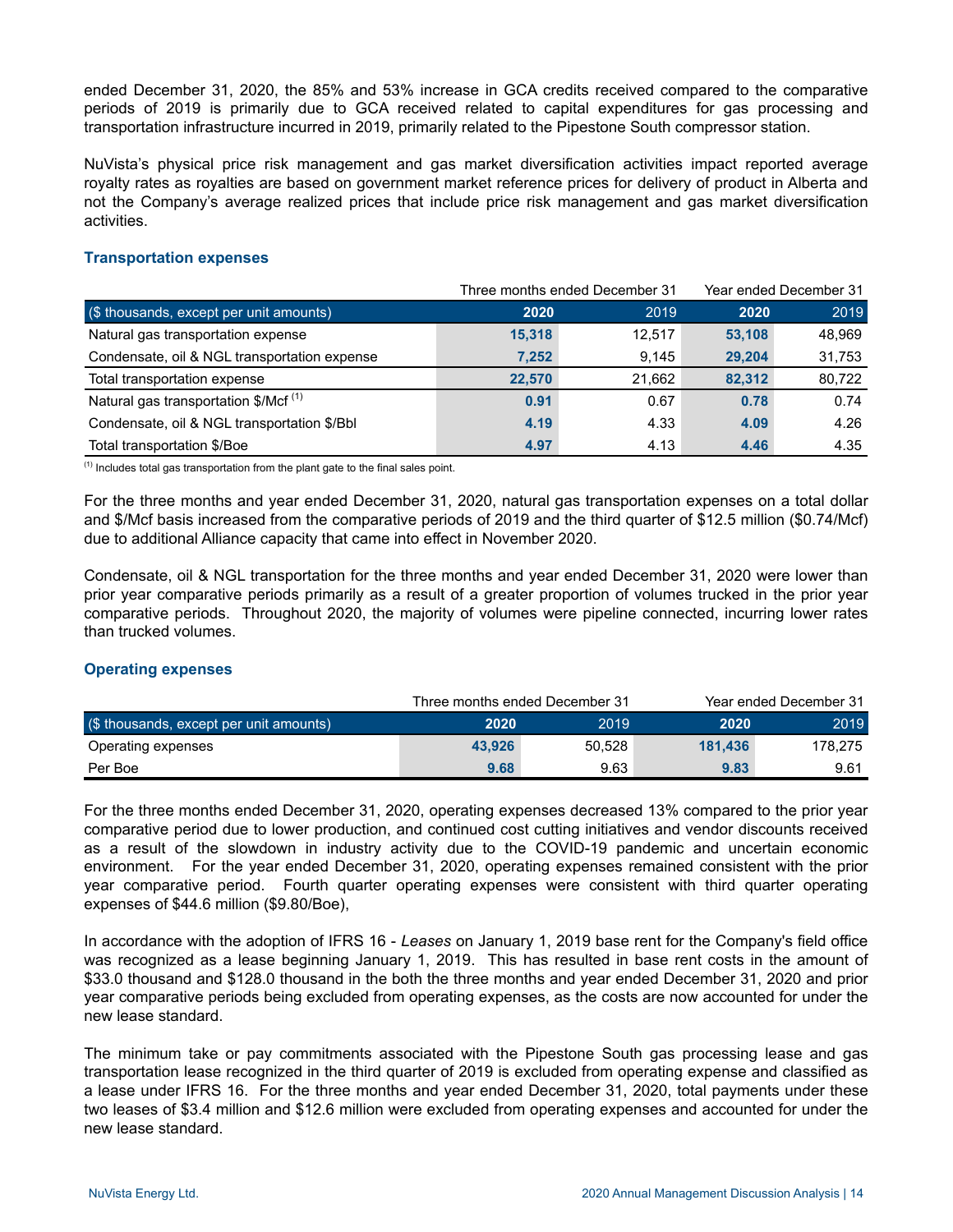# **General and administrative expenses ("G&A")**

|                                        |         | Three months ended December 31 |          | Year ended December 31 |
|----------------------------------------|---------|--------------------------------|----------|------------------------|
| (\$ thousands, except per Boe amounts) | 2020    | 2019                           | 2020     | 2019                   |
| Gross G&A expenses                     | 5,522   | 5,749                          | 19.950   | 23,976                 |
| Overhead recoveries                    | (796)   | (372)                          | (2, 148) | (1,794)                |
| Capitalized G&A                        | (1,008) | (897)                          | (3,788)  | (5, 330)               |
| Net G&A expenses                       | 3,718   | 4.480                          | 14.014   | 16,852                 |
| Gross G&A per Boe                      | 1.22    | 1.10                           | 1.08     | 1.29                   |
| Net G&A per Boe                        | 0.82    | 0.85                           | 0.76     | 0.91                   |

For the three months and year ended December 31, 2020, gross G&A expenses have decreased as compared to the prior year comparative periods primarily as a result of cost reduction measures in response to the COVID-19 pandemic and the significant decrease in commodity prices that has resulted. Cost reduction measures include base salary reductions for staff, executive, and the board of directors that came in to effect on May 1, 2020, and other cost cutting initiatives in response to challenging economic conditions. Additionally, NuVista has benefited from the Federal Government's Canadian Emergency Wage Subsidy Program ("CEWS") and in 2020 has received \$1.5 million (\$0.1 million in the fourth quarter) in wage subsidies reducing gross G&A expenses and \$0.4 million (\$0.1 million in the fourth quarter) reducing operating expenses.

The Company's policy of allocating and capitalizing G&A expenses associated with new capital projects remained unchanged in 2019 and 2020. G&A capitalized and operating recoveries are in accordance with industry practice.

In accordance with the adoption of IFRS 16 - *Leases* on January 1, 2019, base rent for the Company's head office expense was recognized as a lease prospective January 1, 2019. This has resulted in base rent costs for both the three months and year ended December 31, 2020, and the prior year comparative periods in the amount of \$0.2 million and \$0.7 million being excluded from gross G&A expenses, as the costs are now accounted for under the lease standard.

|                                           |       | Three months ended December 31 |       | Year ended December 31 |
|-------------------------------------------|-------|--------------------------------|-------|------------------------|
| (\$ thousands)                            | 2020  | 2019                           | 2020  | 2019                   |
| Stock options                             | 516   | 814                            | 2,538 | 3,679                  |
| Restricted share awards                   | 329   | 335                            | 1,440 | 1,422                  |
| Performance share awards                  | 385   | 202                            | 1,259 | 621                    |
| Non cash share-based compensation expense | 1,230 | 1.351                          | 5,237 | 5,722                  |
| Director deferred share units             | 480   | 720                            | (916) | 478                    |
| Performance share units                   | 917   |                                | 917   |                        |
| Cash share-based compensation expense     | 1.397 | 720                            |       | 478                    |
| Total share-based compensation expense    | 2.627 | 2.071                          | 5,238 | 6.200                  |

#### **Share-based compensation expense**

Share-based compensation expense relates to the amortization of the fair value of stock option awards, performance share awards ("PSA"), restricted share awards ("RSA") and accruals for future payments under the director deferred share unit ("DSU") and the newly implemented performance share unit ("PSU") plans.

In the fourth quarter of 2020, the Company granted units under a new PSU incentive plan. Each PSU entitles participants to receive cash equal to the trading price of the equivalent number of shares of the Company at the time of grant, multiplied by a payout multiplier ranging from 0 to a cap of 2.0x the issue value. The payout multiplier for performance-based awards will be determined by our Board based on an assessment of the Company's achievement of predefined corporate performance measures in respect of the applicable period. The performance scorecard which will be used is the same one as is used for the PSA plan.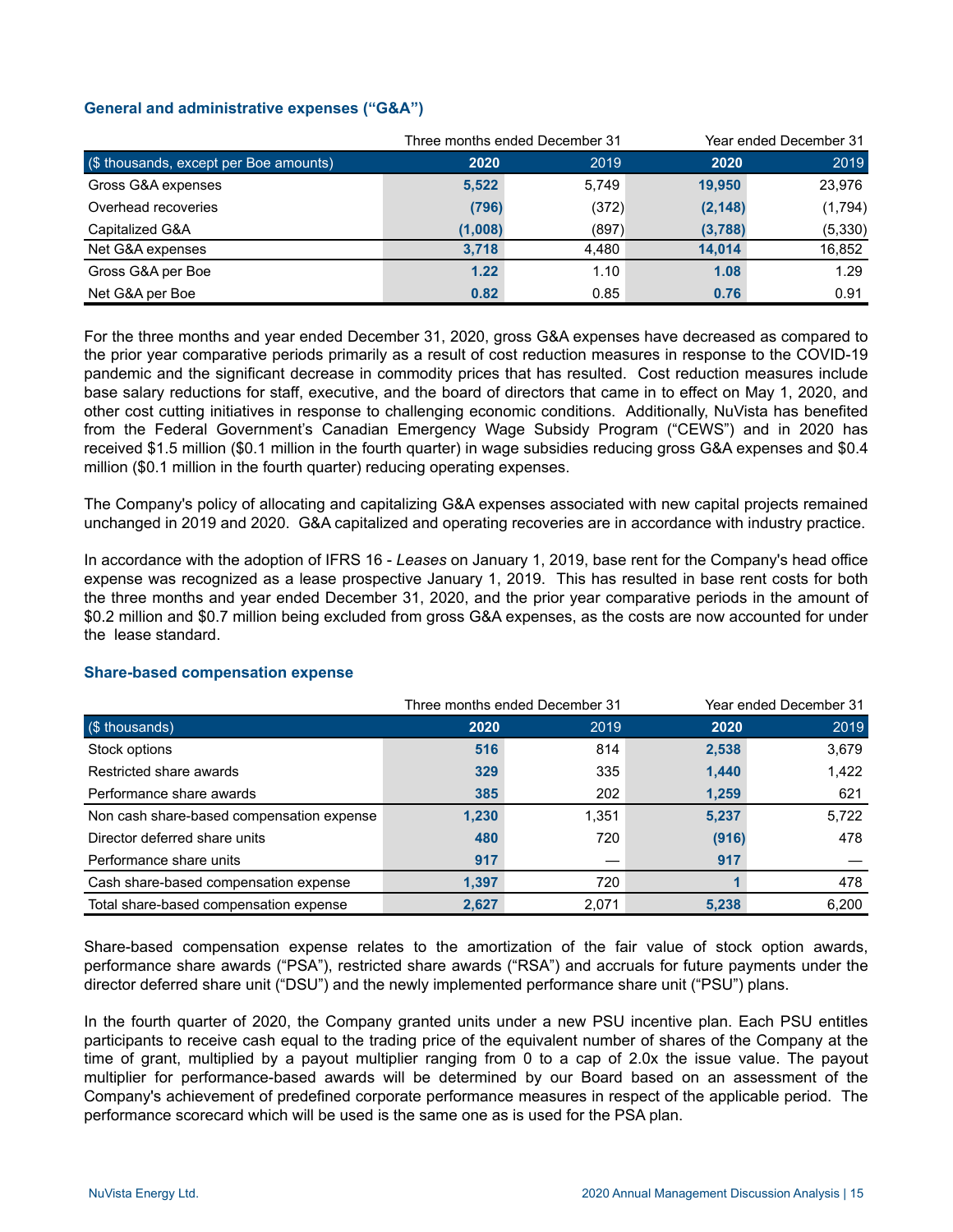The change in share-based compensation expense over the prior year comparative periods is due to the number and fair value of units granted or exercised for non cash share based awards, and the the change in the valuation of the liability of the cash share based awards as result of the change in share price from the beginning of the period to the end of the period. For the three months ended December 31, 2020, the increase in share-based compensation expense is primarily a result of the expense recognized for awards granted under the PSU plan.

For the year ended December 31, 2020, the decrease in share-based compensation over the prior year comparative period is a result of the decrease in the fair value of stock options granted in the period and the increase in the number of awards that expired during the period as a result of the decline in the Company's share price throughout the year. The increase in DSU recovery is a result of the decrease in share price from \$3.19/ share at December 31, 2019 to \$0.94/share at December 31, 2020, which is offset by the increase in PSU expense recognized for new grants in the period.

# **Financing costs**

|                                              |        | Three months ended December 31 | Year ended December 31 |        |  |
|----------------------------------------------|--------|--------------------------------|------------------------|--------|--|
| (\$ thousands, except per Boe amounts)       | 2020   | 2019                           | 2020                   | 2019   |  |
| Interest on long-term debt (credit facility) | 4,996  | 3,801                          | 17.150                 | 14,208 |  |
| Interest on senior unsecured notes           | 3,803  | 3,813                          | 15,292                 | 15,179 |  |
| Interest expense                             | 8,799  | 7.614                          | 32,442                 | 29,387 |  |
| Lease interest expense                       | 3,349  | 2,582                          | 11,294                 | 3,631  |  |
| Accretion expense                            | 416    | 612                            | 1,496                  | 2,070  |  |
| Total financing costs                        | 12.564 | 10.808                         | 45.232                 | 35,088 |  |
| Interest expense per Boe                     | 1.94   | 1.45                           | 1.76                   | 1.58   |  |
| Total financing costs per Boe                | 2.77   | 2.06                           | 2.45                   | 1.89   |  |

For the three months and year ended December 31, 2020, interest expense on long-term debt increased from the comparable periods in 2019 due to higher average bank indebtedness and slightly higher overall interest rates. Average interest rates on long-term debt for the three months and year ended December 31, 2020 were 4.7% and 3.8% compared to average interest rates of 3.9% and 3.8% for the comparative periods of 2019. Interest expense on long-term debt includes interest standby charges on the Company's syndicated credit facility.

On March 2, 2018, the Company issued \$220.0 million aggregate principal amount of 6.50% senior unsecured notes due March 2, 2023 ("2023 Notes"). Interest expense on senior unsecured notes for the three months and year ended December 31, 2020, is for interest paid or accrued at the effective interest rate of 7.0%. The carrying value of the 2023 Notes at December 31, 2020 is \$217.7 million.

Lease interest expense for the three months and year ended December 31, 2020 is from the adoption of IFRS 16 - *Leases* on January 1, 2019. The weighted average incremental borrowing rate on the office lease liabilities is 5.5%. Two additional leases were identified in the third quarter of 2019 for gas processing and transportation associated with the start up of the Pipestone compressor and pipeline connecting the compressor to the SemCAMS Wapiti plant. The weighted average incremental borrowing rates on these lease liabilities are 8% and 11% respectively. The addition of \$8.8 million in the third quarter of 2020 to the gas processing lease liability to recognize capital expansion costs, increased the weighted average incremental borrowing rate from 8% to 11%.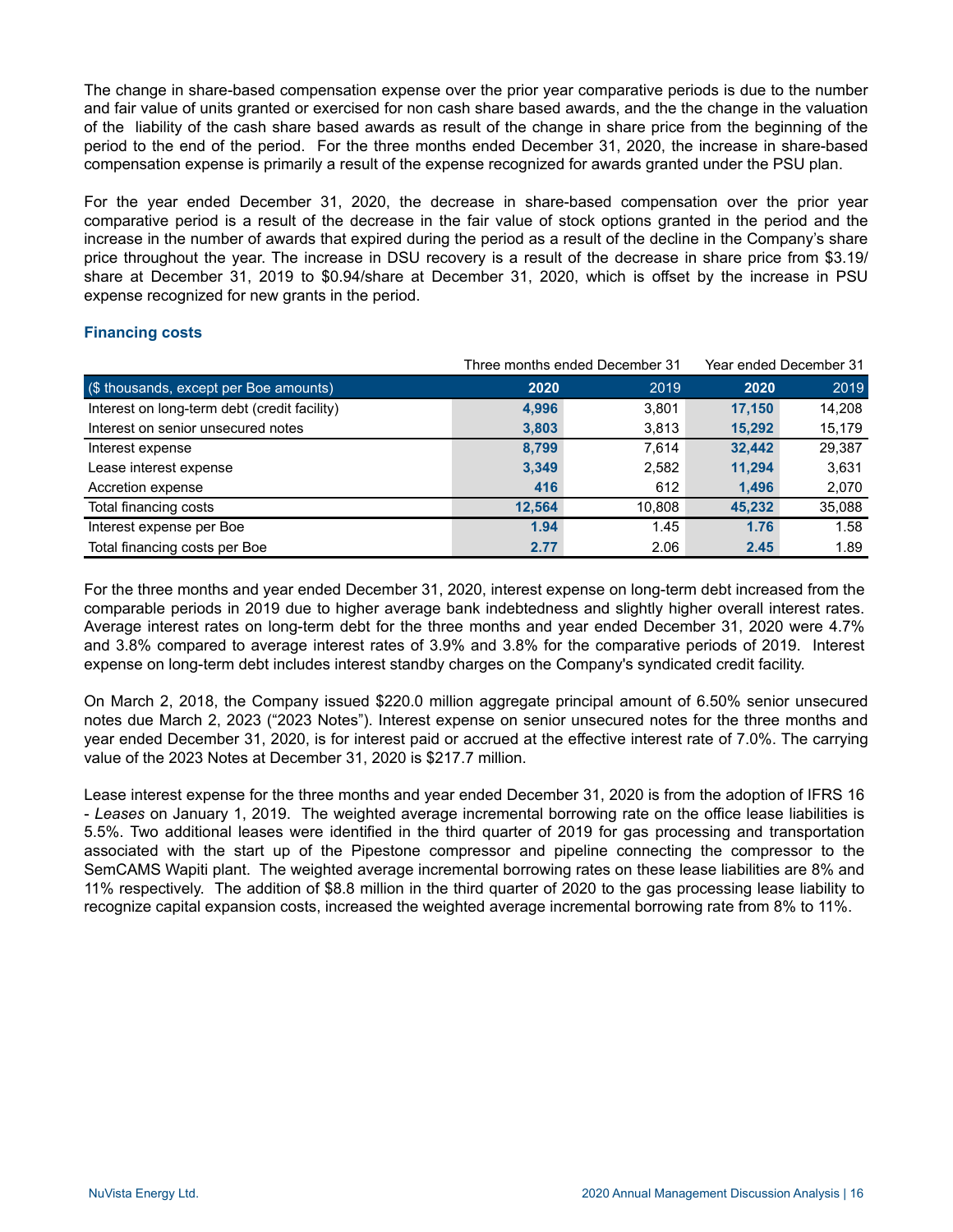#### **Operating netback and corporate netback**

The tables below summarizes operating netback and corporate netback on a total dollar and per Boe basis for the three months and year ended December 31, 2020 and 2019:

|                                        |           | Three months ended December 31 |                |        |  |  |
|----------------------------------------|-----------|--------------------------------|----------------|--------|--|--|
|                                        |           | 2020                           |                | 2019   |  |  |
| (\$ thousands, except per Boe amounts) | \$        | \$/Boe                         | $\mathfrak{s}$ | \$/Boe |  |  |
| Petroleum and natural gas revenues (1) | 124,378   | 27.40                          | 163,278        | 31.13  |  |  |
| Realized gain on financial derivatives | 12,565    | 2.77                           | 3,956          | 0.75   |  |  |
|                                        | 136,943   | 30.17                          | 167,234        | 31.88  |  |  |
| Royalties                              | (3,785)   | (0.83)                         | (9, 568)       | (1.82) |  |  |
| Transportation expense                 | (22, 570) | (4.97)                         | (21, 662)      | (4.13) |  |  |
| Operating expense                      | (43, 926) | (9.68)                         | (50, 528)      | (9.63) |  |  |
| Operating netback <sup>(2)</sup>       | 66,662    | 14.69                          | 85,476         | 16.30  |  |  |
| General and administrative expense     | (3,718)   | (0.82)                         | (4, 480)       | (0.85) |  |  |
| Share-based compensation expense       | (1, 397)  | (0.31)                         | (720)          | (0.14) |  |  |
| Interest and lease finance expense     | (12, 148) | (2.68)                         | (10, 196)      | (1.94) |  |  |
| Corporate netback <sup>(2)</sup>       | 49.399    | 10.88                          | 70,080         | 13.37  |  |  |

(1) Includes price risk management losses of \$1.9 million (2019 - \$2.7 million loss) on physical delivery sales contracts.

(2) Non-GAAP measure that does not have any standardized meaning under IFRS and therefore may not be comparable to similar measures presented by other companies where similar terminology is used. Reference should be made to the section entitled "Non-GAAP measurements".

|                                        |            | Year ended December 31 |            |        |  |
|----------------------------------------|------------|------------------------|------------|--------|--|
|                                        |            | 2020                   |            | 2019   |  |
| (\$ thousands, except per Boe amounts) | \$         | \$/Boe                 | \$         | \$/Boe |  |
| Petroleum and natural gas revenues (1) | 424,637    | 23.00                  | 585,484    | 31.57  |  |
| Realized gain on financial derivatives | 70,658     | 3.83                   | 17,381     | 0.94   |  |
|                                        | 495,295    | 26.83                  | 602,865    | 32.51  |  |
| Royalties                              | (16,930)   | (0.92)                 | (27, 669)  | (1.49) |  |
| Transportation expense                 | (82, 312)  | (4.46)                 | (80, 722)  | (4.35) |  |
| Operating expense                      | (181, 436) | (9.83)                 | (178, 275) | (9.61) |  |
| Operating netback <sup>(2)</sup>       | 214,617    | 11.62                  | 316,199    | 17.06  |  |
| General and administrative             | (14, 014)  | (0.76)                 | (16, 852)  | (0.91) |  |
| Share-based compensation expense       | (1)        |                        | (478)      | (0.03) |  |
| Interest and lease finance expense     | (43, 736)  | (2.37)                 | (33,018)   | (1.78) |  |
| Corporate netback <sup>(2)</sup>       | 156,866    | 8.49                   | 265,851    | 14.34  |  |

(1) Includes price risk management losses of \$9.6 million (2019 - \$2.6 million gain) on physical delivery sales contracts.

(2) Non-GAAP measure that does not have any standardized meaning under IFRS and therefore may not be comparable to similar measures presented by other companies where similar terminology is used. Reference should be made to the section entitled "Non-GAAP measurements".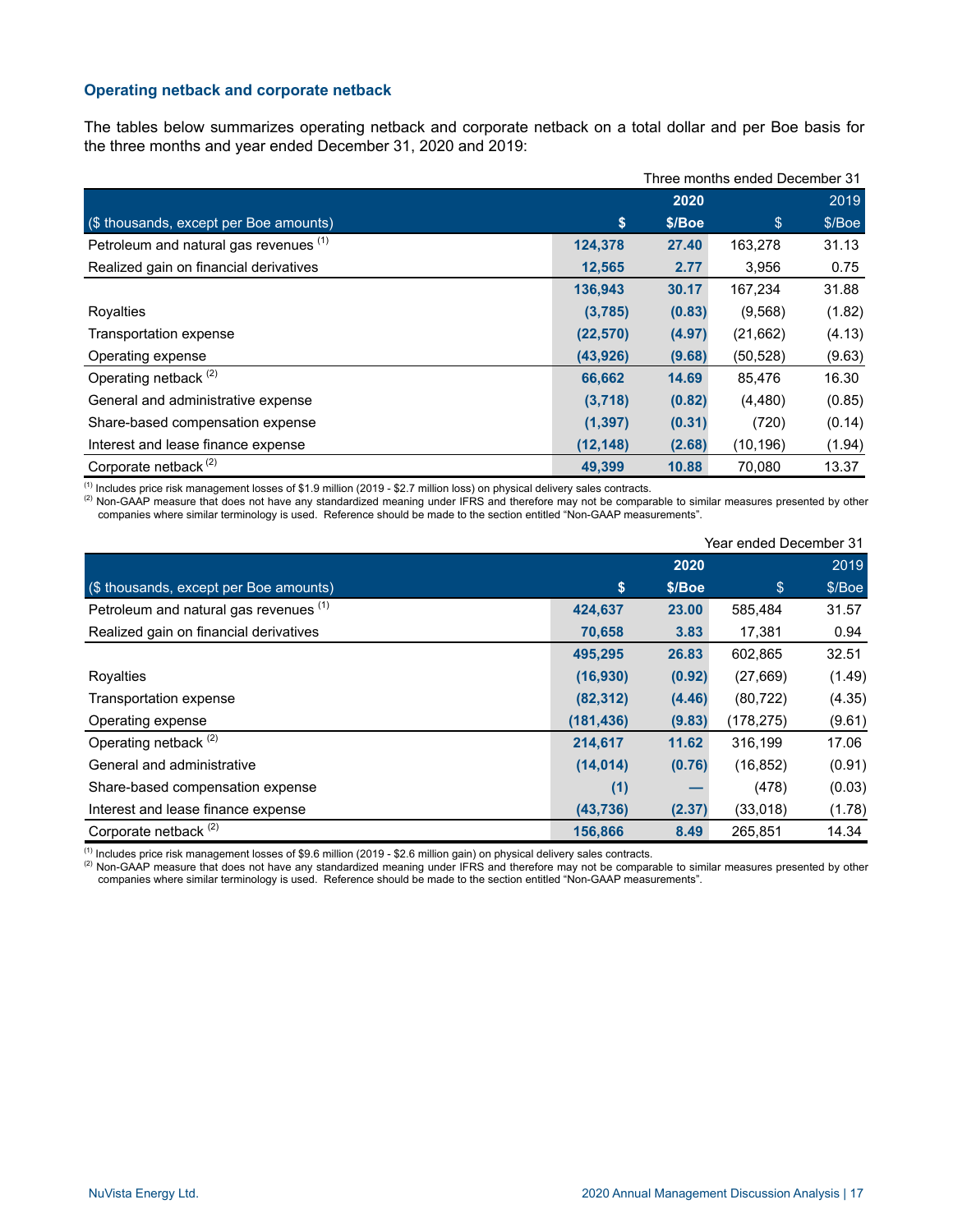# **Cash flow from operating activities and adjusted funds flow**

The following table is NuVista's cash flow from operating activities and adjusted funds flow <sup>(1)</sup> for the three months and year ended December 31:

|                                          |        | Three months ended December 31 |         | Year ended December 31 |
|------------------------------------------|--------|--------------------------------|---------|------------------------|
| (\$ thousands, except per share amounts) | 2020   | 2019                           | 2020    | 2019                   |
| Cash flow from operating activities      | 44.719 | 80,321                         | 147.200 | 263,856                |
| Per share, basic                         | 0.20   | 0.36                           | 0.65    | 1.17                   |
| Per share, diluted                       | 0.20   | 0.36                           | 0.65    | 1.17                   |
| Adjusted funds flow (1)                  | 49.399 | 70,080                         | 156,866 | 265,851                |
| Adjusted funds flow \$/Boe               | 10.88  | 13.37                          | 8.49    | 14.34                  |
| Per share, basic                         | 0.22   | 0.31                           | 0.70    | 1.18                   |
| Per share, diluted                       | 0.22   | 0.31                           | 0.70    | 1.18                   |

<sup>(1)</sup> Non-GAAP measure that does not have any standardized meaning under IFRS and therefore may not be comparable to similar measures presented by other companies where similar terminology is used. Reference should be made to the section entitled "Non-GAAP measurements".



For the three months and year ended December 31, 2020, cash flow from operating activities of \$44.7 million and \$147.2 million respectively, decreased 44% from the prior year comparative periods.

Adjusted funds flow for the three months ended December 31, 2020 and the comparable period of 2019 was \$49.4 million (\$0.22/share, basic) and \$70.1 million (\$0.31/share, basic) respectively, \$4.7 million and \$10.2 million lower than cash flow from operating activities in the comparable period.

Adjusted funds flow for the year ended December 31, 2020 and 2019 was \$156.9 million (\$0.70/share, basic) and \$265.9 million (\$1.18/share, basic) respectively, \$9.7 million and \$2.0 million higher than cash flow from operating activities in the comparable period.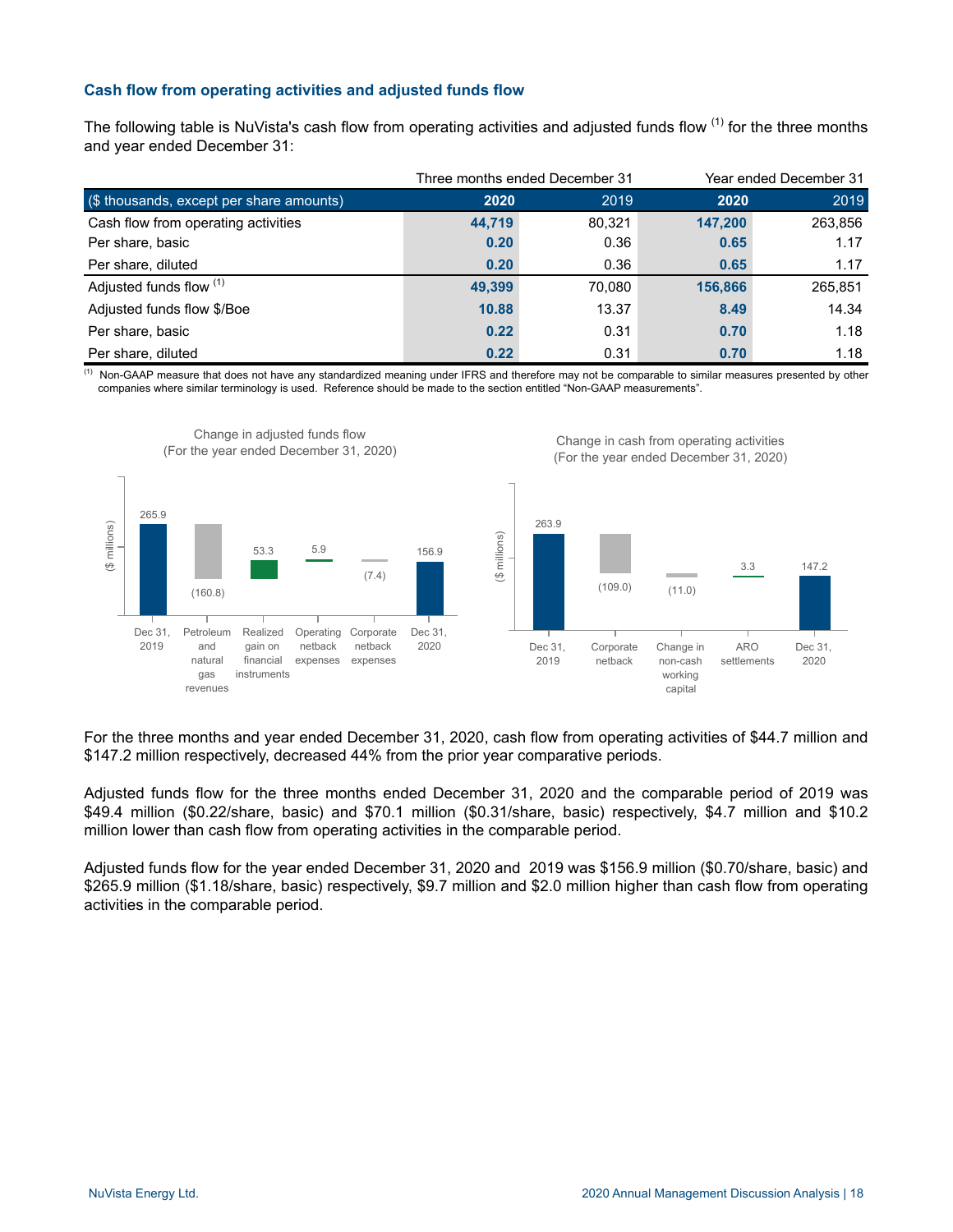## **Depletion, depreciation, amortization ("DD&A") and impairment**

|                                                                      | Three months ended | December 31 | Year ended<br>December 31 |         |  |
|----------------------------------------------------------------------|--------------------|-------------|---------------------------|---------|--|
| (\$ thousands, except per Boe amounts)                               | 2020               | 2019        | 2020                      | 2019    |  |
| Depletion of condensate, oil and natural gas assets                  | 29,556             | 43.067      | 147.197                   | 199,638 |  |
| Depreciation of fixed assets                                         | 3,503              | 4,253       | 15,757                    | 16,527  |  |
| Depreciation of right-of-use assets                                  | 1,844              | 2,085       | 7,356                     | 3,309   |  |
| DD&A expense                                                         | 34.903             | 49.405      | 170.310                   | 219.474 |  |
| Property, plant and equipment ("PP&E") impairment expense (recovery) | (698, 225)         |             | 187,856                   |         |  |
| Right-of-use asset ("ROU") impairment expense (recovery)             | (22,005)           |             | 1,193                     |         |  |
| Total impairment expense (recovery)                                  | (720, 230)         |             | 189,049                   |         |  |
| Total DD&A and impairment expense (recovery)                         | (685, 327)         | 49,405      | 359,359                   | 219,474 |  |
| DD&A rate per Boe                                                    | 7.69               | 9.42        | 9.22                      | 11.84   |  |

DD&A expense for three months and year ended December 31, 2020 was \$34.9 million (\$7.69/Boe) and \$170.3 million (\$9.22/Boe) compared to \$49.4 million (\$9.42/Boe) and \$219.5 million (\$11.84/Boe) for the comparable periods of 2019, and \$39.6 million (\$8.70/Boe) in the third quarter of 2020. DD&A expense for the three months and year ended December 31, 2020 includes a charge to current quarter depletion in the amount of \$1.6 million (\$0.34/Boe) and a year to date charge of \$13.5 million (\$0.73/Boe) respectively, related to changes in estimates and the impact of the change in discount rate on asset retirement obligations for wells with no remaining reserves that were previously fully depleted. The full amount of this asset retirement obligation liability change is included in depletion expense.

The Wapiti Montney cash generating unit ("CGU") DD&A rate per Boe for the three months and year ended December 31, 2020 decreased to \$6.80/Boe and \$7.78/Boe compared to \$9.23/Boe and \$9.73/Boe for the comparable periods of 2019. These improved DD&A rates are primarily a result of the \$187.9 million net impairment expense recorded in 2020 relating to Wapiti Montney which reduced the net book value of the CGU. The current quarter rate of \$6.80/Boe decreased from the third quarter rate of \$7.76/Boe due primarily to reduced future development costs associated with the reserves at December 31, 2020.

Depreciation of right-of-use ("ROU") assets is the depreciation of assets recognized for the Company's head office lease in Calgary and the field office lease in Grande Prairie starting on January 1, 2019, with the adoption of IFRS 16 - *Leases* as disclosed in Note 3 of the financial statements, and the addition of the gas processing and transportation leases added in the third quarter of 2019. Depreciation of ROU assets is recorded on a straight line basis over the term of the lease.

At December 31, 2020, there were indicators of reversal of impairment identified in NuVista's Wapiti Montney CGU as a result of improved forward commodity prices for natural gas and condensate and oil, and reduction of future development costs associated with the reserves at December 31, 2020. An impairment test was performed PP&E and right-of-use ROU assets. For the December 31, 2020 test, PP&E and ROU assets were assessed based on the recoverable amount estimated using a value in use calculation based on expected future cash flows generated from proved and proved plus probable reserves using pre-tax discount rates ranging from 10% to 20% based on the independent third party external reserves report. A total impairment recovery of \$720.2 million was recognized at December 31, 2020 in NuVista's Wapiti Montney CGU, with \$698.2 million recognized on PP&E and \$22.0 million recognized on ROU assets, which has been included in the depletion, depreciation, amortization and impairment expense.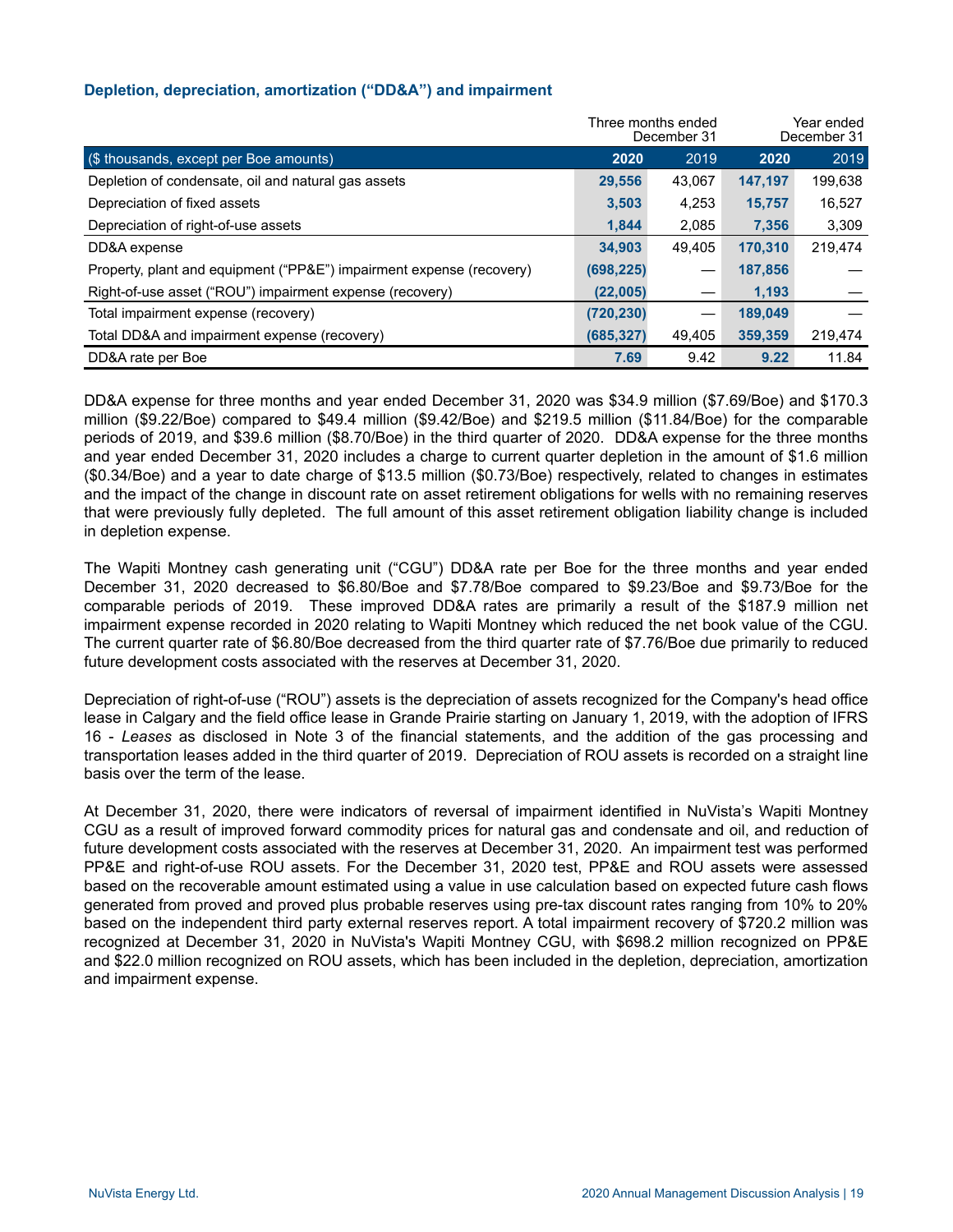The following benchmark price forecasts  $<sup>(1)</sup>$  were used to calculate the recoverable amounts:</sup>

|                            | 2021 |                                                       |      |  |                               |      |           |      | $2022$ 2023 2024 2025 2026 2027 2028 2029 2030 $^{\left( 2\right) }$ |
|----------------------------|------|-------------------------------------------------------|------|--|-------------------------------|------|-----------|------|----------------------------------------------------------------------|
| WTI (US\$/BbI)             |      | 48.00 50.99 52.90 55.00 55.00 55.00 55.00 55.00 55.00 |      |  |                               |      |           |      | 55.00                                                                |
| NYMEX (US\$MMBtu)          | 2.75 |                                                       |      |  | 2.80 2.85 2.90 2.95 3.01 3.07 |      | 3.13 3.19 |      | 3.25                                                                 |
| Exchange rate (US\$/Cdn\$) | 0.78 | 0.77                                                  | 0.76 |  | 0.76  0.76  0.76              | 0.76 | 0.76      | 0.76 | 0.76                                                                 |

(1) GLJ Petroleum Consultants price forecast, effective January 1, 2021.

 $(2)$  2031 and beyond commodity price forecasts are inflated at 2.0% per annum. In 2031 and beyond there is no escalation of exchange rates.

At March 31, 2020, there were indicators of impairment identified in NuVista's Wapiti Montney CGU as a result of significant and sustained declines in forward commodity prices for condensate and oil and a reduction in market capitalization, as a result of the negative economic impacts of the COVID-19 pandemic and disputes between major oil producing countries. An impairment test was performed on PP&E and ROU assets. For the March 31, 2020 test, PP&E and ROU assets were assessed based on the recoverable amount internally estimated using a value in use calculation based on expected future operating netback generated from proved and proved plus probable reserves using pre-tax discount rates ranging from 10% to 20%. For the three months ended March 31, 2020, a total impairment charge of \$909.3 million was recognized in NuVista's Montney CGU for PP&E and ROU assets and has been included in the depletion, depreciation, amortization and impairment expense.

#### **Exploration and evaluation ("E&E") expense**

|                                        |       | Three months ended December 31 | Year ended December 31 |       |  |
|----------------------------------------|-------|--------------------------------|------------------------|-------|--|
| (\$ thousands, except per Boe amounts) | 2020  | 2019                           | 2020                   | 2019  |  |
| Exploration and evaluation expense     | 3.370 |                                | 3.370                  | 3.668 |  |
| Per Boe                                | 0.74  |                                | 0.18                   | 0.20  |  |

Exploration and evaluation expense relates to the cost of mineral land expiries that were classified as E&E assets.

# **Asset retirement obligations**

| (\$ thousands)                          |           | December 31, 2020 December 31, 2019 |
|-----------------------------------------|-----------|-------------------------------------|
| Balance, January 1                      | 124,533   | 102,703                             |
| Accretion expense                       | 1,496     | 2,070                               |
| Liabilities incurred                    | 3,191     | 3,831                               |
| Liabilities disposed                    | (584)     | (888)                               |
| Change in estimates                     | 7.129     | 36.194                              |
| Change in discount rate                 | 15,306    | (4,994)                             |
| Liabilities settled                     | (11, 106) | (14, 383)                           |
| Balance, end of period                  | 139,965   | 124,533                             |
| Expected to be incurred within one year | 6.275     | 11,575                              |
| Expected to be incurred beyond one year | 133.690   | 112,958                             |

Asset retirement obligations ("ARO") are based on estimated costs to reclaim and abandon ownership interests in condensate, oil and natural gas assets including well sites, gathering systems and processing facilities. At December 31, 2020, NuVista had an ARO balance of \$140.0 million as compared to \$124.5 million as at December 31, 2019. The Government of Canada long-term risk-free bond rate of 1.2% (December 31, 2019 – 1.8%) and an inflation rate of 1.5% (December 31, 2019 – 1.4%) were used to calculate the net present value of the asset retirement obligations. At December 31, 2020, the estimated total undiscounted and uninflated amount of cash required to settle NuVista's ARO was \$132.8 million (December 31, 2019 – \$133.8 million) with an estimated 20% to be incurred within the next 10 years. Actual ARO expenditures for the year ended December 31, 2020 were \$11.1 million compared to \$14.4 million for the year ended December 31, 2019.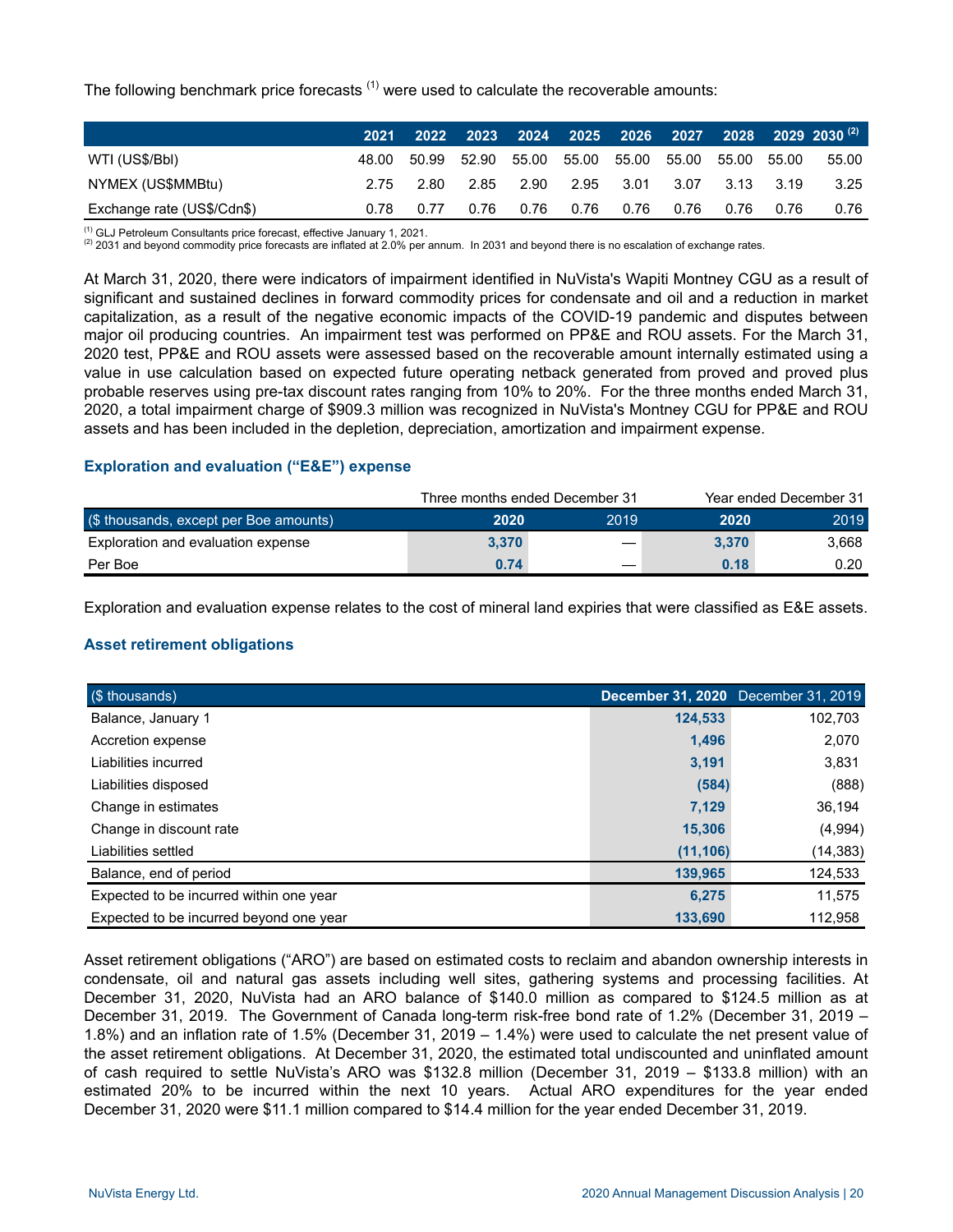The ARO liability was increased by \$15.4 million due primarily to a \$15.3 million change in the discount rate from December 31, 2019 and a \$7.1 million change in estimates, offset by \$11.1 million of liabilities settled in the period. The Company was very active in the first quarter of 2020 in abandonment and reclamation activities, with \$9.7 million of the \$11.1 million year to date expenditures incurred during the first quarter. The Company has recognized a change in estimate resulting in an increase to the ARO liability in the amount of \$7.1 million, primarily as a result of higher costs incurred on some of the abandonment projects in the first quarter and increases in abandonment cost estimates for certain wells in our non core northwest Alberta area. This change in estimate was included in DD&A expense as there are no reserves booked in these areas where the ARO change in estimate took place.

There are uncertainties related to asset retirement obligations and the impact on the financial statements could be material, as the eventual timing and expected costs to settle these obligations could differ from our estimates. The main factors that could cause expected costs to differ are changes to laws, regulations, reserve estimates, costs and technology. Any reclamation or abandonment expenditures will generally be funded from cash flow from operating activities.

#### **Other receivable**

The Company has entered into contracts for the construction of a Pipestone compressor station, which secured third party ownership and funding of the asset. The other receivable balance of \$5.5 million represents expenses incurred that have not yet been reimbursed related to this asset.

#### **Capital expenditures**

|                                     | Three months ended December 31 |                 |        |                 |         | Year ended December 31 |         |                 |
|-------------------------------------|--------------------------------|-----------------|--------|-----------------|---------|------------------------|---------|-----------------|
| (\$ thousands, except % amounts)    | 2020                           | $%$ of<br>total | 2019   | $%$ of<br>total | 2020    | $%$ of<br>total        | 2019    | $%$ of<br>total |
| Land and retention costs            | 59                             |                 | 151    |                 | 202     |                        | 1,133   |                 |
| Geological and geophysical          | 911                            | 5               | 1.224  | 3               | 4.678   | 3                      | 7.961   | 3               |
| Drilling and completion             | 15,514                         | 65              | 44.204 | 84              | 130.165 | 72                     | 239.441 | 79              |
| Facilities and equipment            | 7,266                          | 30              | 7.054  | 13              | 44.975  | 25                     | 52.801  | 18              |
| Corporate and other                 | 114                            |                 | 181    |                 | 422     |                        | 486     |                 |
| Capital expenditures <sup>(1)</sup> | 23.864                         |                 | 52.814 |                 | 180.442 |                        | 301.822 |                 |

(1) Non-GAAP measure that does not have any standardized meaning under IFRS and therefore may not be comparable to similar measures presented by other companies where similar terminology is used. Reference should be made to the section entitled "Non-GAAP measurements".

Capital expenditures for the three months and year ended December 31, 2020 were \$23.9 million and \$180.4 million, compared to \$52.8 million and \$301.8 million in the comparative periods of 2019. Included in the 2020 drilling and completion expenditures are proceeds received from a dispute settled in the third quarter. The proceeds relate to a partial reimbursement of expenditures previously included in drilling and completions. The Company focused the majority of its fourth quarter capital expenditures on drilling and completions and facilities and tie-ins that started late in the fourth quarter.

Of the \$180.4 million capital spent to date in 2020, \$180.1 million was classified as property, plant and equipment additions, and \$0.3 million was classified as exploration and evaluation asset additions.

In the year ended December 31, 2020, the Company entered into two separate non cash land swaps valued at \$11.5 million and the disposition of ARO liabilities, resulting in an accounting loss on property dispositions of \$0.8 million.

#### **Right-of-use assets and lease liabilities**

In accordance with the adoption of IFRS 16 - *Leases*, on January 1, 2019, the Company recognized right-of-use assets and lease liabilities for our head and field office leases. In the third quarter of 2019, the Company recognized a gas processing lease associated with the start up of the Pipestone South compressor, and a gas transportation lease associated with the pipeline that connects the Pipestone South compressor to the SemCAMS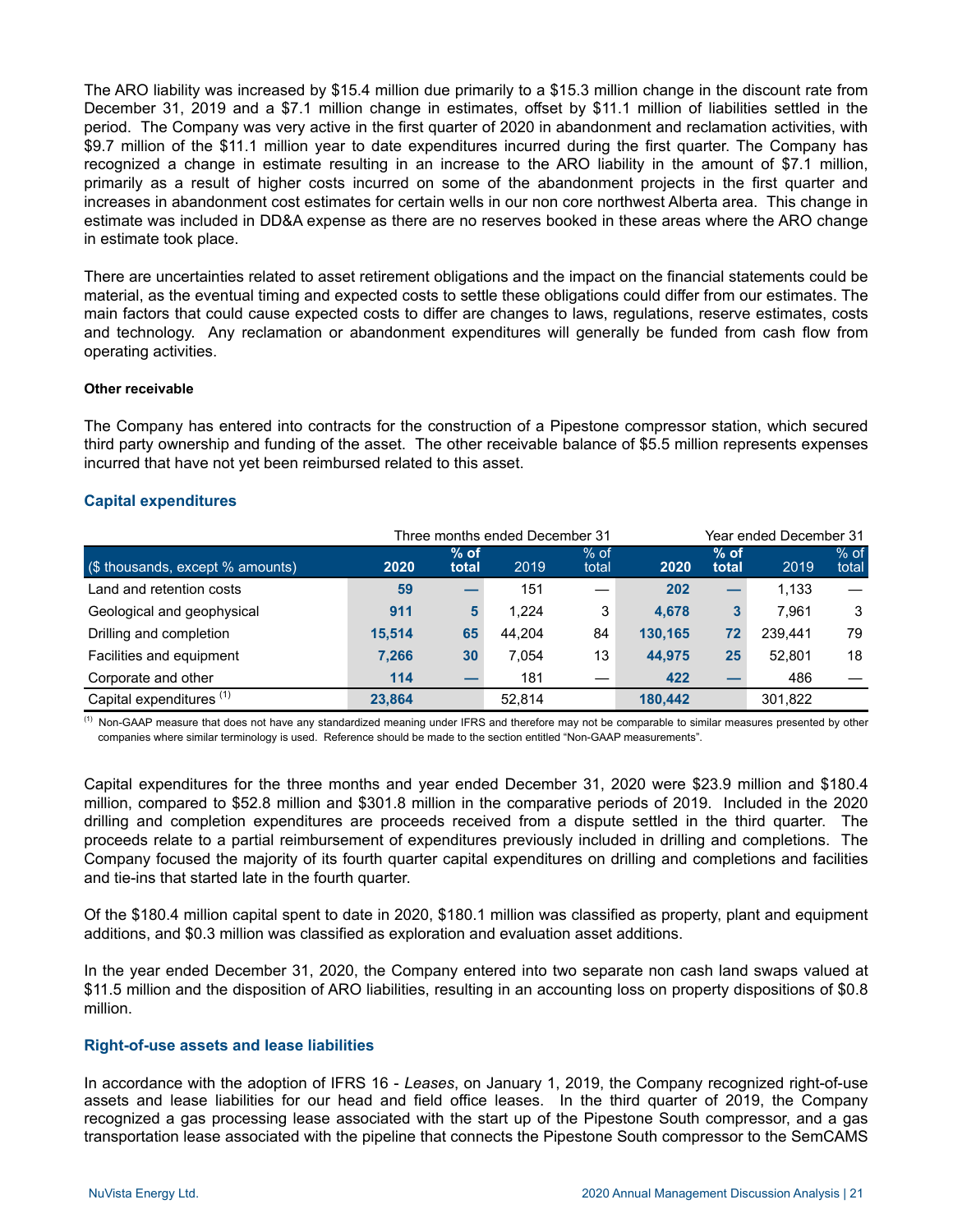Wapiti plant. In the third quarter of 2020, the Company increased the lease liability for the Pipestone South compressor by \$8.8 million to recognize capital expansion costs resulting in an increase to the lease liability.

At December 31, 2020, the total right-of-use asset, net of impairment expenses recorded in the year of \$1.2 million is \$116.9 million. The total lease liability is \$126.0 million, of which \$3.9 million is classified as a current liability.

#### **Deferred income taxes**

Primarily as a result of the impairment expense recognized in the first quarter of 2020 the Company recorded a deferred tax recovery of \$69.2 million in the first quarter that eliminated the deferred tax liability balance at December 31, 2019. At December 31, 2020, the Company recognized a recovery of the majority of the impairment expense taken in the first quarter, and as a result recorded a deferred tax expense and liability of \$12.7 million. In the prior year comparative periods the Company recorded deferred tax liabilities of \$10.9 million and \$39.2 million respectively. The combined federal and provincial corporate tax rate for 2020 is 24%

#### **Tax pools**

At December 31, 2020, NuVista had approximately \$1.7 billion (2019 – \$1.7 billion) of estimated tax pools available for deduction against future years' taxable income. The Company does not forecast to be cash taxable in the current 5 year plan.

|                                               | Available tax pools | Maximum annual deduction   |
|-----------------------------------------------|---------------------|----------------------------|
| (\$ millions)                                 | 2020                | $\%$                       |
| Canadian exploration expense                  | 267                 | 100 %                      |
| Canadian development expense                  | 414                 | 30-45% declining balance   |
| Canadian oil and natural gas property expense | 292                 | 10-15% declining balance   |
| Undepreciated capital cost                    | 224                 | 25-37.5% declining balance |
| Non-capital losses                            | 489                 | 100 %                      |
| Other                                         | 13                  | various rates              |
| Total federal tax pools                       | 1,699               |                            |
| Additional Alberta tax pools                  | 11                  | 100 %                      |

#### **Net earnings (loss)**

|                                          |         | Three months ended December 31 |            | Year ended December 31 |
|------------------------------------------|---------|--------------------------------|------------|------------------------|
| (\$ thousands, except per share amounts) | 2020    | 2019                           | 2020       | 2019                   |
| Net earnings (loss)                      | 715.435 | (29, 557)                      | (197, 879) | (63, 833)              |
| Per share - basic                        | 3.17    | (0.13)                         | (0.88)     | (0.28)                 |
| Per share - diluted                      | 3.17    | (0.13)                         | (0.88)     | (0.28)                 |

For the three months ended December 31, 2020 the increase in net earnings compared to the prior year comparative period is primarily a result of the impairment recovery recorded in the fourth quarter of 2020 and the \$58.8 million decrease in the unrealized hedging loss, offset by decreased adjusted funds flow and an increase in the deferred income tax expense.

For the year ended December 31, 2020, the increase in net loss compared to the prior year comparative period is primarily as a result of decreased adjusted funds flow, increased DD&A and impairment expense, offset by an increase in the deferred tax recovery and \$100.1 million increase in the unrealized gain.

The net earnings (loss) reported is significantly impacted by impairment expense and unrealized gains (losses) on financial derivatives recognized at each period end as a result of the market to market values or fair value of financial derivative contracts in place at each period end. Before taxes and excluding impairment expense and unrealized gains (losses) on financial derivatives there were net earnings of \$9.5 million and net loss of \$24.3 million for the three months and year ended December 31, 2020 and net earnings of \$20.0 million and net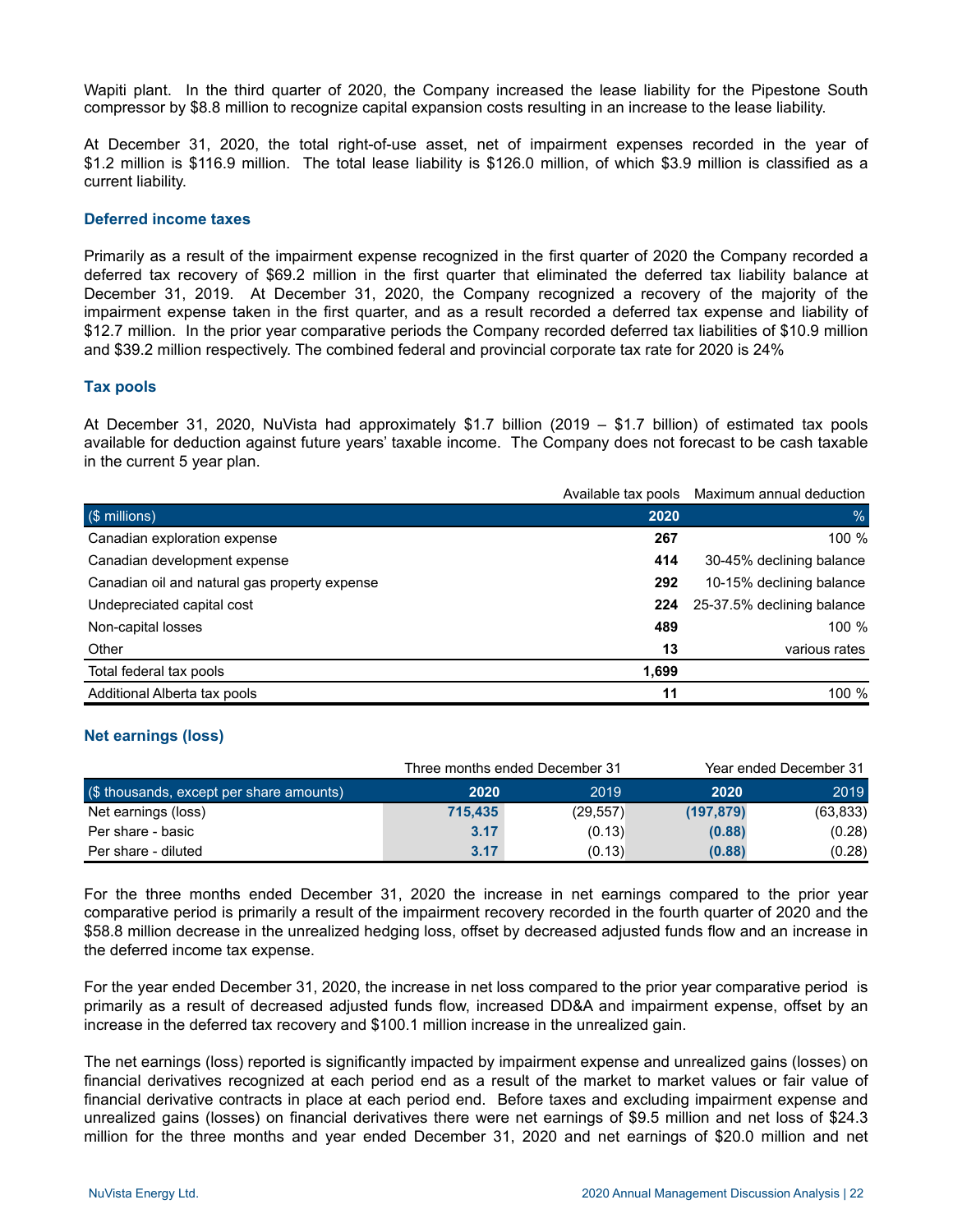earnings of \$38.1 million for the prior year comparative periods. Impairment expense is a result of market conditions at a given point in time, causing downward pressures on market capitalization, forward pricing and the valuation of reserves, which could change at some point in the future. The unrealized market to market values are a function of highly volatile commodity prices, resulting in significant variances in the values from quarter to quarter. The financial derivatives contracts are in place to provide greater adjusted funds flow stability and certainty. Over the past five years, NuVista has a cumulative realized gain on financial derivatives in the amount of \$81.1 million.

## **Liquidity and capital resources**

#### **Long-term debt (credit facility)**

At December 31, 2020, the Company had a \$440 million (December 31, 2019 - \$550 million) extendible revolving term credit facility available from a syndicate of Canadian chartered banks. Borrowing under the credit facility may be made by prime loans, bankers' acceptances and/or US libor advances. These advances bear interest at the bank's prime rate and/or at money market rates plus a borrowing margin. The credit facility is secured by a first floating charge debenture, general assignment of book debts and NuVista's properties and equipment. The credit facility has a tenor of two years and is subject to an annual review by the lenders, at which time the lenders can extend the revolving period or can request conversion to a one year term loan. During the revolving period, a review of the maximum borrowing amount occurs semi-annually on November 30 and May 31. During the term period, no principal payments would be required until a year after the revolving period matures on the annual renewal date of May 31, in the event the credit facility is reduced or not renewed. The credit facility does not contain any financial covenants but NuVista is subject to various industry standard non-financial covenants. Compliance with these covenants is monitored on a regular basis and as at December 31, 2020, NuVista was in compliance with all covenants. The next annual review is scheduled for on or before May 31, 2021.

As at December 31, 2020, the Company had drawn \$362.7 million on its term credit facility (December 31, 2019 – \$306.3 million) and had outstanding letters of credit of \$7.0 million which reduce the credit available on this credit facility.

During the third quarter of 2020, the Company established a \$40 million unsecured letter of credit facility under Export Development Canada's ("EDC") Account Performance Security Guarantee ("APSG") program. At December 31, 2020, the Company had outstanding letters of credit associated with the APSG of \$17.0 million, leaving \$23.0 million of credit available on this facility.

#### **Senior unsecured notes**

On March 2, 2018, the Company issued \$220.0 million aggregate principal amount of 6.50% senior unsecured notes due March 2, 2023 ("2023 Notes"). Proceeds net of costs amounted to \$215.1 million. Interest is payable semi-annually in arrears. The 2023 Notes are fully and unconditionally guaranteed as to the payment of principal and interest, on a senior unsecured basis by the Company. There are no maintenance or financial covenants.

The 2023 Notes were non-callable by the Company prior to March 2, 2020. At any time on or after March 2, 2020, the Company may redeem all or part of the 2023 Notes at the redemption prices set forth in the table below plus any accrued and unpaid interest:

| 12 month period ended: | Percentage |
|------------------------|------------|
| March 2, 2021          | 103.250%   |
| March 2, 2022          | 101.625%   |
| March 2, 2023          | 100.000%   |

If a change of control occurs, each holder of the 2023 Notes will have the right to require the Company to purchase all or any part of that holder's 2023 Notes for an amount in cash equal to 101% of the aggregate principal repurchased plus accrued and unpaid interest. The 2023 Notes are callable by the Company and NuVista has begun to explore potential options to refinance the 2023 Notes.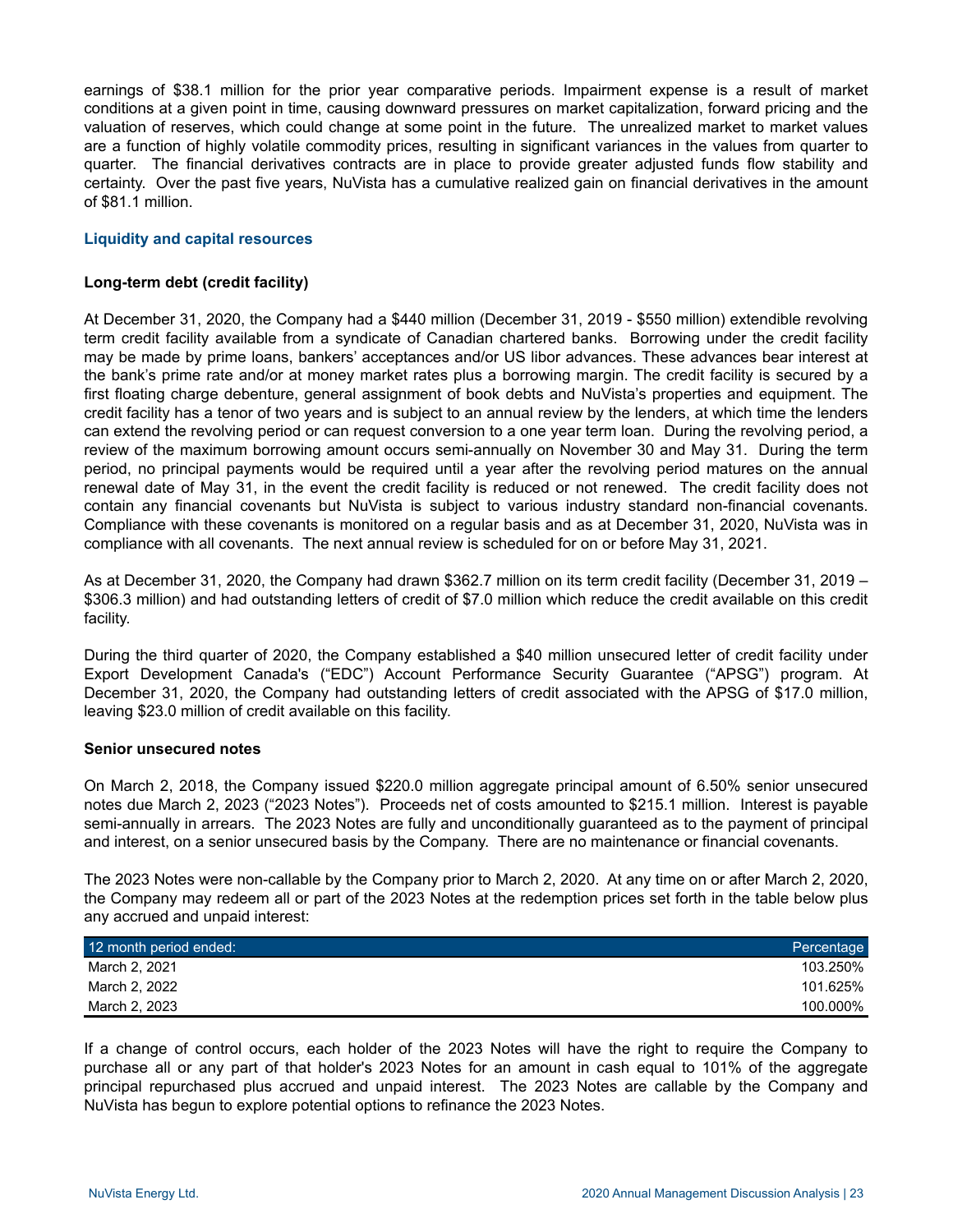The following is a summary of total market capitalization, net debt, and net debt to annualized current quarter adjusted funds flow:

| (\$ thousands)                                                      | <b>December 31, 2020</b> | December 31, 2019 |
|---------------------------------------------------------------------|--------------------------|-------------------|
| Basic common shares outstanding                                     | 225,837                  | 225,592           |
| Share price $(1)$                                                   | 0.94                     | 3.19              |
| Total market capitalization                                         | 212,287                  | 719,638           |
| Cash and cash equivalents, accounts receivable and prepaid expenses | (53,093)                 | (62, 772)         |
| Other receivable                                                    | (5, 471)                 | (10, 301)         |
| Accounts payable and accrued liabilities                            | 75,142                   | 110,144           |
| Long-term debt (credit facility)                                    | 362,673                  | 306,274           |
| Senior unsecured notes                                              | 217,724                  | 216,771           |
| Other liabilities                                                   | 1,860                    | 1,859             |
| Net debt $(2)$                                                      | 598,835                  | 561,975           |
| Annualized current quarter adjusted funds flow                      | 197,596                  | 280,320           |
| Net debt to annualized current quarter adjusted funds flow          | 3.0                      | 2.0               |
| Adjusted funds flow                                                 | 156,866                  | 265,851           |
| Net debt to adjusted funds flow                                     | 3.8                      | 2.1               |

(1) Represents the closing share price on the Toronto Stock Exchange on the last trading day of the period.

(2) Non-GAAP measure that does not have any standardized meaning under IFRS and therefore may not be comparable to similar measures presented by other companies where similar terminology is used. Reference should be made to the section entitled "Non-GAAP measurements".

# **Net debt reconciliation**

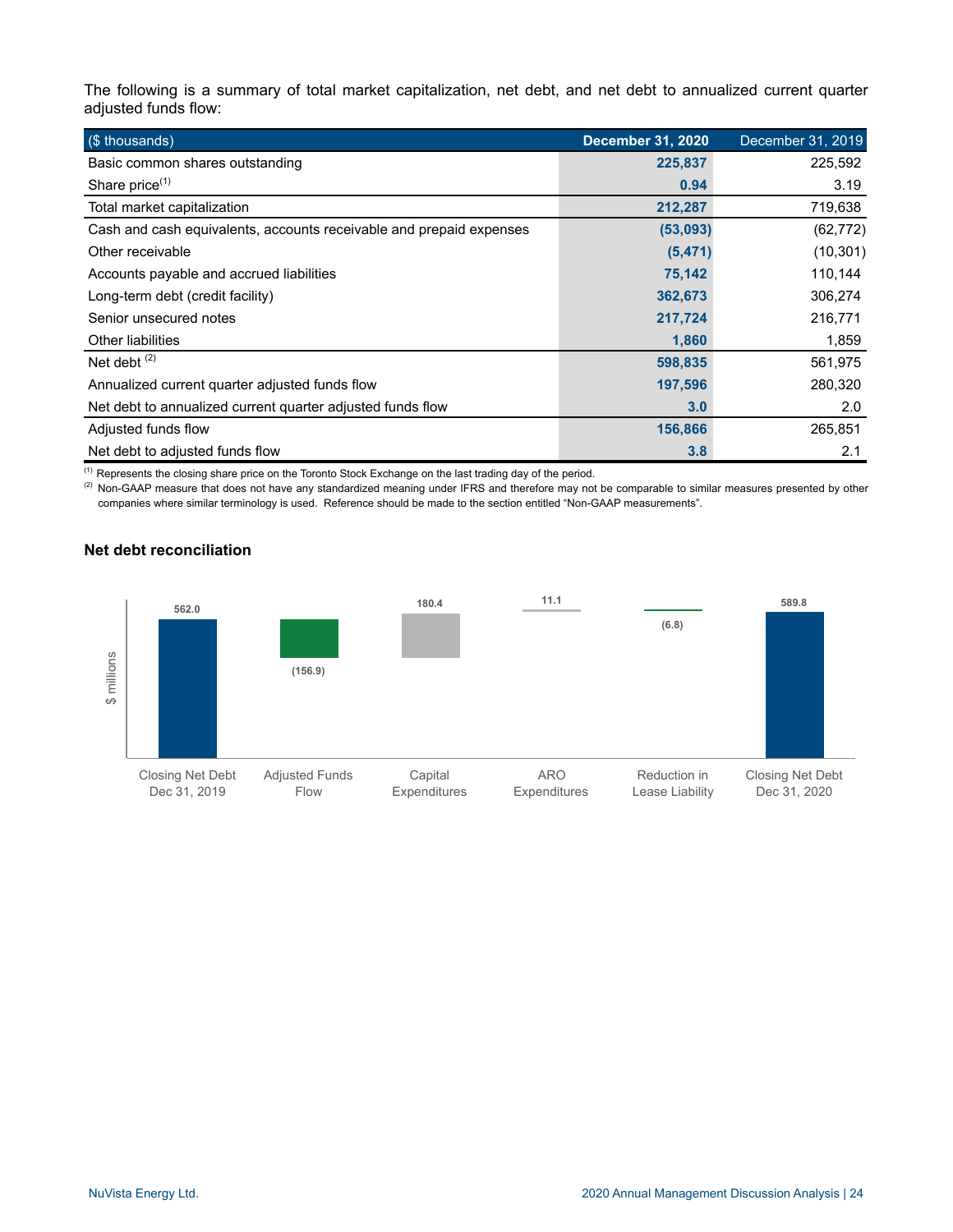# **Available funding**

|                                                           | December 31, 2020 | December 31, 2019 |
|-----------------------------------------------------------|-------------------|-------------------|
| Credit facility capacity                                  | 440,000           | 550,000           |
| EDC letter of credit facility capacity                    | 40,000            |                   |
| Total facility capacity                                   | 480.000           | 550,000           |
| Deduct:                                                   |                   |                   |
| Credit facility borrowings                                | (362, 673)        | (306, 274)        |
| Letters of credit issued on credit facility               | (7,040)           | (7,958)           |
| Letters of credit issued on EDC letter of credit facility | (17, 031)         |                   |
| Undrawn credit facility capacity                          | 93,256            | 235,768           |

In light of historically low oil and condensate prices, NuVista is currently focused on maintaining sufficient liquidity to support both our on-going operations and a minimal capital program. At December 31, 2020, NuVista had drawn \$362.7 million on its credit facility.

Subsequent to year end the Company announced the divestiture of it's non-core Charlie Lake and Cretaceous Unit assets in the Wembley area, as well as selected water infrastructure assets in the Wembley/Pipestone area, for total proceeds of \$94 million before any standard adjustments. There is no change to NuVista's ownership in our core Montney assets in Pipestone, Wapiti, and the surrounding lands. The entire \$94 million in proceeds will initially be applied to reduce borrowings on NuVista's \$440 million credit facility further improving the Company's liquidity and undrawn credit capacity.

NuVista plans to monitor its business plan and continue to adjust its capital program in the context of commodity prices and net debt levels.

# **Share Capital**

As at December 31, 2020, there were 225.8 million common shares outstanding. In addition, there were 8.1 million stock options with an average exercise price of \$4.30 per option and 2.4 million RSAs and 3.9 million PSAs outstanding.

#### **Commitments**

NuVista enters into contract obligations as part of conducting business. Such commitments include operating costs for our office leases, processing costs associated with natural gas at third party facilities, and transportation costs for delivery of our natural gas, condensate, and NGLs to sales points. NuVista manages our commitments in conjunction with future development plans and to ensure we are diversified into multiple markets.

The following is a summary of NuVista's contractual obligations and commitments as at December 31, 2020:

| $($ \$ thousands)                | Total     | 2021    | 2022    | 2023    | 2024    | 2025    | Thereafter |
|----------------------------------|-----------|---------|---------|---------|---------|---------|------------|
| Transportation <sup>(1)</sup>    | 947.906   | 101.530 | 114.383 | 94.484  | 90.901  | 91.567  | 455.041    |
| Processing <sup>(1)</sup>        | 1.066.044 | 60.774  | 72.770  | 82.205  | 84.894  | 68.524  | 696.877    |
| Office lease $(2)$               | 5.170     | 938     | 948     | 999     | 857     | 151     | 1.277      |
| Total commitments <sup>(3)</sup> | 2,019,120 | 163.242 | 188.101 | 177.688 | 176.652 | 160.242 | 1,153,195  |

(1) Certain of the transportation and processing commitments are secured by outstanding letters of credit of \$23.4 million at December 31, 2020 (December 31, 2019 - \$7.3 million).

<sup>(2)</sup> Represents the undiscounted future commitments of variable operating expenses related to the Company's office leases.

 $<sup>(3)</sup>$  Excludes commitments recognized within lease liabilities.</sup>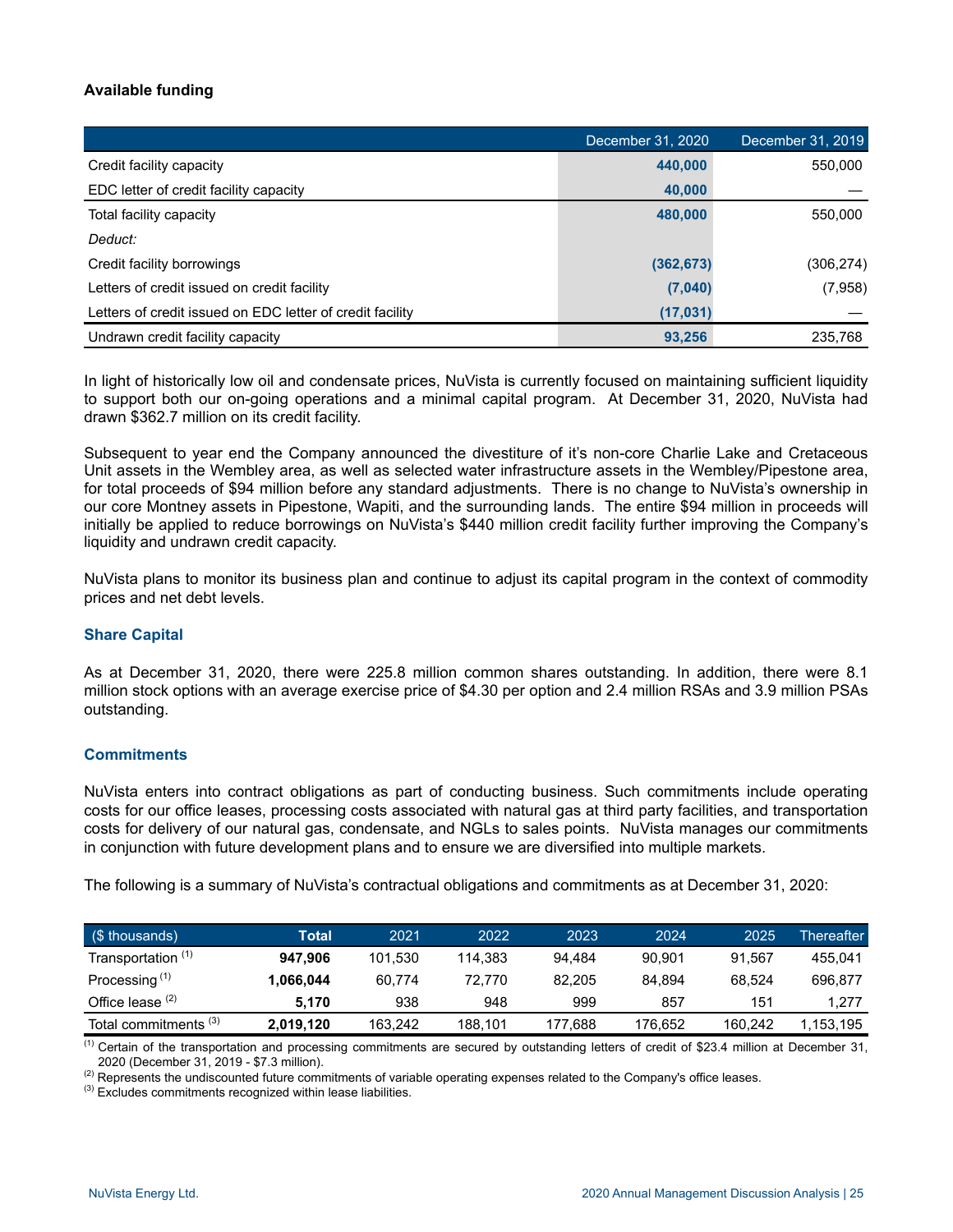#### **Off "balance sheet" arrangements**

NuVista has certain commitments which are reflected in the contractual obligations and commitments table, which were entered into in the normal course of operations. Most transportation and processing commitments are treated as executory contracts whereby the payments are included in operating or transportation expenses.

#### **Subsequent events**

Subsequent to year end the Company announced the divestiture of it's non-core Charlie Lake and Cretaceous Unit assets in the Wembley area, as well as selected water infrastructure assets in the Wembley/Pipestone area, for total proceeds of \$94 million. There is no change to NuVista's ownership in our core Montney assets in Pipestone, Wapiti, and the surrounding area and no material change to our ownership in the Wembley gas plant. The entire \$94 million in proceeds will be applied to reduce borrowings on NuVista's \$440 million credit facility further improving the Company's liquidity and undrawn credit capacity.

NuVista is disposing of approximately \$23 million of asset retirement obligations related to the non-core Charlie Lake and Cretaceous Unit assets. In exchange for the divestiture of the selected water infrastructure assets, NuVista has entered into a long term water infrastructure service and supply contract for the provision of water for the completion of future wells.

#### **Annual financial information**

The following table highlights selected annual financial information for the years ended December 31, 2020, 2019 and 2018:

| (\$ thousands, except per share amounts) | 2020       | 2019      | 2018      |
|------------------------------------------|------------|-----------|-----------|
| Petroleum and natural gas revenues       | 424,637    | 585,484   | 555,849   |
| Net earnings (loss)                      | (197, 879) | (63,833)  | 136,245   |
| Per basic and diluted share              | (0.88)     | (0.28)    | 0.71      |
| Balance sheet information                |            |           |           |
| Total assets                             | 2,157,830  | 2,331,361 | 2,180,874 |
| Long-term debt                           | 362,673    | 306,274   | 257,395   |
| Senior unsecured notes                   | 217,724    | 216,771   | 215,892   |
| Shareholders' equity                     | 1,156,894  | 1,348,756 | 1,405,017 |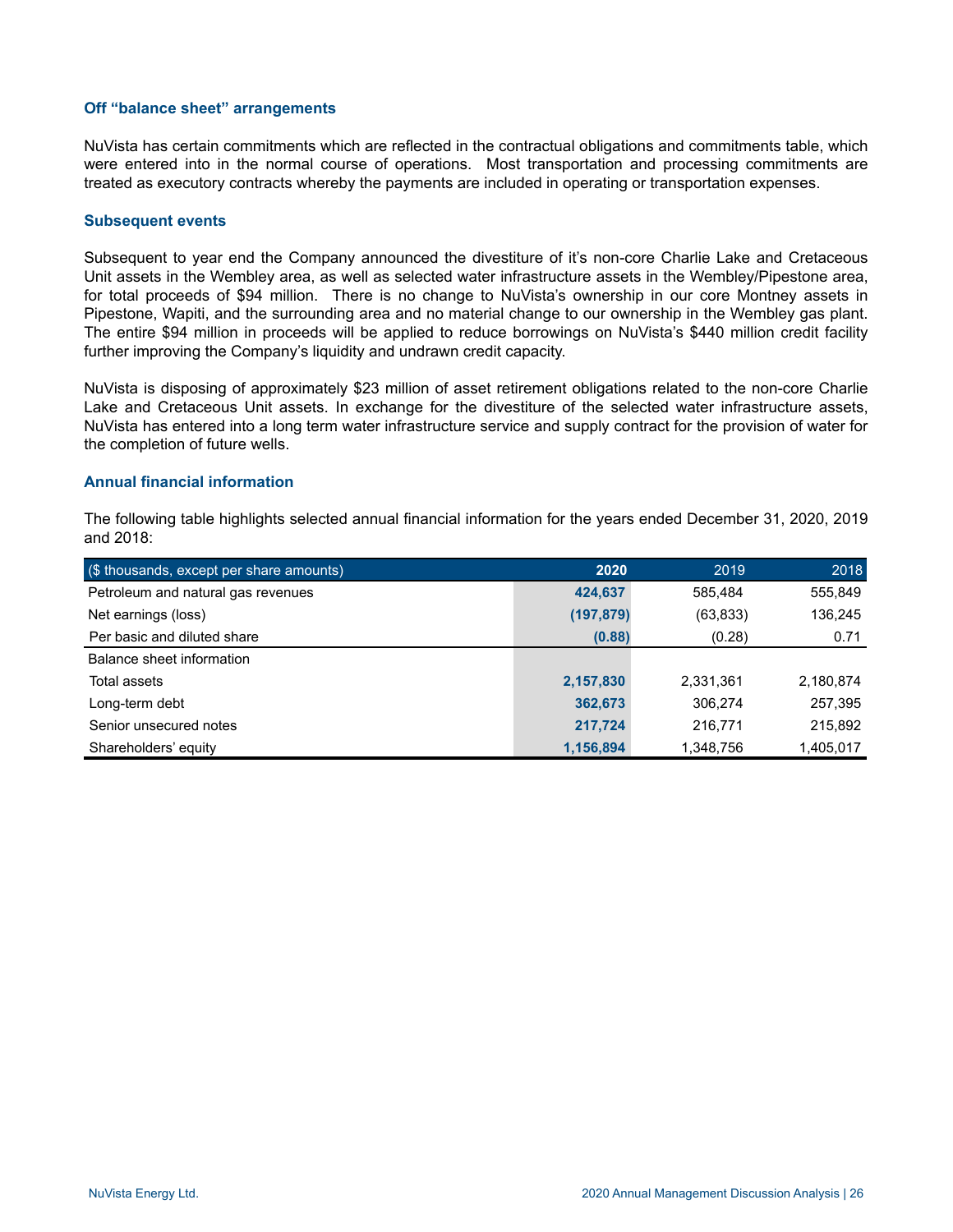# **Quarterly financial information**

#### *\$ thousands, except otherwise stated*

|                                                                      | Q4 2020 | Q3 2020   | Q2 2020   | Q1 2020    | Q4 2019   | Q3 2019 | Q2 2019 | Q1 2019   |
|----------------------------------------------------------------------|---------|-----------|-----------|------------|-----------|---------|---------|-----------|
| <b>FINANCIAL</b>                                                     |         |           |           |            |           |         |         |           |
| Revenue                                                              | 124,378 | 105,708   | 67,399    | 127,152    | 163,278   | 138,771 | 143,948 | 139,488   |
| Net earnings (loss)                                                  | 715,435 | (44, 144) | (80, 422) | (788, 747) | (29, 557) | (7,650) | 9,301   | (35, 927) |
| Per basic share                                                      | 3.17    | (0.20)    | (0.36)    | (3.50)     | (0.13)    | (0.03)  | 0.04    | (0.16)    |
| Per diluted share                                                    | 3.17    | (0.20)    | (0.36)    | (3.50)     | (0.13)    | (0.03)  | 0.04    | (0.16)    |
| Cash from operating activities                                       | 44,719  | 36,581    | 8,555     | 57,345     | 80,321    | 48,998  | 81,235  | 53,302    |
| Per basic share                                                      | 0.20    | 0.16      | 0.04      | 0.25       | 0.36      | 0.22    | 0.36    | 0.24      |
| Per diluted share                                                    | 0.20    | 0.16      | 0.04      | 0.25       | 0.36      | 0.22    | 0.36    | 0.24      |
| Adjusted funds flow (1)                                              | 49,399  | 41,484    | 15,115    | 50,868     | 70,080    | 59,799  | 64,318  | 71,654    |
| Per basic share                                                      | 0.22    | 0.18      | 0.07      | 0.23       | 0.31      | 0.27    | 0.29    | 0.32      |
| Per Diluted share                                                    | 0.22    | 0.18      | 0.07      | 0.23       | 0.31      | 0.27    | 0.29    | 0.32      |
| Capital Expenditures <sup>(1)</sup>                                  | 23,864  | 7,081     | 20,765    | 128,732    | 52,814    | 63,239  | 89,192  | 96,577    |
| Total assets (\$ millions)                                           | 2,158   | 1,458     | 1,504     | 1,576      | 2,331     | 2,374   | 2,251   | 2,227     |
| Weighted average basic shares<br>outstanding (thousands of shares)   | 225,769 | 225,719   | 225,652   | 225,592    | 225,518   | 225,474 | 225,327 | 225,327   |
| Weighted average diluted shares<br>outstanding (thousands of shares) | 225,769 | 225,719   | 225,652   | 225,592    | 225,518   | 225,474 | 225,327 | 225,327   |
| <b>OPERATING</b>                                                     |         |           |           |            |           |         |         |           |
| <b>Production</b>                                                    |         |           |           |            |           |         |         |           |
| Natural gas (Mcf/d)                                                  | 183,341 | 183,708   | 187,119   | 188,809    | 204,275   | 184,681 | 180,589 | 159,224   |
| Condensate & oil (Bbls/d)                                            | 12,928  | 13,790    | 14,231    | 15,335     | 17,195    | 15,728  | 14,951  | 12,752    |
| $NGLs$ (Bbls/d) $(2)$                                                | 5,863   | 5,034     | 5,504     | 5,278      | 5,769     | 5,310   | 5,342   | 4,549     |
| Total (Boe/d)                                                        | 49,348  | 49,443    | 50,922    | 52,080     | 57,010    | 51,819  | 50,391  | 43,839    |
| Liquids %                                                            | 38%     | 38%       | 39%       | 40%        | 40%       | 41%     | 40%     | 39%       |
| Average realized selling prices <sup>(3)</sup>                       |         |           |           |            |           |         |         |           |
| Natural gas (\$/Mcd)                                                 | 3.14    | 2.16      | 1.98      | 2.45       | 2.74      | 2.24    | 2.39    | 3.92      |
| Condensate & oil (\$/Bbl)                                            | 52.59   | 49.09     | 22.46     | 57.57      | 65.78     | 66.60   | 73.29   | 63.86     |
| NGLs (\$/Bbl)                                                        | 16.44   | 14.65     | 9.31      | 10.07      | 11.51     | 5.82    | 7.21    | 21.32     |
| Netbacks (\$/Boe)                                                    |         |           |           |            |           |         |         |           |
| Petroleum and natural gas revenues                                   | 27.40   | 23.24     | 14.54     | 26.83      | 31.13     | 29.11   | 31.39   | 35.36     |
| Realized gain on financial derivatives                               | 2.77    | 3.87      | 5.84      | 2.84       | 0.75      | 1.90    | 0.36    | 0.69      |
| Royalties                                                            | (0.83)  | (0.69)    | (0.11)    | (2.01)     | (1.82)    | (1.57)  | (1.32)  | (1.16)    |
| Transportation expense                                               | (4.97)  | (4.38)    | (4.35)    | (4.15)     | (4.13)    | (4.28)  | (4.52)  | (4.54)    |
| Operating expenses                                                   | (9.68)  | (9.80)    | (9.66)    | (10.17)    | (9.63)    | (9.97)  | (9.49)  | (9.31)    |
| Operating netback (1)                                                | 14.69   | 12.24     | 6.26      | 13.34      | 16.30     | 15.19   | 16.42   | 21.04     |
| Corporate netback <sup>(1)</sup>                                     | 10.88   | 9.12      | 3.27      | 10.73      | 13.37     | 12.54   | 14.01   | 18.17     |

Non-GAAP measure that does not have any standardized meaning under IFRS and therefore may not be comparable to similar measures presented by other companies where similar terminology is used. Reference should be made to the section entitled "Non-GAAP measurements".

Natural gas liquids ("NGLs") include butane, propane and ethane and an immaterial amount of sulphur revenue.

(3) Product prices exclude realized gains/losses on financial derivatives.

Prior to the COVID-19 pandemic in 2020, NuVista's Montney production volumes had been increasing with substantially all of the Company's capital expenditures allocated to the Wapiti Montney area, as well as related successful drilling and production performance, asset acquisitions and the construction of a compressor station in that core area. Production from Wapiti Montney in 2020 is 96% of total production. Over the prior eight quarters, quarterly revenue has been in a range of \$67.4 million to \$163.3 million with revenue primarily influenced by production volumes and commodity prices. Net earnings (loss) have been in a range of a net loss of \$788.7 million to net earnings of \$715.4 million with earnings (loss) primarily influenced by commodity prices and production volumes, realized and unrealized gains and losses on financial derivatives, impairment expense recognized in the first quarter of 2020, and deferred income taxes.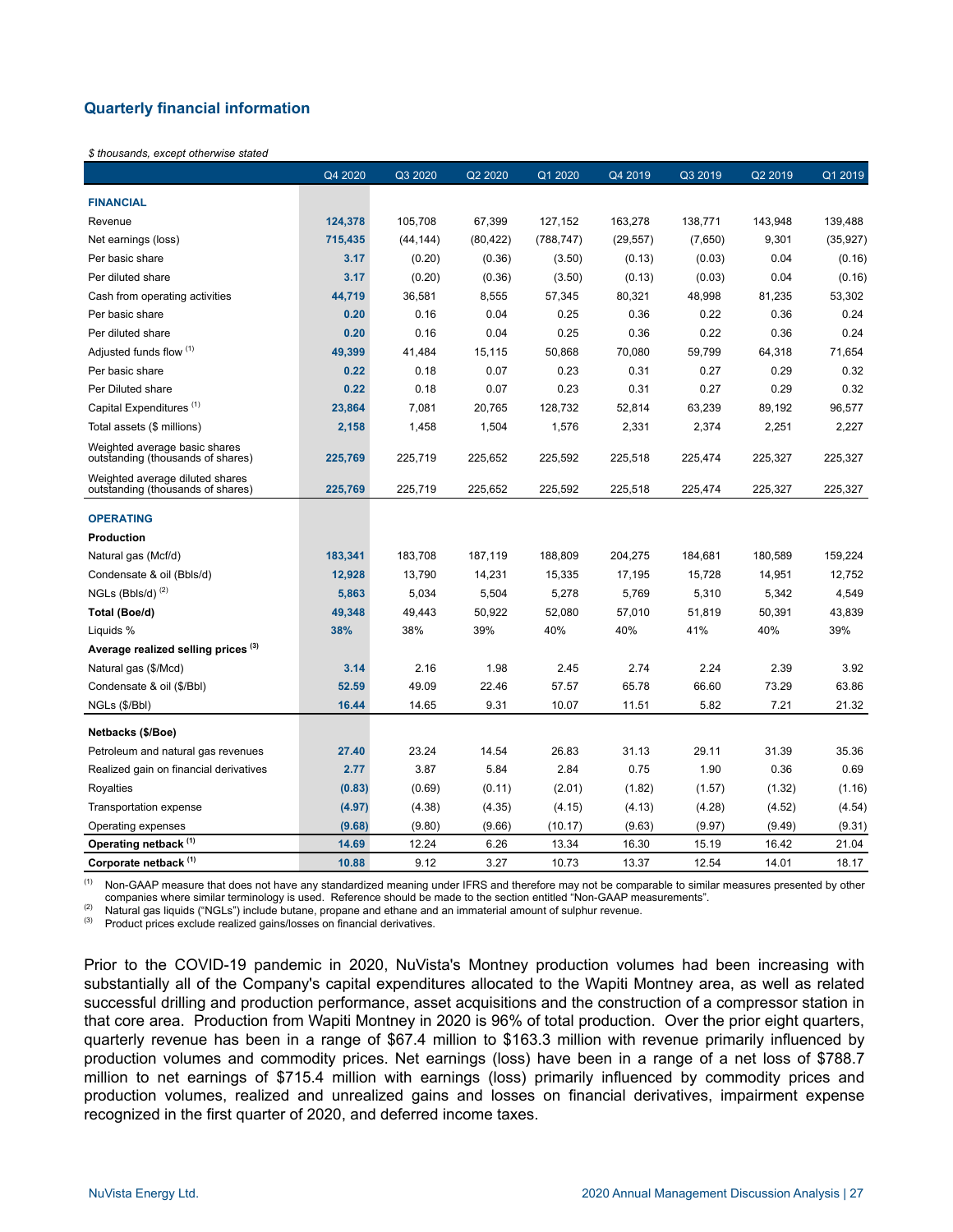#### **Non-GAAP measurements**

The Company uses terms that are commonly used in the oil and natural gas industry, but do not have any standardized meaning as prescribed by IFRS and therefore may not be comparable with the calculations of similar measures for other entities. Management believes that the presentation of these non-GAAP measures provide useful information to investors and shareholders as the measures provide increased transparency and the ability to better analyze performance against prior periods on a comparable basis.

The following list identifies the non-GAAP measures included in NuVista's MD&A, a description of how the measure has been calculated, a discussion of why management has deemed the measure to be useful and a reconciliation to the most comparable GAAP measure.

#### **Adjusted funds flow**

NuVista has calculated adjusted funds flow based on cash flow provided by operating activities, excluding changes in non-cash working capital, asset retirement expenditures and environmental remediation recovery, as management believes the timing of collection, payment, and occurrence is variable and by excluding them from the calculation, management is able to provide a more meaningful measure of NuVista's operations on a continuing basis. More specifically, expenditures on asset retirement obligations may vary from period to period depending on the Company's capital programs and the maturity of its operating areas, while environmental remediation recovery relates to an incident that management doesn't expect to occur on a regular basis. The settlement of asset retirement obligations is managed through NuVista's capital budgeting process which considers its available adjusted funds flow.

Adjusted funds flow as presented is not intended to represent operating cash flow or operating profits for the period nor should it be viewed as an alternative to cash flow from operating activities, per the statement of cash flows, net earnings (loss) or other measures of financial performance calculated in accordance with GAAP. Adjusted funds flow per share is calculated based on the weighted average number of common shares outstanding consistent with the calculation of net earnings (loss) per share. Refer to Note 17 "Capital Management" in the financial statements.

NuVista considers adjusted funds flow to be a key measure that provides a more complete understanding of the Company's ability to generate cash flow necessary to finance capital expenditures, expenditures on asset retirement obligations, and meet its financial obligations.

The following table provides a reconciliation between the non-GAAP measure of adjusted funds flow to the more directly comparable GAAP measure of cash flow from operating activities:

|                                        |        | Three months ended December 31 | Year ended December 31 |           |  |
|----------------------------------------|--------|--------------------------------|------------------------|-----------|--|
| (\$ thousands)                         | 2020   | 2019                           | 2020                   | 2019      |  |
| Cash provided by operating activities  | 44,719 | 80,321                         | 147,200                | 263,856   |  |
| Add back:                              |        |                                |                        |           |  |
| Asset retirement expenditures          | 750    | 712                            | 11,106                 | 14,383    |  |
| Change in non-cash working capital (1) | 3,930  | (10,953)                       | (1, 440)               | (12, 388) |  |
| Adjusted funds flow                    | 49,399 | 70.080                         | 156,866                | 265,851   |  |
| Adjusted funds flow, \$/Boe            | 10.88  | 13.37                          | 8.49                   | 14.34     |  |
| Adjusted funds flow per share, basic   | 0.22   | 0.31                           | 0.70                   | 1.18      |  |
| Adjusted funds flow per share, diluted | 0.22   | 0.31                           | 0.70                   | 1.18      |  |

 $<sup>(1)</sup>$  Refer to Note 19 "Supplemental cash flow information" in the financial statements.</sup>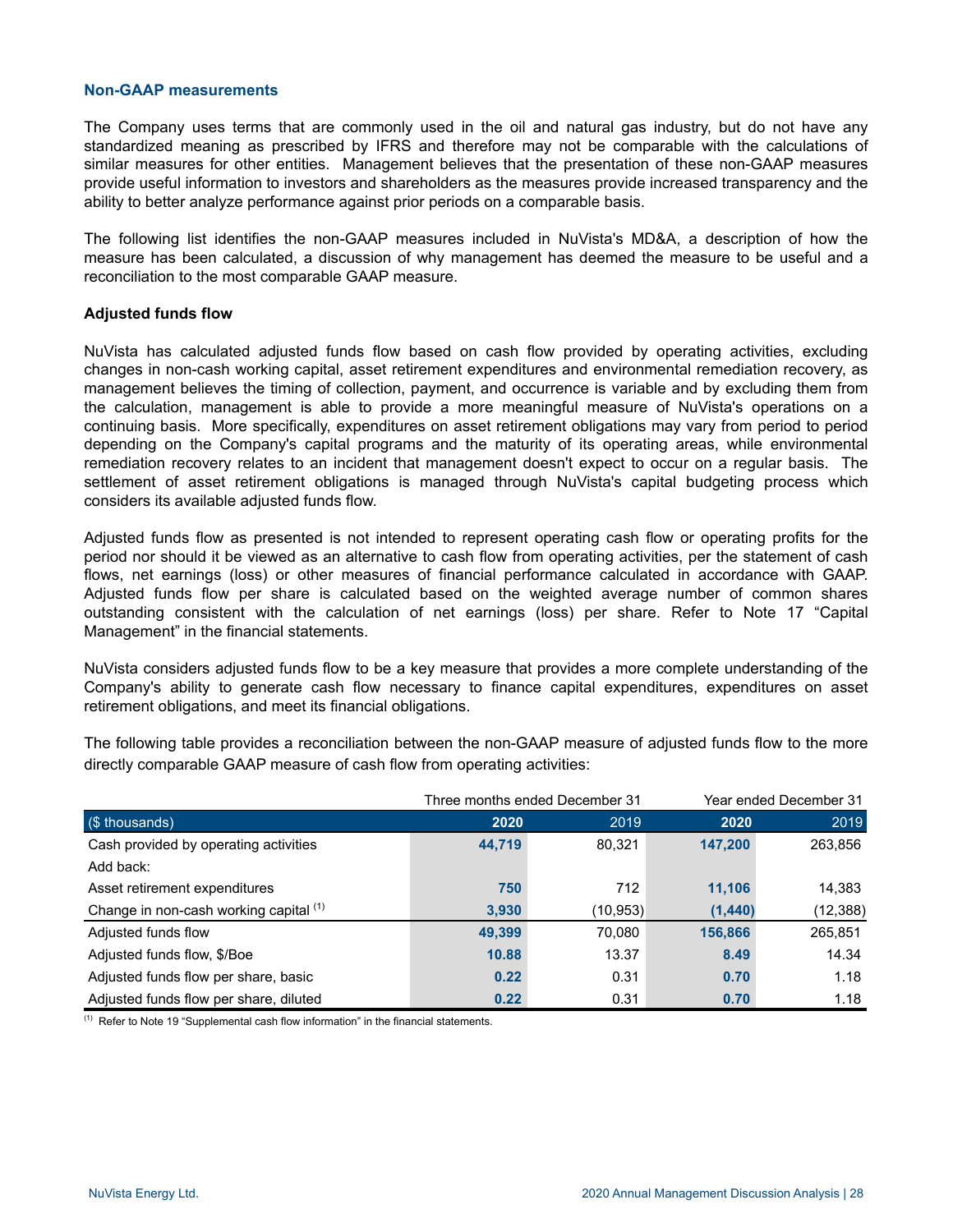# **Operating netback and corporate netback ("netbacks")**

NuVista reports netbacks on a total dollar and per Boe basis. Operating netback is calculated as petroleum and natural gas revenues including realized financial derivative gains/losses, less royalties, transportation and operating expenses. Corporate netback is operating netback less general and administrative, deferred share units, interest and lease finance expense. Netbacks per Boe are calculated by dividing the netbacks by total production volumes sold in the period.

NuVista adopted IFRS 16 - *Leases* using the modified retrospective approach, whereby the cumulative effect of initially applying the standard was recognized as an increase to right-of-use assets with a corresponding increase to lease liabilities, with no impact to opening retained earnings. Prior year comparative information has not been restated.

Management feels both operating and corporate netbacks are key industry benchmarks and measures of operating performance for NuVista that assists management and investors in assessing NuVista's profitability, and are commonly used by other petroleum and natural gas producers. The measurement on a Boe basis assists management and investors with evaluating NuVista's operating performance on a comparable basis.

The following table provides a reconciliation between the non-GAAP measures of operating and corporate netback to the most directly comparable GAAP measure of net earnings (loss) for the period:

|                                                      |            | Three months ended December 31 | Year ended December 31 |           |  |
|------------------------------------------------------|------------|--------------------------------|------------------------|-----------|--|
| (\$ thousands)                                       | 2020       | 2019                           | 2020                   | 2019      |  |
| Net earnings (loss) and comprehensive loss           | 715,435    | (29, 557)                      | (197, 879)             | (63, 833) |  |
| Add back:                                            |            |                                |                        |           |  |
| Depletion, depreciation, amortization and impairment | (685, 327) | 49,405                         | 359,359                | 219,474   |  |
| Exploration and evaluation                           | 3,370      |                                | 3,370                  | 3,668     |  |
| Loss (gain) on property dispositions                 |            | (1,241)                        | 759                    | (3, 175)  |  |
| Share-based compensation                             | 2,627      | 2,071                          | 5,238                  | 6,200     |  |
| Unrealized loss on financial derivatives             | 1,600      | 60,444                         | 41,023                 | 141,163   |  |
| Deferred income tax recovery                         | 12,675     | (10, 934)                      | (56, 499)              | (39, 238) |  |
| General and administrative expenses                  | 3,718      | 4,480                          | 14,014                 | 16,852    |  |
| Financing costs                                      | 12,564     | 10,808                         | 45,232                 | 35,088    |  |
| Operating netback                                    | 66,662     | 85,476                         | 214,617                | 316,199   |  |
| Deduct:                                              |            |                                |                        |           |  |
| General and administrative expenses                  | (3,718)    | (4, 480)                       | (14, 014)              | (16, 852) |  |
| Share-based compensation expense                     | (1, 397)   | (720)                          | (1)                    | (478)     |  |
| Interest and lease finance expense                   | (12, 148)  | (10, 196)                      | (43, 736)              | (33,018)  |  |
| Corporate netback                                    | 49,399     | 70,080                         | 156,866                | 265,851   |  |

#### **Capital expenditures**

Capital expenditures are equal to cash flow used in investing activities, excluding changes in non-cash working capital and other receivable. Any expenditures on the other receivable are being refunded to NuVista and are therefore included under current assets. NuVista considers capital expenditures to be a useful measure of cash flow used for capital reinvestment.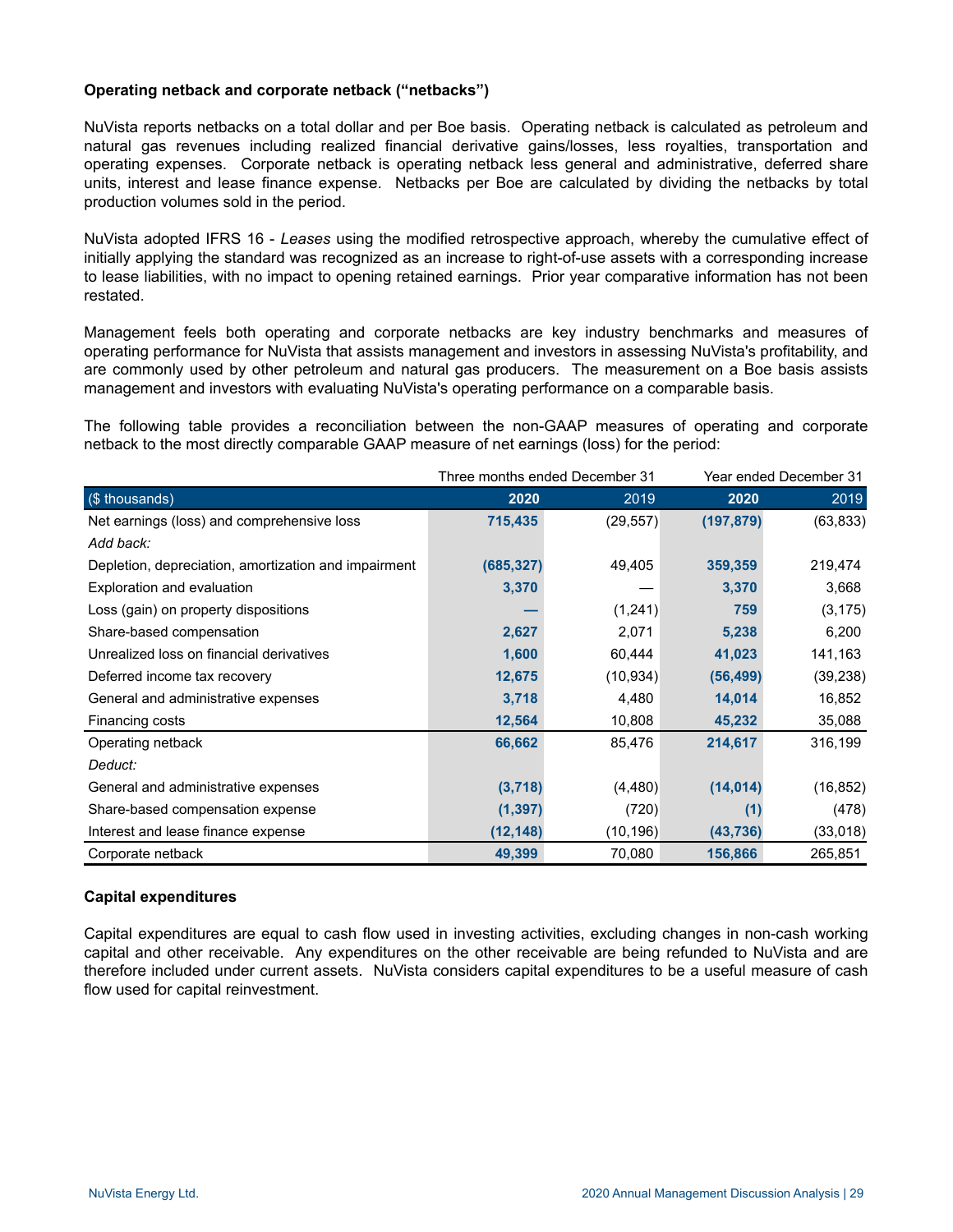The following table provides a reconciliation between the non-GAAP measure of capital expenditures to the most directly comparable GAAP measure of cash flow used in investing activities for the period:

|                                        |           | Three months ended December 31 |            | Year ended December 31 |  |
|----------------------------------------|-----------|--------------------------------|------------|------------------------|--|
| (\$ thousands)                         | 2020      | 2019                           | 2020       | 2019                   |  |
| Cash flow used in investing activities | (13, 825) | (29,097)                       | (201, 425) | (312, 156)             |  |
| Changes in non-cash working capital    | (5, 572)  | (12, 498)                      | 25,813     | 365                    |  |
| Other receivable                       | (4, 467)  | (10, 901)                      | (4,830)    | 10,301                 |  |
| Property dispositions                  |           | (318)                          |            | (332)                  |  |
| Capital expenditures                   | (23, 864) | (52, 814)                      | (180,442)  | (301, 822)             |  |

#### **Net debt**

NuVista has calculated net debt based on cash and cash equivalents, accounts receivable and prepaid expenses, accounts payable and accrued liabilities, other receivable, long-term debt (credit facility) and senior unsecured notes.

Net debt is used by management to provide a more complete understanding of the Company's capital structure and provides a key measure to assess the Company's liquidity. Management has excluded the current and long term financial instrument commodity contracts as they are subject to a high degree of volatility prior to ultimate settlement. Similarly, management has excluded the current and long term portion of asset retirement obligations as these are estimates based on management's assumptions and subject to volatility based on changes in cost and timing estimates, the risk-free rate and inflation rate.

The following table shows the composition of the non-GAAP measure of net debt with GAAP components from the balance sheet:

|                                                                     | Year ended | Year ended                          |
|---------------------------------------------------------------------|------------|-------------------------------------|
| (\$ thousands)                                                      |            | December 31, 2020 December 31, 2019 |
| Cash and cash equivalents, accounts receivable and prepaid expenses | (53,093)   | (62, 772)                           |
| Other receivable                                                    | (5, 471)   | (10, 301)                           |
| Accounts payable and accrued liabilities                            | 75.142     | 110,144                             |
| Long-term debt (credit facility)                                    | 362,673    | 306,274                             |
| Senior unsecured notes                                              | 217,724    | 216,771                             |
| Other liabilities                                                   | 1,860      | 1,859                               |
| Net debt                                                            | 598.835    | 561,975                             |

#### **Critical accounting estimates**

The preparation of the financial statements requires management to make judgments, estimates and assumptions that affect the application of accounting policies and the reported amounts of assets, liabilities, income and expenses. Actual results may differ from these estimates. Estimates and underlying assumptions are reviewed on an ongoing basis. Revisions to accounting estimates are recognized in the year in which the estimates are revised and in any future years affected.

In March 2020, the World Health Organization declared COVID-19 to be a pandemic. Responses to the spread of COVID-19 resulted in a sudden decline in economic activity and resulted in a significant increase in economic uncertainty. In addition, oil prices declined dramatically due to the global oil price war and decline in demand due to COVID-19. Global oil demand has improved steadily in the latter half of 2020 as economies have begun to reopen and the government has approved the rollout of COVID-19 vaccines. Although the government authorities are easing restrictions, there is no certainty when demand levels will return to pre-COVID levels and therefore the situation remains dynamic and the ultimate duration and magnitude of the impact on the economy and financial effect on NuVista is not known at this time. These events have resulted in a volatile and challenging economic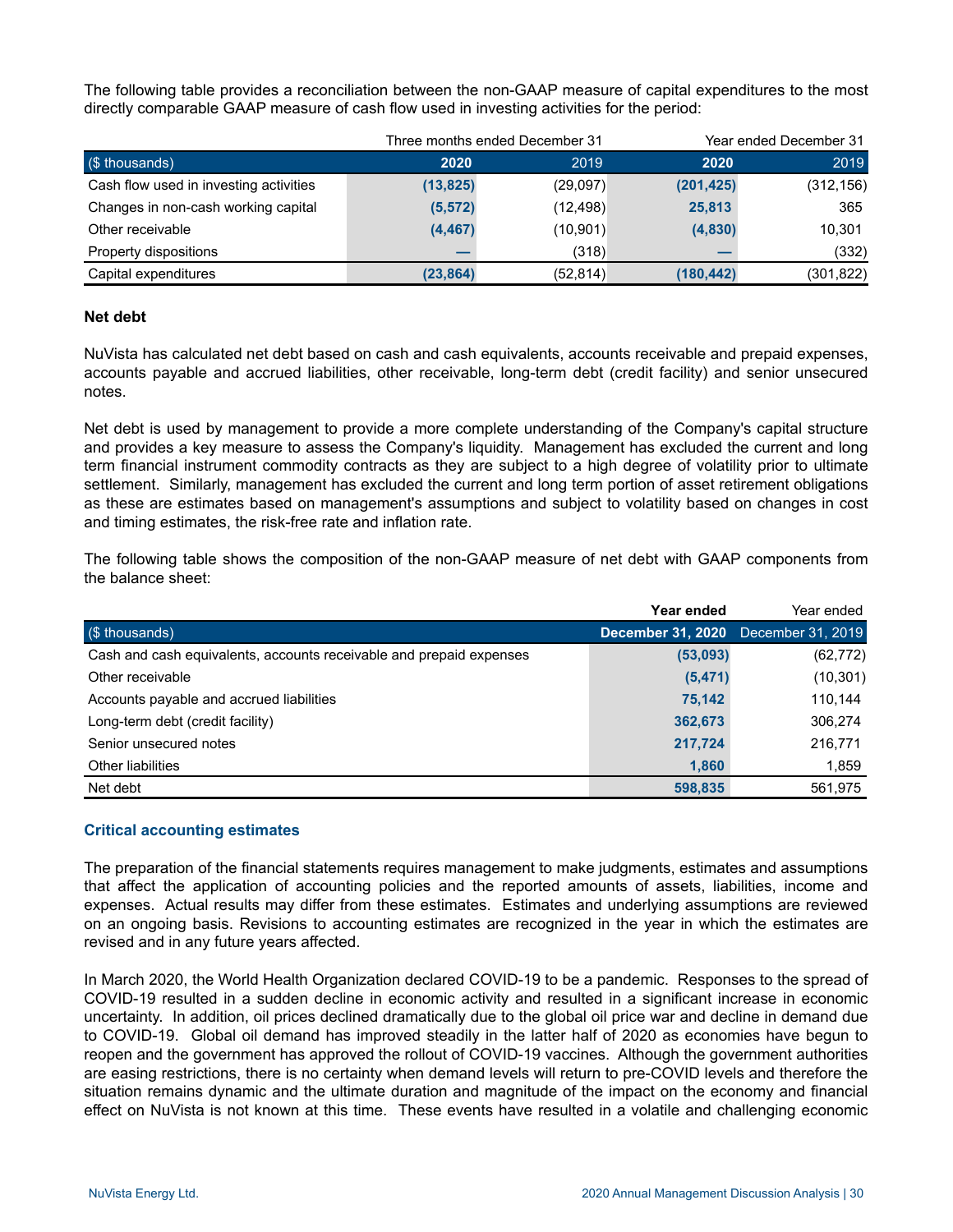environment which has adversely affected the Company's operational results and financial position. The current challenging economic climate may have significant adverse impacts on NuVista including, but not exclusively:

- material declines in revenue and cash flows;
- declines in revenue and operating activities could result in increased impairment charges, and restrictions in lending agreements and reduced capital programs;
- increased risk of non-performance by NuVista's purchasers which could materially increase the risk of nonpayment of accounts receivable and customer defaults; and
- if the situation continues for prolonged periods it could have a material impact on profitability, liquidity, and in the longer term could risk the ability to continue as a going concern for exploration and production companies, including NuVista.

Estimates and judgments made by management in the preparation of the financial statements are increasingly difficult and subject to a higher degree of measurement uncertainty during this volatile period.

The following are critical judgments that management has made in the process of applying accounting policies that have the most significant effect on the financial statements:

# *Cash generating units*

Cash generating units ("CGUs") are defined as the lowest grouping of integrated assets that generate identifiable cash inflows that are largely independent of the cash inflows of other assets or group of assets. The classification of assets into CGUs requires significant judgment and interpretations with respect to the integration between assets, the existence of active markets, external users, shared infrastructures and the way in which management monitors the Company's operations.

#### *Impairment indicators*

Judgments are required to assess when internal or external indicators of impairment or impairment reversal exist and impairment testing is required. In determining the recoverable amount of assets, in the absence of quoted market prices, impairment tests are based on estimates of reserves which are dependent upon variables including forecasted oil and natural gas prices, operating costs, royalties, production volumes, future development costs, discount rates and other relevant assumptions.

#### *Exploration and evaluation assets*

The application of the Company's accounting policy for exploration and evaluation ("E&E") assets requires management to make certain judgments in determining whether it is likely that future economic benefits exist when activities have not generally reached a stage where technical feasibility and commercial viability can be reasonably determined.

The following are key estimates and their assumptions made by management affecting the measurement of balances and transactions in the financial statements:

#### *Reserve estimates*

Oil and natural gas reserves are used in the calculation of depletion, impairment and impairment reversals. Reserve estimates and their related cash flows are based on a number of significant assumptions, which include forecasted oil and natural gas prices, operating costs, royalties, production volumes and future development costs, all of which are subject to many uncertainties and interpretations. The Company expects that, over time, its reserve estimates will be revised upward or downward based on updated information such as the results of future drilling, testing and production levels and changes in commodity prices.

Independent third-party reserve evaluators are engaged annually to estimate proved and proved plus probable oil and gas reserves and the related cash flows from the Company's interest in oil and gas properties. This evaluation of proved and proved plus probable gas reserves is prepared in accordance with the reserves definitions as set up by the Canadian Securities Administrators in National Instrument 51-101 - *Standards of Disclosure for Oil and Gas Activities* and the Canadian Oil and Gas Evaluation ("COGE") Handbook.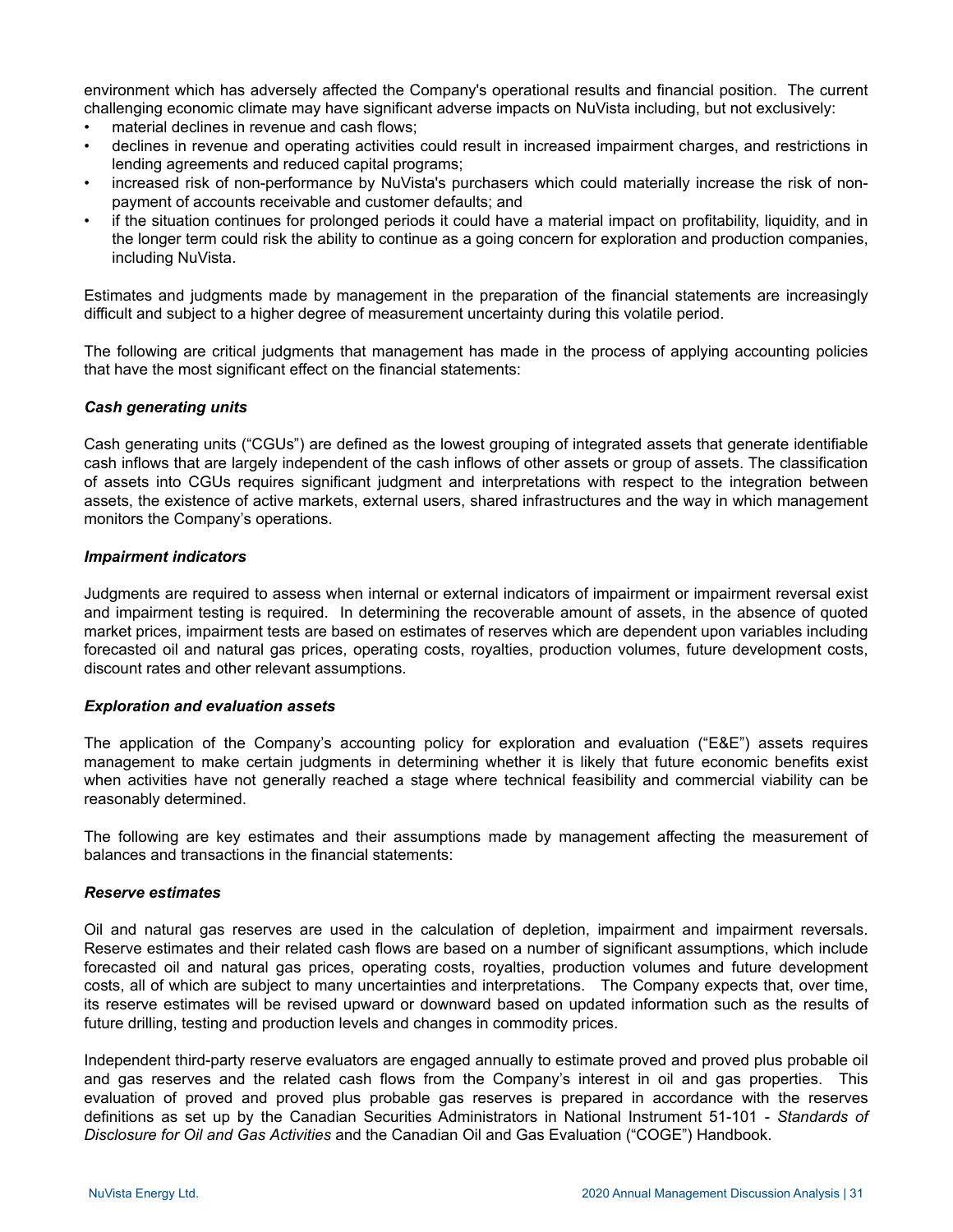#### *Asset retirement obligations*

Asset retirement obligations are recognized for the future decommissioning and restoration of property, plant and equipment. These obligations are based on estimated costs, which take into account the anticipated method and extent of restoration and technological advances. Actual costs are uncertain and estimates can vary as a result of changes to relevant laws and regulations, the emergence of new technology, operating experience and prices. The expected timing of future decommissioning and restoration may change due to certain factors, including reserve life. Changes to assumptions related to future expected costs, discount rates and timing may have a material impact on the amounts presented.

#### *Income taxes*

Tax interpretations, regulations and legislation in the various jurisdictions in which the Company and its subsidiaries operate are subject to change. The deferred tax asset or liability is based on estimates as to the timing of the reversal of temporary differences, substantively enacted tax rates and the likelihood of assets being realized.

#### *Business combinations*

Business combinations are accounted for using the acquisition method of accounting when the assets acquired meet the definition of a business combination in accordance with IFRS. The determination of fair value assigned to assets acquired and liabilities assumed requires management to make assumptions and estimates about future events. The assumptions and estimates with respect to determining the fair value of oil and gas properties and E&E assets acquired include estimates of reserves acquired, forecast benchmark commodity prices and discount rates used to present future cash flows. Changes in any of these assumptions or estimates used in determining the fair value of assets acquired and liabilities assumed could impact the amounts assigned to assets, liabilities, goodwill or bargain purchase.

#### **Disclosure controls and internal controls over financial reporting**

NuVista's President and Chief Executive Officer ("CEO") and Vice President, Finance and Chief Financial Officer ("CFO") are responsible for establishing and maintaining disclosure controls and procedures and internal controls over financial reporting as defined in National Instrument 52-109. NuVista's CEO and CFO have designed disclosure controls and procedures, or caused them to be designed under their supervision, to provide reasonable assurance that information required to be disclosed by NuVista in its filings or other reports filed or submitted by it under securities legislation is recorded, processed, summarized and reported within the time periods specified in the securities legislation and is accumulated and communicated to NuVista's management, including its certifying officers, as appropriate to allow timely decisions regarding required disclosure. The CEO and CFO have concluded, based on their evaluation as of the end of the period covered by the interim and annual filings that the Company's disclosure controls and procedures are effective.

The CEO and CFO have also designed internal controls over financial reporting, or caused them to be designed under their supervision, to provide reasonable assurance regarding the reliability of NuVista's financial reporting and the preparation of financial statements for external purposes in accordance with GAAP and includes those policies and procedures that:

- pertain to the maintenance of records that in reasonable detail accurately and fairly reflect the transactions and dispositions of the assets of NuVista;
- are designed to provide reasonable assurance that transactions are recorded as necessary to permit preparation of the financial statements in accordance with GAAP, and that receipts and expenditures of NuVista are being made only in accordance with authorizations of management and directors of NuVista; and
- are designed to provide reasonable assurance regarding prevention or timely detection of unauthorized acquisition, use or disposition of NuVista's assets that could have a material effect on the annual financial statements.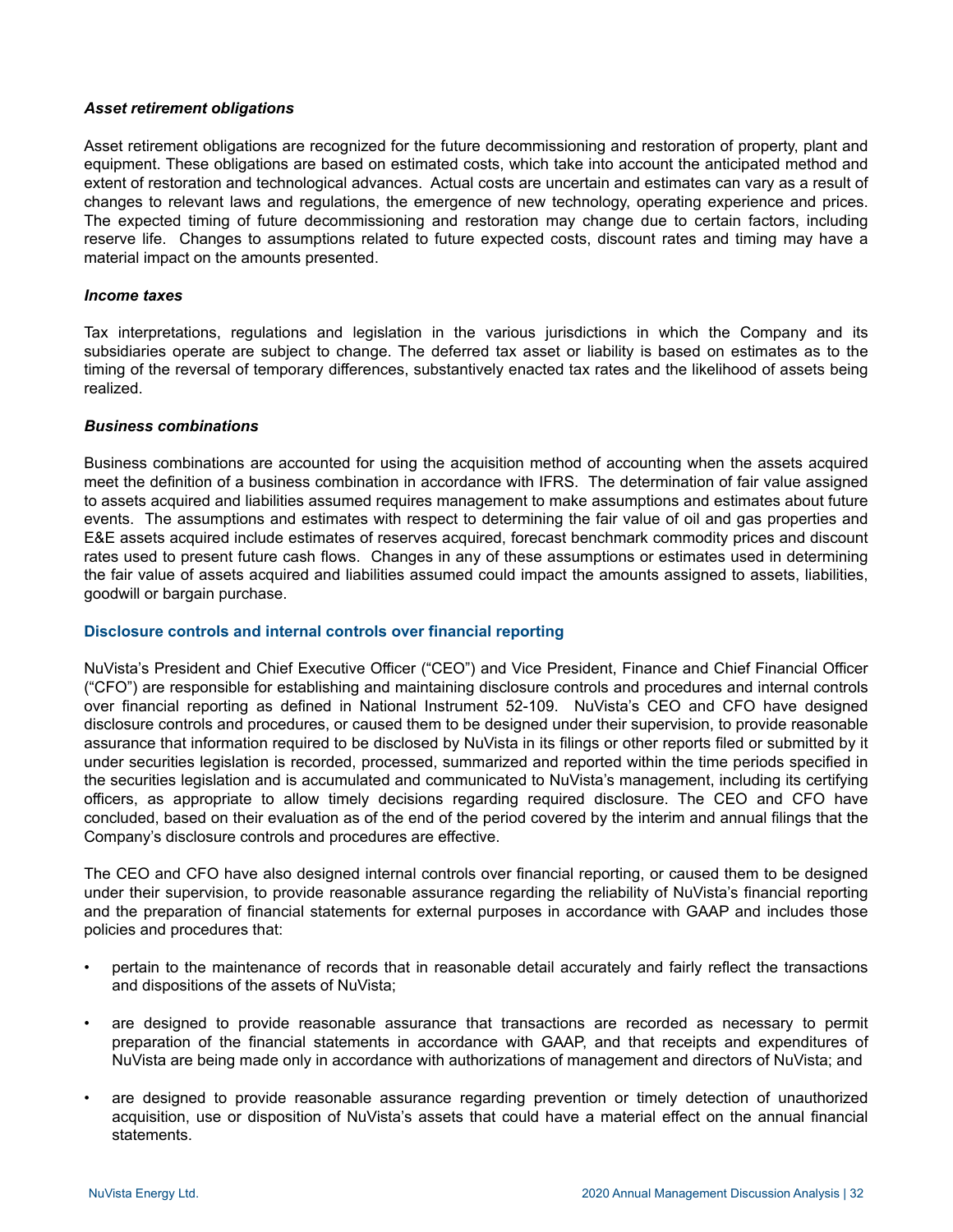NuVista has designed its internal controls over financial reporting based on the Committee of Sponsoring Organizations of the Treadway Commission (2013). During the three months and year ended December 31, 2020, there have been no changes to NuVista's internal controls over financial reporting that have materially or are reasonably likely to materially affect the internal controls over financial reporting; the CEO and CFO have concluded that the internal controls over financial reporting are effective.

Because of their inherent limitations, disclosure controls and procedures and internal control over financial reporting may not prevent or detect misstatements, error or fraud. Control systems, no matter how well conceived or operated, can provide only reasonable, not absolute assurance, that the objectives of the control system are met.

#### **Assessment of business risks**

In March 2020, the COVID-19 outbreak was declared a pandemic by the World Health Organization. In addition, global commodity prices have declined significantly due to a dispute between major oil producing countries combined with the impact of the COVID-19 pandemic. Governments worldwide, including those in Canada have enacted emergency measures to combat the spread of the virus. These measures, which include the implementation of travel bans, self-imposed quarantine periods and social distancing, have caused material disruption to businesses globally resulting in an economic slowdown. Governments and central banks have reacted with significant monetary and fiscal interventions designed to stabilize economic conditions however the success of these interventions is not currently determinable. The current challenging economic climate may have significant adverse impacts on NuVista including, but not exclusively:

- material declines in revenue and adjusted funds flow;
- declines in revenue and operating activities could result in increased impairment charges, and restrictions in lending agreements and reduced capital programs;
- increased risk of non-performance by NuVista's purchasers which could materially increase the risk of nonpayment of accounts receivable and customer defaults; and
- if the situation continues for prolonged periods it could have a material impact on profitability, liquidity, and in the longer term could risk the ability to continue as a going concern for exploration and production companies, including NuVista.

Although the economy has recently begun to reopen and government authorities are easing restrictions, the situation remains dynamic and the ultimate duration and magnitude of the impact on the economy and the financial effect on NuVista is not known at this time.

Estimates and judgments made by management in the preparation of the financial statements are increasingly difficult and subject to a higher degree of measurement uncertainty during this volatile period.

The following are the primary risks associated with the business of NuVista. Most of these risks are similar to those affecting others in the conventional oil and natural gas sector. NuVista's financial position and results of operations are directly impacted by these factors:

- Operational risk associated with the production of oil and natural gas;
- Operational risk associated with third party facility outages and downtime;
- Reserves risk with respect to the quantity and quality of recoverable reserves;
- Commodity risk as crude oil, condensate and natural gas prices and differentials fluctuate due to market forces;
- Financial risk such as volatility of the Cdn/US dollar exchange rate, interest rates and debt service obligations;
- Risk associated with the re-negotiation of NuVista's credit facility and the continued participation of NuVista's lenders;
- Market risk relating to the availability of transportation systems to move the product to market;
- Our ability to satisfy our obligations under our firm commitment transportation and processing arrangements;
- Environmental and safety risk associated with well operations and production facilities;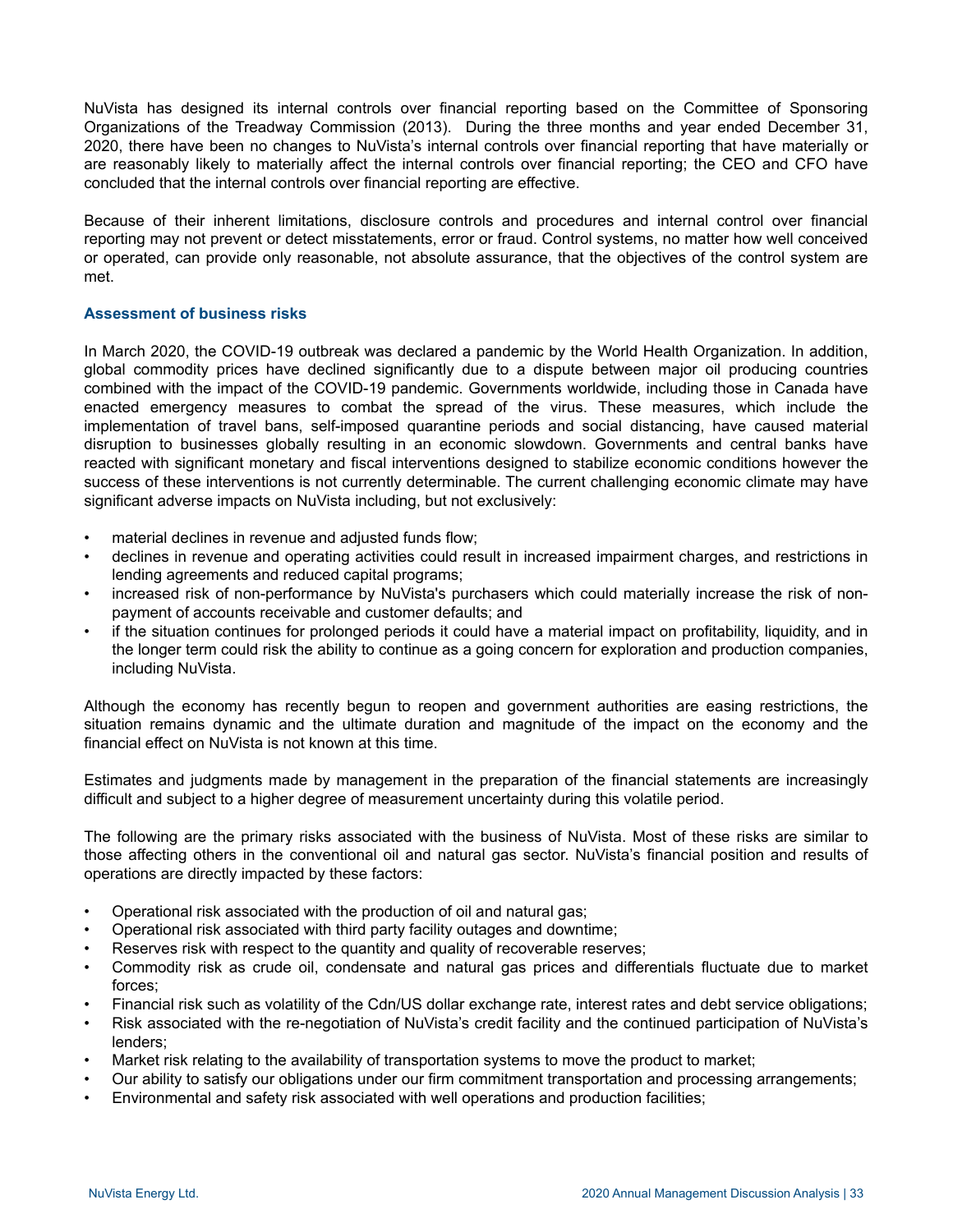- Changing government regulations relating to royalty legislation, income tax laws, incentive programs, operating practices, fracturing regulations and environmental protection relating to the oil and natural gas industry;
- Labour risk related to availability, productivity and retention of qualified personnel;
- Widening concerns over climate change, fossil fuel consumption, green house gas emissions, and water and land use could lead governments to enact additional laws, regulations and costs or taxes that may be applicable to NuVista; and
- Changes to environmental regulations related to climate change could impact the demand for, development of or quality of NuVista's petroleum products, or could require increased capital expenditures, operating expenses, asset retirement obligations and costs, which could result in increased costs which would reduce the profitability and competitiveness of NuVista if commodity prices do not rise commensurate with the increased costs. In addition, such regulatory changes could necessitate NuVista to develop or adapt new technologies, possibly requiring significant investments of capital.

NuVista seeks to mitigate these risks by:

- Acquiring properties with established production trends to reduce technical uncertainty as well as undeveloped land with development potential;
- Maintaining a low cost structure to maximize product netbacks and reduce impact of commodity price cycles;
- Diversifying properties to mitigate individual property and well risk;
- Maintaining product mix to balance exposure to commodity prices;
- Conducting rigorous reviews of all property acquisitions;
- Monitoring pricing trends and developing a mix of contractual arrangements for the marketing of products with creditworthy counterparties;
- Maintaining a price risk management program to manage commodity prices and foreign exchange currency rates risk and transacting with creditworthy counterparties;
- Ensuring strong third-party operators for non-operated properties;
- Adhering to NuVista's safety program and keeping abreast of current operating best practices;
- Keeping informed of proposed changes in regulations and laws to properly respond to and plan for the effects that these changes may have on our operations;
- Carrying industry standard insurance to cover losses;
- Establishing and maintaining adequate cash resources to fund future abandonment and site restoration costs;
- Closely monitoring commodity prices and capital programs to manage financial leverage; and
- Monitoring the debt and equity markets to understand how changes in the capital market may impact NuVista's business plan.

Information regarding risk factors associated with the business of NuVista and how NuVista seeks to mitigate these risks are contained in our Annual Information Form under the Risk Factors section for the year ended December 31, 2019.

#### **Basis of presentation**

*Unless otherwise noted, the financial data presented herein has been prepared in accordance with Canadian generally accepted accounting principles ("GAAP") also known as International Financial Reporting Standards ("IFRS"). The reporting and measurement currency is the Canadian dollar. Natural gas is converted to a barrel of oil equivalent ("Boe") using six thousand cubic feet of gas to one barrel of oil. In certain circumstances natural gas*  liquid volumes have been converted to a thousand cubic feet equivalent ("Mcfe") on the basis of one barrel of *natural gas liquids to six thousand cubic feet of gas. Boes and Mcfes may be misleading, particularly if used in isolation. A conversion ratio of one barrel to six thousand cubic feet of natural gas is based on an energy equivalency conversion method primarily applicable at the burner tip and does not represent a value equivalency at the wellhead. Given that the value ratio based on the current price of crude oil as compared to natural gas is significantly different from the energy equivalency of 6:1, utilizing a conversion ratio on a 6:1 basis may be misleading as an indication of value. National Instrument 51-101 - "Standards of Disclosure for Oil and Gas Activities" includes condensate within the product type of natural gas liquids. NuVista has disclosed condensate values separate from natural gas liquids herein as NuVista believes it provides a more accurate description of NuVista's operations and results therefrom.*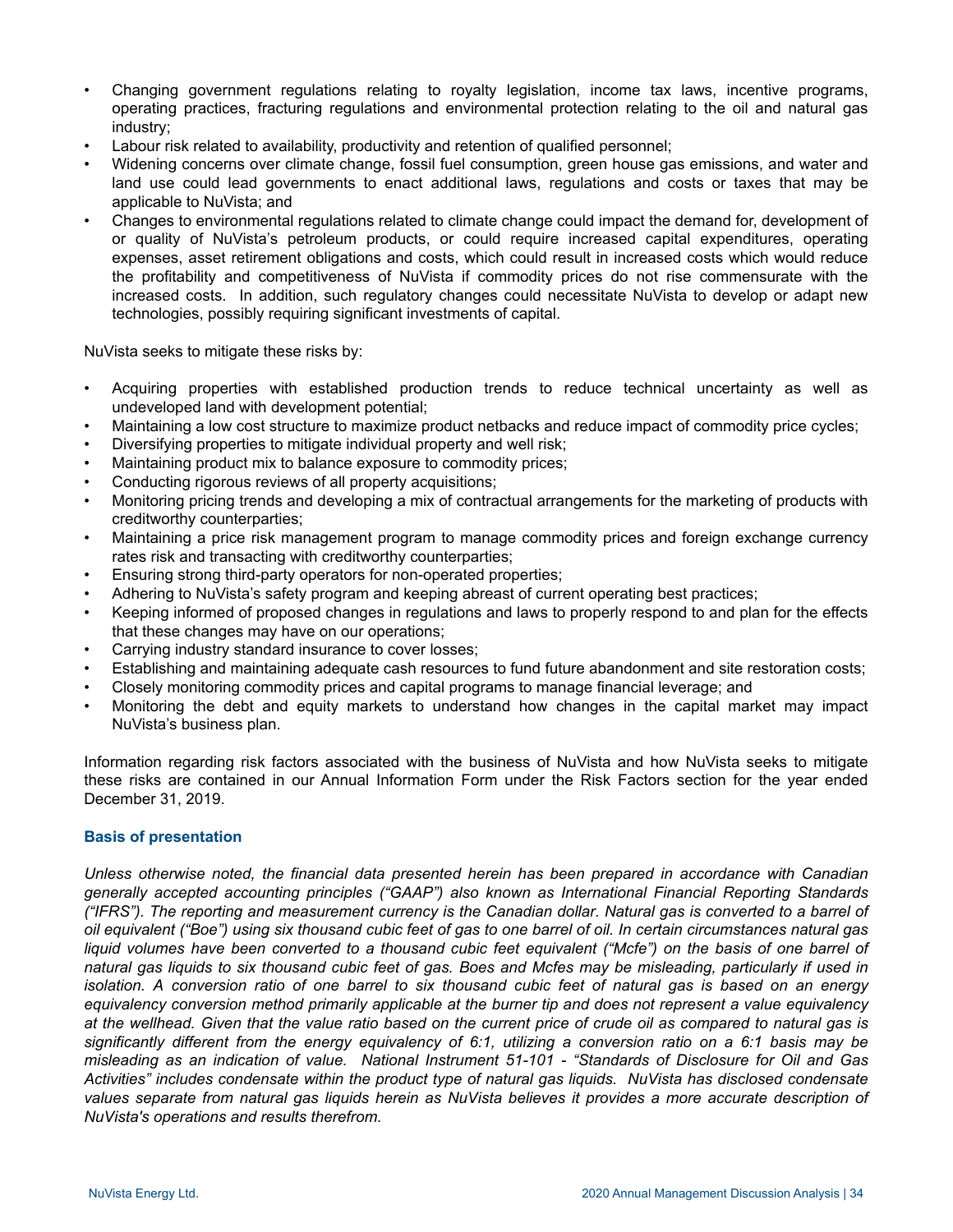#### **Advisory regarding forward-looking information and statements**

*This MD&A contains forward-looking statements and forward-looking information (collectively, "forward-looking statements") within the meaning of applicable securities laws. The use of any of the words "will", "expects", "believe", "plans", "potential" and similar expressions are intended to identify forward-looking statements. More particularly and without limitation, this MD&A contains forward looking statements, including management's assessment of: NuVista's future focus, strategy, plans, opportunities and operations; NuVista's COVID-19 response plans and goals; plans to maximize economic value and maintain an adequate level of liquidity to manage its business; NuVista's future growth plans and ability to meet its minimum volume commitments; plans to use free adjusted funds flow to reduce net debt; that NuVista's credit facility and APSG program will provide it with more than sufficient liquidity to continue to execute its capital plans to maximize value; the anticipated proceeds from the divestitures in the Wembley area and the use of such proceeds; the closing date; the effect of NuVista's financial, commodity, and natural gas risk management strategy and market diversification; ESG plans, targets and results from ESG initiatives; projected adjusted funds flow; plans to increase capital spending for 2021 and 2022 while maintaining spending below projected 2021 and 2022 adjusted funds flow levels; guidance with respect to 2021 capital spending amounts, spending timing and allocation; 2021 and 2022 production guidance at current strip prices; expectations with respect to future net debt to adjusted funds flow ratio; plans to direct*  additional available adjusted funds flow towards a prudent balance of debt reduction and production growth until *NuVista's existing facilities are filled to maximum efficiency, and debt to adjusted funds flow levels reach 1.0x or less; expectations that Pipestone will continue to be NuVista's highest return area; expected well payouts at Pipestone; that NuVista will have the flexibility to revise capital spending from the second quarter onwards; future commodity prices; plans to maximize free cash flow and the return of capital to shareholders; future capacity of NuVista's facilities, that maximum efficiency will be achieved at flattened production levels of approximately 80,000 – 90,000 Boe/d and that this will be achieved as early as 2023; that NuVista will generate free cash flow and debt reduction while growing through 2021-2023; that once existing facilities are filled; returns will be enhanced, corporate netbacks will grow by approximately \$2-\$3/Boe and unit operating, transportation, and interest costs will be reduced by this amount; the quality of NuVista's assets; expectations that NuVista will add significant value if commodity prices continue to recover and will experience returns-focused profitable growth to between 80,000 – 90,000 Boe/d with only half-cycle spending; and plans to maximize the value of NuVista's asset base and ensure the long term sustainability of its business; processing and transportation capacity; production growth targets; expectations with respect to future liquidity; future impairments or impairment reversals; the timing of NuVista's next borrowing base review; asset retirement obligations and the amount and timing of such expenditures and the source of funding thereof; plans to maintain sufficient liquidity to support both our on-going operations and a minimal capital program; tax pools and future taxability; plans to monitor NuVista's 2020 business plan and to adjust its 2020 budgeted capital program in the context of commodity prices and net debt levels; industry conditions and commodity prices. By their nature, forward-looking statements are based upon certain assumptions and are subject to numerous risks and uncertainties, some of which are beyond NuVista's control, including the impact of general economic conditions, industry conditions, current and future commodity prices, currency and interest rates, anticipated production rates, expected natural decline rates, borrowing, operating and other costs and adjusted funds flow, the timing, allocation and amount of capital expenditures and the results therefrom, anticipated reserves and the imprecision of reserve estimates, the performance of existing*  wells, the success obtained in drilling new wells, the sufficiency of budgeted capital expenditures in carrying out *planned activities, access to infrastructure and markets, competition from other industry participants, availability of qualified personnel or services and drilling and related equipment, stock market volatility, effects of regulation by governmental agencies including changes in environmental regulations, tax laws and royalties; the ability to access sufficient capital from internal sources and bank and equity markets; that the sale of the Wembley assets*  will occur at the price and on the timing contemplated, and including, without limitation, those risks considered *under "Risk Factors" in our Annual Information Form. Readers are cautioned that the assumptions used in the preparation of such information, although considered reasonable at the time of preparation, may prove to be imprecise and, as such, undue reliance should not be placed on forward-looking statements. NuVista's actual results, performance or achievement could differ materially from those expressed in, or implied by, these forwardlooking statements, or if any of them do so, what benefits NuVista will derive therefrom. NuVista has included the forward-looking statements in this MD&A in order to provide readers with a more complete perspective on NuVista's future operations and such information may not be appropriate for other purposes. NuVista disclaims any intention or obligation to update or revise any forward-looking statements, whether as a result of new information, future events or otherwise, except as required by law.*